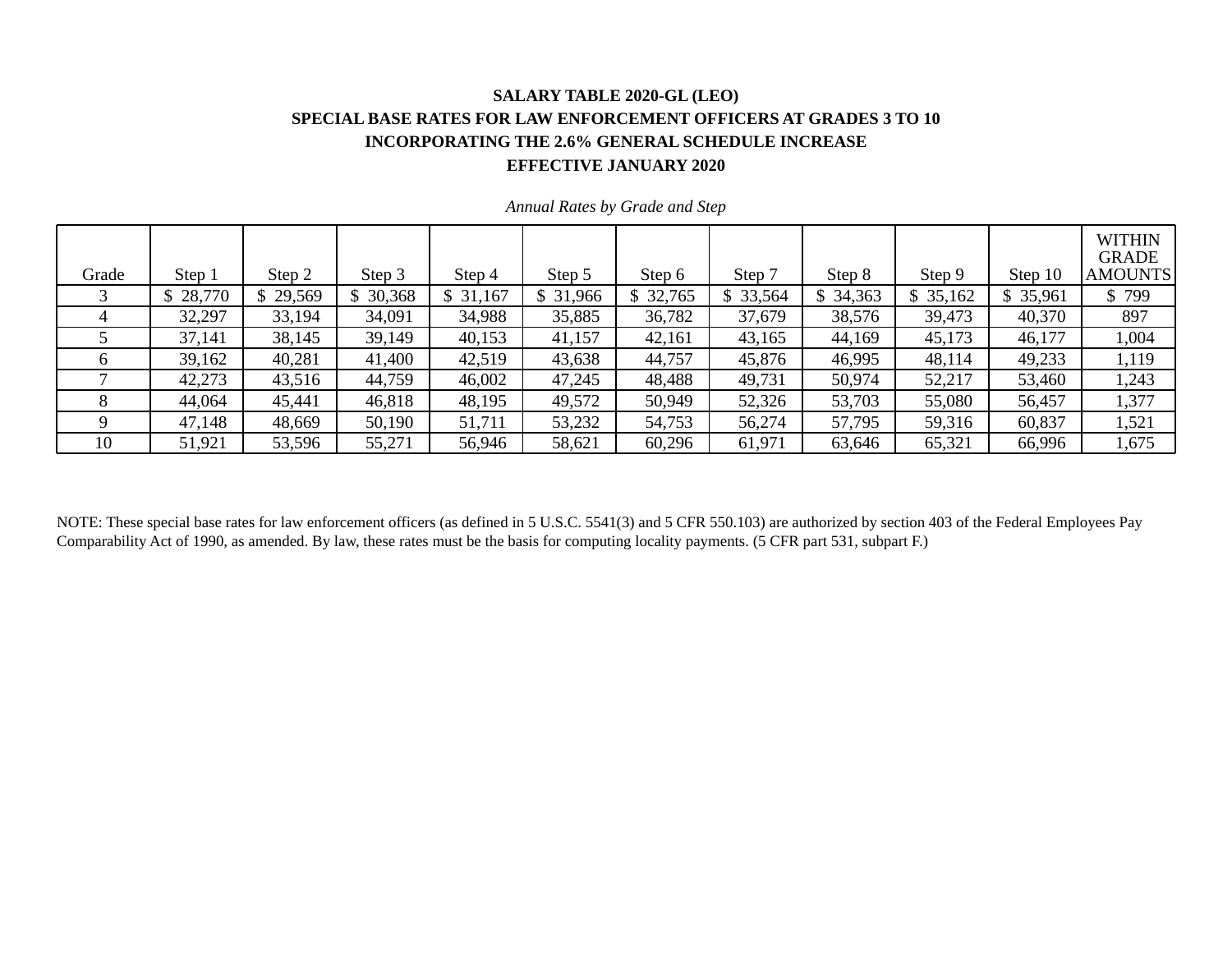### **SALARY TABLE 2020-GX (LEO) INCLUDING SPECIAL BASE RATES AT GS-3 THROUGH GS-10 AND INCORPORATING THE 2.6% GENERAL SCHEDULE INCREASE AND NO LOCALITY PAYMENT FOR AREAS OUTSIDE THE UNITED STATES EFFECTIVE JANUARY 2020**

| Grade | Step 1   | Step 2   | Step 3       | Step 4   | Step 5   | Step 6   | Step 7   | Step 8       | Step 9   | Step 10  |
|-------|----------|----------|--------------|----------|----------|----------|----------|--------------|----------|----------|
|       | \$19,543 | \$20,198 | 20,848<br>\$ | \$21,494 | \$22,144 | \$22,524 | \$23,166 | 23,814<br>\$ | \$23,840 | \$24,448 |
| 2     | 21,974   | 22,497   | 23,225       | 23,840   | 24,108   | 24,817   | 25,526   | 26,235       | 26,944   | 27,653   |
| 3     | 28,770   | 29,569   | 30,368       | 31,167   | 31,966   | 32,765   | 33,564   | 34,363       | 35,162   | 35,961   |
| 4     | 32,297   | 33,194   | 34,091       | 34,988   | 35,885   | 36,782   | 37,679   | 38,576       | 39,473   | 40,370   |
|       | 37,141   | 38,145   | 39,149       | 40,153   | 41,157   | 42,161   | 43,165   | 44,169       | 45,173   | 46,177   |
| 6     | 39,162   | 40,281   | 41,400       | 42,519   | 43,638   | 44,757   | 45,876   | 46,995       | 48,114   | 49,233   |
|       | 42,273   | 43,516   | 44,759       | 46,002   | 47,245   | 48,488   | 49,731   | 50,974       | 52,217   | 53,460   |
| 8     | 44,064   | 45,441   | 46,818       | 48,195   | 49,572   | 50,949   | 52,326   | 53,703       | 55,080   | 56,457   |
| 9     | 47,148   | 48,669   | 50,190       | 51,711   | 53,232   | 54,753   | 56,274   | 57,795       | 59,316   | 60,837   |
| 10    | 51,921   | 53,596   | 55,271       | 56,946   | 58,621   | 60,296   | 61,971   | 63,646       | 65,321   | 66,996   |
| 11    | 55,204   | 57,044   | 58,884       | 60,724   | 62,564   | 64,404   | 66,244   | 68,084       | 69,924   | 71,764   |
| 12    | 66,167   | 68,373   | 70,579       | 72,785   | 74,991   | 77,197   | 79,403   | 81,609       | 83,815   | 86,021   |
| 13    | 78,681   | 81,304   | 83,927       | 86,550   | 89,173   | 91,796   | 94,419   | 97,042       | 99,665   | 102,288  |
| 14    | 92,977   | 96,076   | 99,175       | 102,274  | 105,373  | 108,472  | 111,571  | 114,670      | 117,769  | 120,868  |
| 15    | 109,366  | 113,012  | 116,658      | 120,304  | 123,950  | 127,596  | 131,242  | 134,888      | 138,534  | 142,180  |

*Annual Rates by Grade and Step* 

NOTE: "Law enforcement officers" (LEOs) (as defined in 5 U.S.C. 5541(3) and 5 CFR 550.103) are entitled to special base rates for LEOs at grades 3 through 10, as authorized by section 403 of the Federal Employees Pay Comparability Act of 1990, as amended. The LEO annual rates at other grades match the rates for other (non-LEO) employees.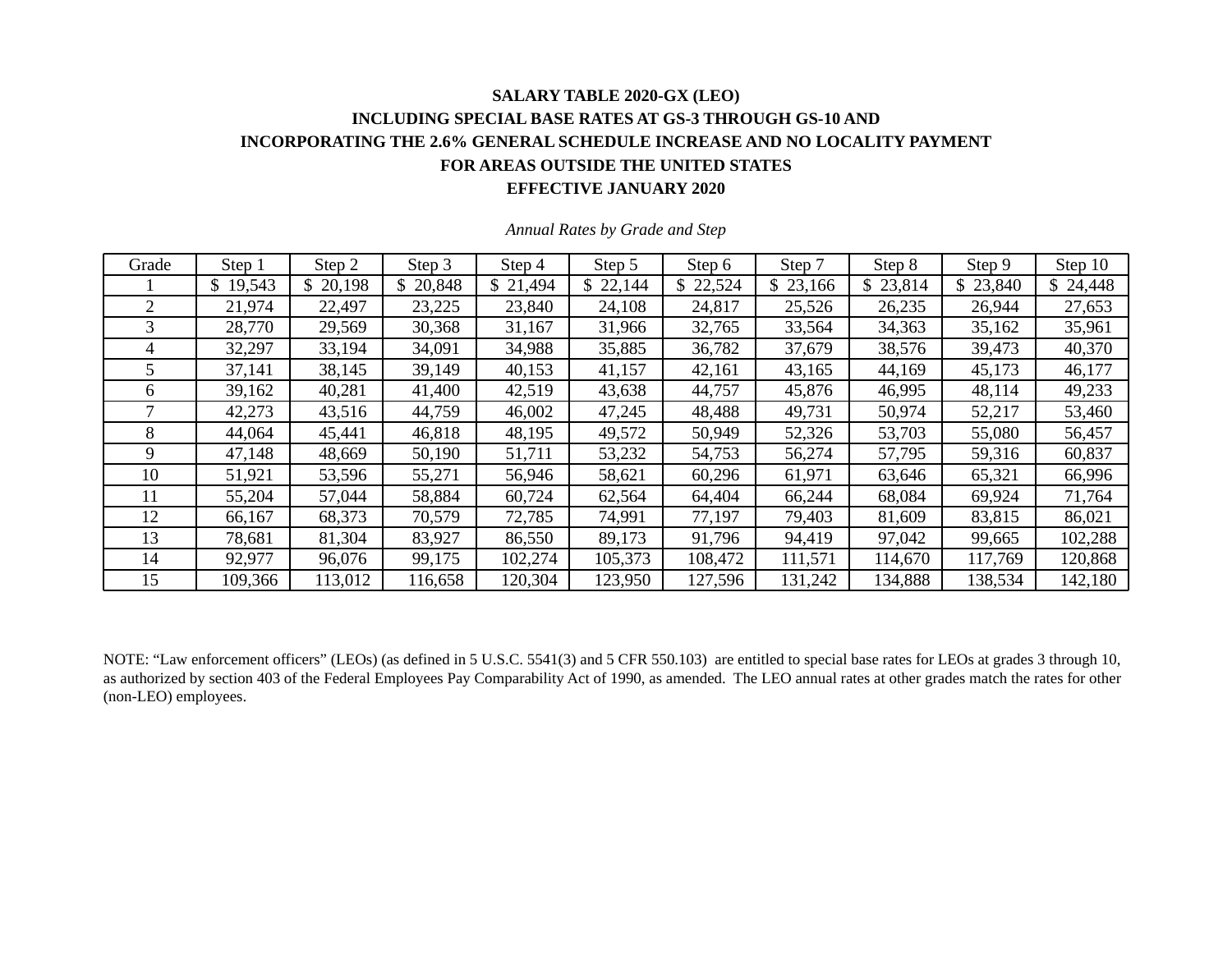### **SALARY TABLE 2020-AL (LEO) INCLUDING SPECIAL BASE RATES AT GS-3 THROUGH GS-10 AND INCORPORATING THE 2.6% GENERAL SCHEDULE INCREASE AND A LOCALITY PAYMENT OF 17.88% FOR THE LOCALITY PAY AREA OF ALBANY-SCHENECTADY, NY-MA TOTAL INCREASE: 3.20% EFFECTIVE JANUARY 2020**

| Grade          | Step 1   | Step 2   | Step 3  | Step 4   | Step 5   | Step 6  | Step 7   | Step 8        | Step 9   | Step 10  |
|----------------|----------|----------|---------|----------|----------|---------|----------|---------------|----------|----------|
|                | \$23,037 | \$23,809 | 24,576  | \$25,337 | \$26,103 | 26,551  | \$27,308 | 28,072<br>\$. | \$28,103 | \$28,819 |
| $\overline{2}$ | 25,903   | 26,519   | 27,378  | 28,103   | 28,419   | 29,254  | 30,090   | 30,926        | 31,762   | 32,597   |
| 3              | 33,914   | 34,856   | 35,798  | 36,740   | 37,682   | 38,623  | 39,565   | 40,507        | 41,449   | 42,391   |
| 4              | 38,072   | 39,129   | 40,186  | 41,244   | 42,301   | 43,359  | 44,416   | 45,473        | 46,531   | 47,588   |
|                | 43,782   | 44,965   | 46,149  | 47,332   | 48,516   | 49,699  | 50,883   | 52,066        | 53,250   | 54,433   |
| 6              | 46,164   | 47,483   | 48,802  | 50,121   | 51,440   | 52,760  | 54,079   | 55,398        | 56,717   | 58,036   |
|                | 49,831   | 51,297   | 52,762  | 54,227   | 55,692   | 57,158  | 58,623   | 60,088        | 61,553   | 63,019   |
| 8              | 51,943   | 53,566   | 55,189  | 56,812   | 58,435   | 60,059  | 61,682   | 63,305        | 64,928   | 66,552   |
| 9              | 55,578   | 57,371   | 59,164  | 60,957   | 62,750   | 64,543  | 66,336   | 68,129        | 69,922   | 71,715   |
| 10             | 61,204   | 63,179   | 65,153  | 67,128   | 69,102   | 71,077  | 73,051   | 75,026        | 77,000   | 78,975   |
| 11             | 65,074   | 67,243   | 69,412  | 71,581   | 73,750   | 75,919  | 78,088   | 80,257        | 82,426   | 84,595   |
| 12             | 77,998   | 80,598   | 83,199  | 85,799   | 88,399   | 91,000  | 93,600   | 96,201        | 98,801   | 101,402  |
| 13             | 92,749   | 95,841   | 98,933  | 102,025  | 105,117  | 108,209 | 111,301  | 114,393       | 117,485  | 120,577  |
| 14             | 109,601  | 113,254  | 116,907 | 120,561  | 124,214  | 127,867 | 131,520  | 135,173       | 138,826  | 142,479  |
| 15             | 128,921  | 133,219  | 137,516 | 141,814  | 146,112  | 150,410 | 154,708  | 159,006       | 163,304  | 167,602  |

*Annual Rates by Grade and Step* 

NOTE: Locality rates for "law enforcement officers" (LEOs) (as defined in 5 U.S.C. 5541(3) and 5 CFR 550.103) are computed using special base rates for LEOs at grades 3 through 10, as authorized by section 403 of the Federal Employees Pay Comparability Act of 1990, as amended. The LEO annual locality rates at other grades match the rates for other (non-LEO) employees.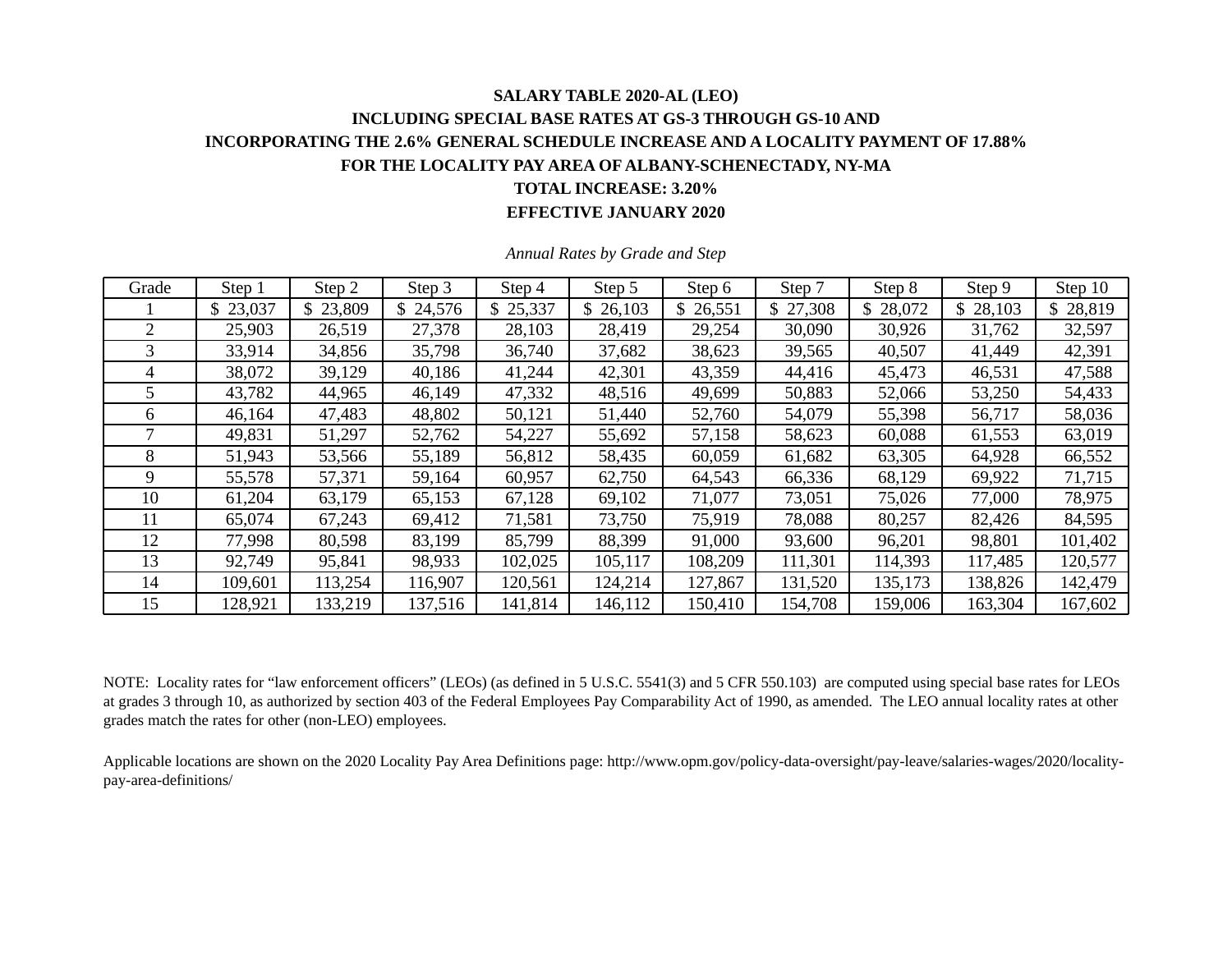### **SALARY TABLE 2020-AQ (LEO) INCLUDING SPECIAL BASE RATES AT GS-3 THROUGH GS-10 AND INCORPORATING THE 2.6% GENERAL SCHEDULE INCREASE AND A LOCALITY PAYMENT OF 16.68% FOR THE LOCALITY PAY AREA OF ALBUQUERQUE-SANTA FE-LAS VEGAS, NM TOTAL INCREASE: 3.02% EFFECTIVE JANUARY 2020**

| Grade | Step 1   | Step 2   | Step 3  | Step 4   | Step 5   | Step 6  | Step 7   | Step 8   | Step 9   | Step 10  |
|-------|----------|----------|---------|----------|----------|---------|----------|----------|----------|----------|
|       | \$22,803 | \$23,567 | 24,325  | \$25,079 | \$25,838 | 26,281  | \$27,030 | \$27,786 | \$27,817 | \$28,526 |
| 2     | 25,639   | 26,249   | 27,099  | 27,817   | 28,129   | 28,956  | 29,784   | 30,611   | 31,438   | 32,266   |
| 3     | 33,569   | 34,501   | 35,433  | 36,366   | 37,298   | 38,230  | 39,162   | 40,095   | 41,027   | 41,959   |
| 4     | 37,684   | 38,731   | 39,777  | 40,824   | 41,871   | 42,917  | 43,964   | 45,010   | 46,057   | 47,104   |
| 5.    | 43,336   | 44,508   | 45,679  | 46,851   | 48,022   | 49,193  | 50,365   | 51,536   | 52,708   | 53,879   |
| 6     | 45,694   | 47,000   | 48,306  | 49,611   | 50,917   | 52,222  | 53,528   | 54,834   | 56,139   | 57,445   |
|       | 49,324   | 50,774   | 52,225  | 53,675   | 55,125   | 56,576  | 58,026   | 59,476   | 60,927   | 62,377   |
| 8     | 51,414   | 53,021   | 54,627  | 56,234   | 57,841   | 59,447  | 61,054   | 62,661   | 64,267   | 65,874   |
| 9     | 55,012   | 56,787   | 58,562  | 60,336   | 62,111   | 63,886  | 65,661   | 67,435   | 69,210   | 70,985   |
| 10    | 60,581   | 62,536   | 64,490  | 66,445   | 68,399   | 70,353  | 72,308   | 74,262   | 76,217   | 78,171   |
| 11    | 64,412   | 66,559   | 68,706  | 70,853   | 73,000   | 75,147  | 77,293   | 79,440   | 81,587   | 83,734   |
| 12    | 77,204   | 79,778   | 82,352  | 84,926   | 87,499   | 90,073  | 92,647   | 95,221   | 97,795   | 100,369  |
| 13    | 91,805   | 94,866   | 97,926  | 100,987  | 104,047  | 107,108 | 110,168  | 113,229  | 116,289  | 119,350  |
| 14    | 108,486  | 112,101  | 115,717 | 119,333  | 122,949  | 126,565 | 130,181  | 133,797  | 137,413  | 141,029  |
| 15    | 127,608  | 131,862  | 136,117 | 140,371  | 144,625  | 148,879 | 153,133  | 157,387  | 161,641  | 165,896  |

*Annual Rates by Grade and Step* 

NOTE: Locality rates for "law enforcement officers" (LEOs) (as defined in 5 U.S.C. 5541(3) and 5 CFR 550.103) are computed using special base rates for LEOs at grades 3 through 10, as authorized by section 403 of the Federal Employees Pay Comparability Act of 1990, as amended. The LEO annual locality rates at other grades match the rates for other (non-LEO) employees.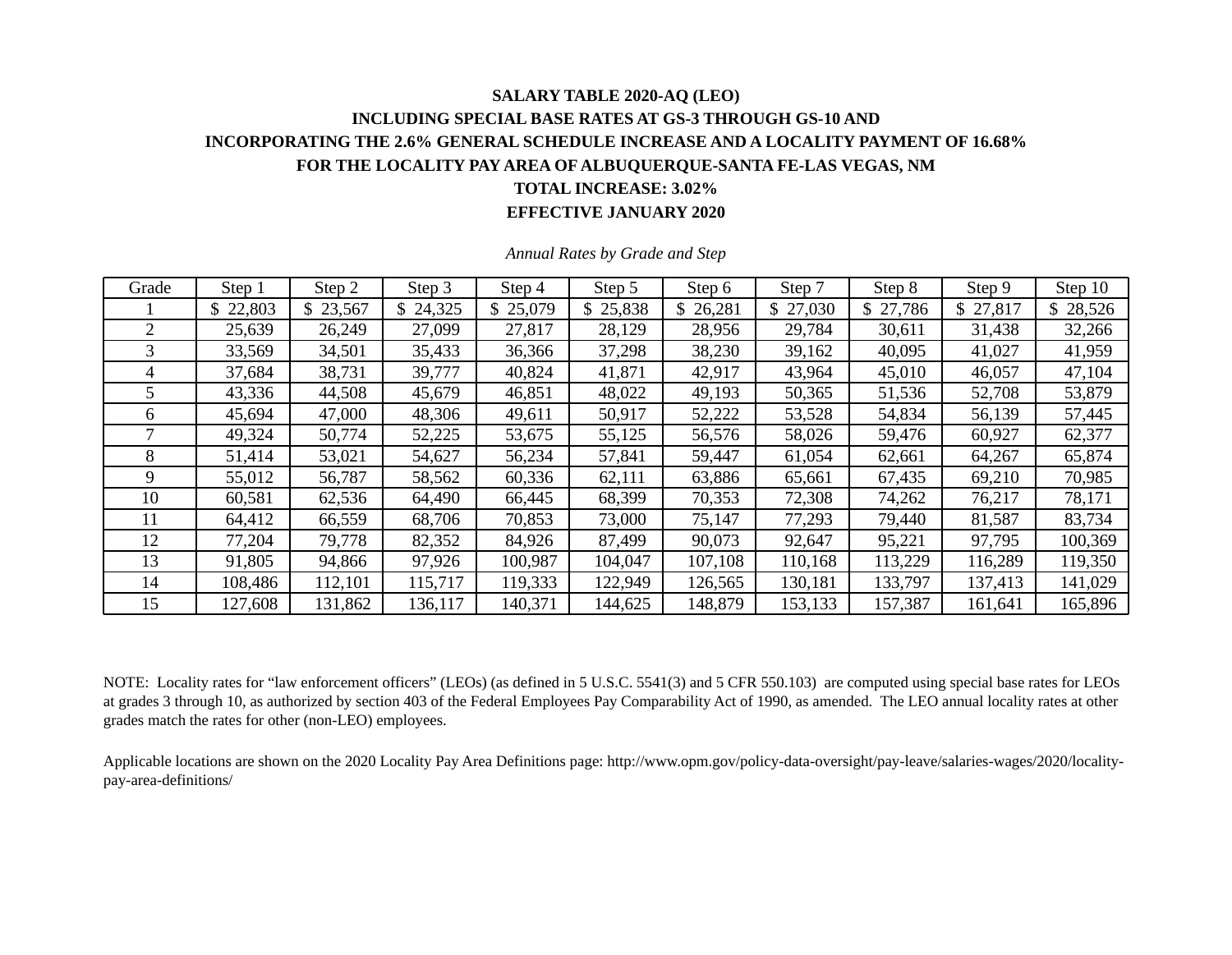### **SALARY TABLE 2020-ATL (LEO) INCLUDING SPECIAL BASE RATES AT GS-3 THROUGH GS-10 AND INCORPORATING THE 2.6% GENERAL SCHEDULE INCREASE AND A LOCALITY PAYMENT OF 22.16% FOR THE LOCALITY PAY AREA OF ATLANTA--ATHENS-CLARKE COUNTY--SANDY SPRINGS, GA-AL TOTAL INCREASE: 3.04% EFFECTIVE JANUARY 2020**

| Grade | Step 1   | Step 2   | Step 3   | Step 4   | Step 5   | Step 6   | Step 7   | Step 8   | Step 9   | Step 10    |
|-------|----------|----------|----------|----------|----------|----------|----------|----------|----------|------------|
|       | \$23,874 | \$24,674 | \$25,468 | \$26,257 | \$27,051 | \$27,515 | \$28,300 | \$29,091 | \$29,123 | \$29,866   |
| 2     | 26,843   | 27,482   | 28,372   | 29,123   | 29,450   | 30,316   | 31,183   | 32,049   | 32,915   | 33,781     |
| 3     | 35,145   | 36,121   | 37,098   | 38,074   | 39,050   | 40,026   | 41,002   | 41,978   | 42,954   | 43,930     |
| 4     | 39,454   | 40,550   | 41,646   | 42,741   | 43,837   | 44,933   | 46,029   | 47,124   | 48,220   | 49,316     |
| 5.    | 45,371   | 46,598   | 47,824   | 49,051   | 50,277   | 51,504   | 52,730   | 53,957   | 55,183   | 56,410     |
| 6     | 47,840   | 49,207   | 50,574   | 51,941   | 53,308   | 54,675   | 56,042   | 57,409   | 58,776   | 60,143     |
|       | 51,641   | 53,159   | 54,678   | 56,196   | 57,714   | 59,233   | 60,751   | 62,270   | 63,788   | 65,307     |
| 8     | 53,829   | 55,511   | 57,193   | 58,875   | 60,557   | 62,239   | 63,921   | 65,604   | 67,286   | 68,968     |
| 9     | 57,596   | 59,454   | 61,312   | 63,170   | 65,028   | 66,886   | 68,744   | 70,602   | 72,460   | 74,318     |
| 10    | 63,427   | 65,473   | 67,519   | 69,565   | 71,611   | 73,658   | 75,704   | 77,750   | 79,796   | 81,842     |
| 11    | 67,437   | 69,685   | 71,933   | 74,180   | 76,428   | 78,676   | 80,924   | 83,171   | 85,419   | 87,667     |
| 12    | 80,830   | 83,524   | 86,219   | 88,914   | 91,609   | 94,304   | 96,999   | 99,694   | 102,388  | 105,083    |
| 13    | 96,117   | 99,321   | 102,525  | 105,729  | 108,934  | 112,138  | 115,342  | 118,547  | 121,751  | 124,955    |
| 14    | 113,581  | 117,366  | 121,152  | 124,938  | 128,724  | 132,509  | 136,295  | 140,081  | 143,867  | 147,652    |
| 15    | 133,602  | 138,055  | 142,509  | 146,963  | 151,417  | 155,871  | 160,325  | 164,779  | 169,233  | $170,800*$ |

*Annual Rates by Grade and Step* 

\* Rate limited to the rate for level IV of the Executive Schedule (5 U.S.C. 5304 (g)(1)).

NOTE: Locality rates for "law enforcement officers" (LEOs) (as defined in 5 U.S.C. 5541(3) and 5 CFR 550.103) are computed using special base rates for LEOs at grades 3 through 10, as authorized by section 403 of the Federal Employees Pay Comparability Act of 1990, as amended. The LEO annual locality rates at other grades match the rates for other (non-LEO) employees.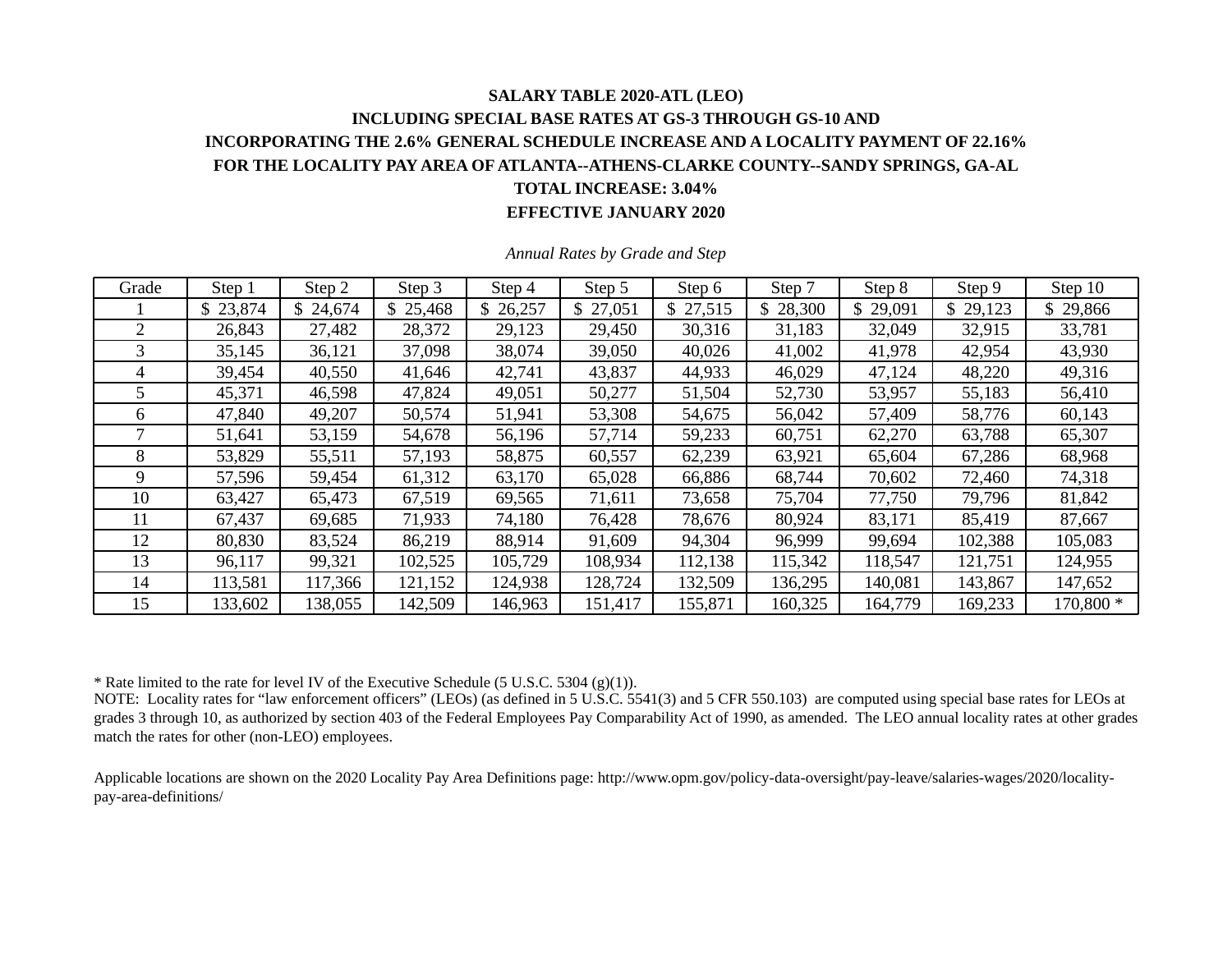### **SALARY TABLE 2020-AU (LEO) INCLUDING SPECIAL BASE RATES AT GS-3 THROUGH GS-10 AND INCORPORATING THE 2.6% GENERAL SCHEDULE INCREASE AND A LOCALITY PAYMENT OF 18.17% FOR THE LOCALITY PAY AREA OF AUSTIN-ROUND ROCK, TX TOTAL INCREASE: 3.22% EFFECTIVE JANUARY 2020**

| Grade | Step 1   | Step 2   | Step 3  | Step 4   | Step 5   | Step 6  | Step 7   | Step 8       | Step 9   | Step 10      |
|-------|----------|----------|---------|----------|----------|---------|----------|--------------|----------|--------------|
|       | \$23,094 | \$23,868 | 24,636  | \$25,399 | \$26,168 | 26,617  | \$27,375 | \$<br>28,141 | \$28,172 | 28,890<br>\$ |
| 2     | 25,967   | 26,585   | 27,445  | 28,172   | 28,488   | 29,326  | 30,164   | 31,002       | 31,840   | 32,678       |
| 3     | 33,998   | 34,942   | 35,886  | 36,830   | 37,774   | 38,718  | 39,663   | 40,607       | 41,551   | 42,495       |
| 4     | 38,165   | 39,225   | 40,285  | 41,345   | 42,405   | 43,465  | 44,525   | 45,585       | 46,645   | 47,705       |
|       | 43,890   | 45,076   | 46,262  | 47,449   | 48,635   | 49,822  | 51,008   | 52,195       | 53,381   | 54,567       |
| 6     | 46,278   | 47,600   | 48,922  | 50,245   | 51,567   | 52,889  | 54,212   | 55,534       | 56,856   | 58,179       |
|       | 49,954   | 51,423   | 52,892  | 54,361   | 55,829   | 57,298  | 58,767   | 60,236       | 61,705   | 63,174       |
| 8     | 52,070   | 53,698   | 55,325  | 56,952   | 58,579   | 60,206  | 61,834   | 63,461       | 65,088   | 66,715       |
| 9     | 55,715   | 57,512   | 59,310  | 61,107   | 62,904   | 64,702  | 66,499   | 68,296       | 70,094   | 71,891       |
| 10    | 61,355   | 63,334   | 65,314  | 67,293   | 69,272   | 71,252  | 73,231   | 75,210       | 77,190   | 79,169       |
| 11    | 65,235   | 67,409   | 69,583  | 71,758   | 73,932   | 76,106  | 78,281   | 80,455       | 82,629   | 84,804       |
| 12    | 78,190   | 80,796   | 83,403  | 86,010   | 88,617   | 91,224  | 93,831   | 96,437       | 99,044   | 101,651      |
| 13    | 92,977   | 96,077   | 99,177  | 102,276  | 105,376  | 108,475 | 111,575  | 114,675      | 117,774  | 120,874      |
| 14    | 109,871  | 113,533  | 117,195 | 120,857  | 124,519  | 128,181 | 131,843  | 135,506      | 139,168  | 142,830      |
| 15    | 129,238  | 133,546  | 137,855 | 142,163  | 146,472  | 150,780 | 155,089  | 159,397      | 163,706  | 168,014      |

*Annual Rates by Grade and Step* 

NOTE: Locality rates for "law enforcement officers" (LEOs) (as defined in 5 U.S.C. 5541(3) and 5 CFR 550.103) are computed using special base rates for LEOs at grades 3 through 10, as authorized by section 403 of the Federal Employees Pay Comparability Act of 1990, as amended. The LEO annual locality rates at other grades match the rates for other (non-LEO) employees.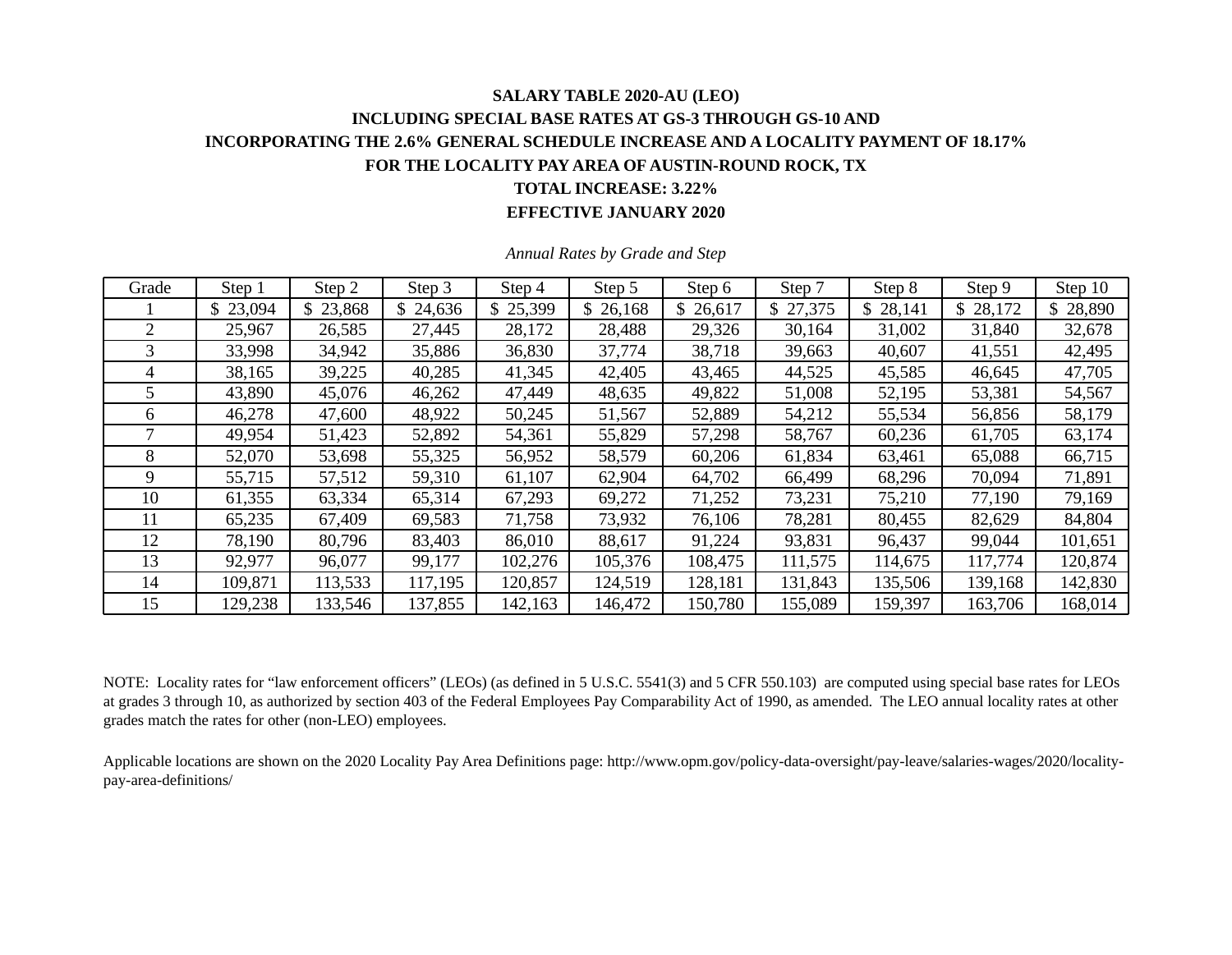## **SALARY TABLE 2020-BH (LEO) INCLUDING SPECIAL BASE RATES AT GS-3 THROUGH GS-10 AND INCORPORATING THE 2.6% GENERAL SCHEDULE INCREASE AND A LOCALITY PAYMENT OF 16.26% FOR THE LOCALITY PAY AREA OF BIRMINGHAM-HOOVER-TALLADEGA, AL TOTAL INCREASE: 3.03%**

**EFFECTIVE JANUARY 2020** 

| Grade | Step 1   | Step 2   | Step 3  | Step 4   | Step 5   | Step 6   | Step 7   | Step 8       | Step 9   | Step 10 |
|-------|----------|----------|---------|----------|----------|----------|----------|--------------|----------|---------|
|       | \$22,721 | \$23,482 | 24,238  | \$24,989 | \$25,745 | \$26,186 | \$26,933 | \$<br>27,686 | \$27,716 | 28,423  |
| 2     | 25,547   | 26,155   | 27,001  | 27,716   | 28,028   | 28,852   | 29,677   | 30,501       | 31,325   | 32,149  |
| 3     | 33,448   | 34,377   | 35,306  | 36,235   | 37,164   | 38,093   | 39,022   | 39,950       | 40,879   | 41,808  |
| 4     | 37,548   | 38,591   | 39,634  | 40,677   | 41,720   | 42,763   | 43,806   | 44,848       | 45,891   | 46,934  |
| 5     | 43,180   | 44,347   | 45,515  | 46,682   | 47,849   | 49,016   | 50,184   | 51,351       | 52,518   | 53,685  |
| 6     | 45,530   | 46,831   | 48,132  | 49,433   | 50,734   | 52,034   | 53,335   | 54,636       | 55,937   | 57,238  |
|       | 49,147   | 50,592   | 52,037  | 53,482   | 54,927   | 56,372   | 57,817   | 59,262       | 60,707   | 62,153  |
| 8     | 51,229   | 52,830   | 54,431  | 56,032   | 57,632   | 59,233   | 60,834   | 62,435       | 64,036   | 65,637  |
| 9     | 54,814   | 56,583   | 58,351  | 60,119   | 61,888   | 63,656   | 65,424   | 67,192       | 68,961   | 70,729  |
| 10    | 60,363   | 62,311   | 64,258  | 66,205   | 68,153   | 70,100   | 72,047   | 73,995       | 75,942   | 77,890  |
| 11    | 64,180   | 66,319   | 68,459  | 70,598   | 72,737   | 74,876   | 77,015   | 79,154       | 81,294   | 83,433  |
| 12    | 76,926   | 79,490   | 82,055  | 84,620   | 87,185   | 89,749   | 92,314   | 94,879       | 97,443   | 100,008 |
| 13    | 91,475   | 94,524   | 97,574  | 100,623  | 103,673  | 106,722  | 109,772  | 112,821      | 115,871  | 118,920 |
| 14    | 108,095  | 111,698  | 115,301 | 118,904  | 122,507  | 126,110  | 129,712  | 133,315      | 136,918  | 140,521 |
| 15    | 127,149  | 131,388  | 135,627 | 139,865  | 144,104  | 148,343  | 152,582  | 156,821      | 161,060  | 165,298 |

*Annual Rates by Grade and Step* 

NOTE: Locality rates for "law enforcement officers" (LEOs) (as defined in 5 U.S.C. 5541(3) and 5 CFR 550.103) are computed using special base rates for LEOs at grades 3 through 10, as authorized by section 403 of the Federal Employees Pay Comparability Act of 1990, as amended. The LEO annual locality rates at other grades match the rates for other (non-LEO) employees.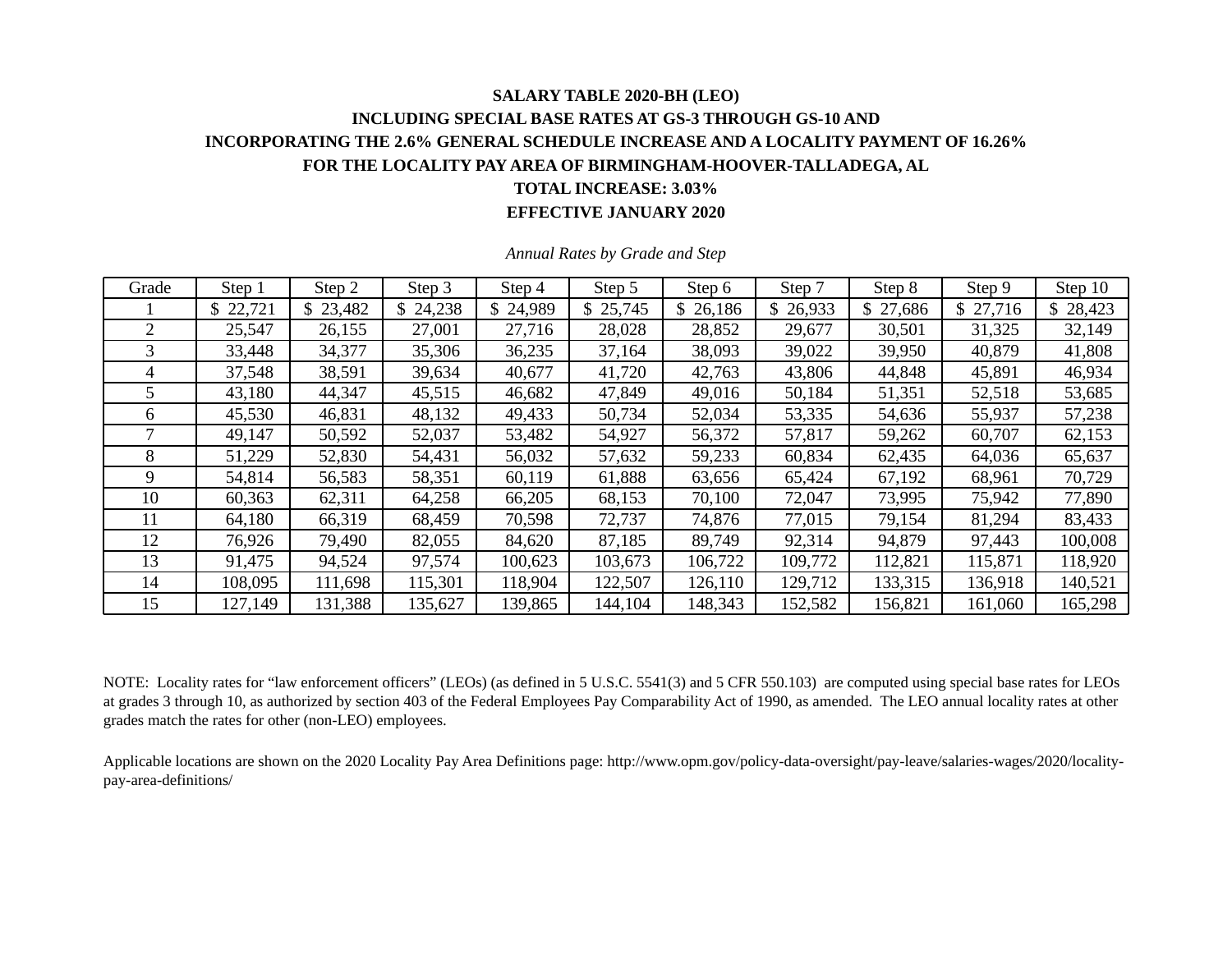### **SALARY TABLE 2020-BOS (LEO) INCLUDING SPECIAL BASE RATES AT GS-3 THROUGH GS-10 AND INCORPORATING THE 2.6% GENERAL SCHEDULE INCREASE AND A LOCALITY PAYMENT OF 29.11% FOR THE LOCALITY PAY AREA OF BOSTON-WORCESTER-PROVIDENCE, MA-RI-NH-ME TOTAL INCREASE: 3.27% EFFECTIVE JANUARY 2020**

| Grade | Step 1   | Step 2   | Step 3   | Step 4   | Step 5   | Step 6        | Step 7   | Step 8    | Step 9    | Step 10   |
|-------|----------|----------|----------|----------|----------|---------------|----------|-----------|-----------|-----------|
|       | \$25,232 | \$26,078 | \$26,917 | \$27,751 | \$28,590 | 29,081<br>\$. | \$29,910 | \$30,746  | \$ 30,780 | \$31,565  |
| 2     | 28,371   | 29,046   | 29,986   | 30,780   | 31,126   | 32,041        | 32,957   | 33,872    | 34,787    | 35,703    |
| 3     | 37,145   | 38,177   | 39,208   | 40,240   | 41,271   | 42,303        | 43,334   | 44,366    | 45,398    | 46,429    |
| 4     | 41,699   | 42,857   | 44,015   | 45,173   | 46,331   | 47,489        | 48,647   | 49,805    | 50,964    | 52,122    |
|       | 47,953   | 49,249   | 50,545   | 51,842   | 53,138   | 54,434        | 55,730   | 57,027    | 58,323    | 59,619    |
| 6     | 50,562   | 52,007   | 53,452   | 54,896   | 56,341   | 57,786        | 59,231   | 60,675    | 62,120    | 63,565    |
|       | 54,579   | 56,184   | 57,788   | 59,393   | 60,998   | 62,603        | 64,208   | 65,813    | 67,417    | 69,022    |
| 8     | 56,891   | 58,669   | 60,447   | 62,225   | 64,002   | 65,780        | 67,558   | 69,336    | 71,114    | 72,892    |
| 9     | 60,873   | 62,837   | 64,800   | 66,764   | 68,728   | 70,692        | 72,655   | 74,619    | 76,583    | 78,547    |
| 10    | 67,035   | 69,198   | 71,360   | 73,523   | 75,686   | 77,848        | 80,011   | 82,173    | 84,336    | 86,499    |
| 11    | 71,274   | 73,650   | 76,025   | 78,401   | 80,776   | 83,152        | 85,528   | 87,903    | 90,279    | 92,655    |
| 12    | 85,428   | 88,276   | 91,125   | 93,973   | 96,821   | 99,669        | 102,517  | 105,365   | 108,214   | 111,062   |
| 13    | 101,585  | 104,972  | 108,358  | 111,745  | 115,131  | 118,518       | 121,904  | 125,291   | 128,677   | 132,064   |
| 14    | 120,043  | 124,044  | 128,045  | 132,046  | 136,047  | 140,048       | 144,049  | 148,050   | 152,052   | 156,053   |
| 15    | 141,202  | 145,910  | 150,617  | 155,324  | 160,032  | 164,739       | 169,447  | 170,800 * | 170,800 * | 170,800 * |

*Annual Rates by Grade and Step* 

\* Rate limited to the rate for level IV of the Executive Schedule (5 U.S.C. 5304 (g)(1)).

NOTE: Locality rates for "law enforcement officers" (LEOs) (as defined in 5 U.S.C.  $5541(3)$  and 5 CFR 550.103) are computed using special base rates for LEOs at grades 3 through 10, as authorized by section 403 of the Federal Employees Pay Comparability Act of 1990, as amended. The LEO annual locality rates at other grades match the rates for other (non-LEO) employees.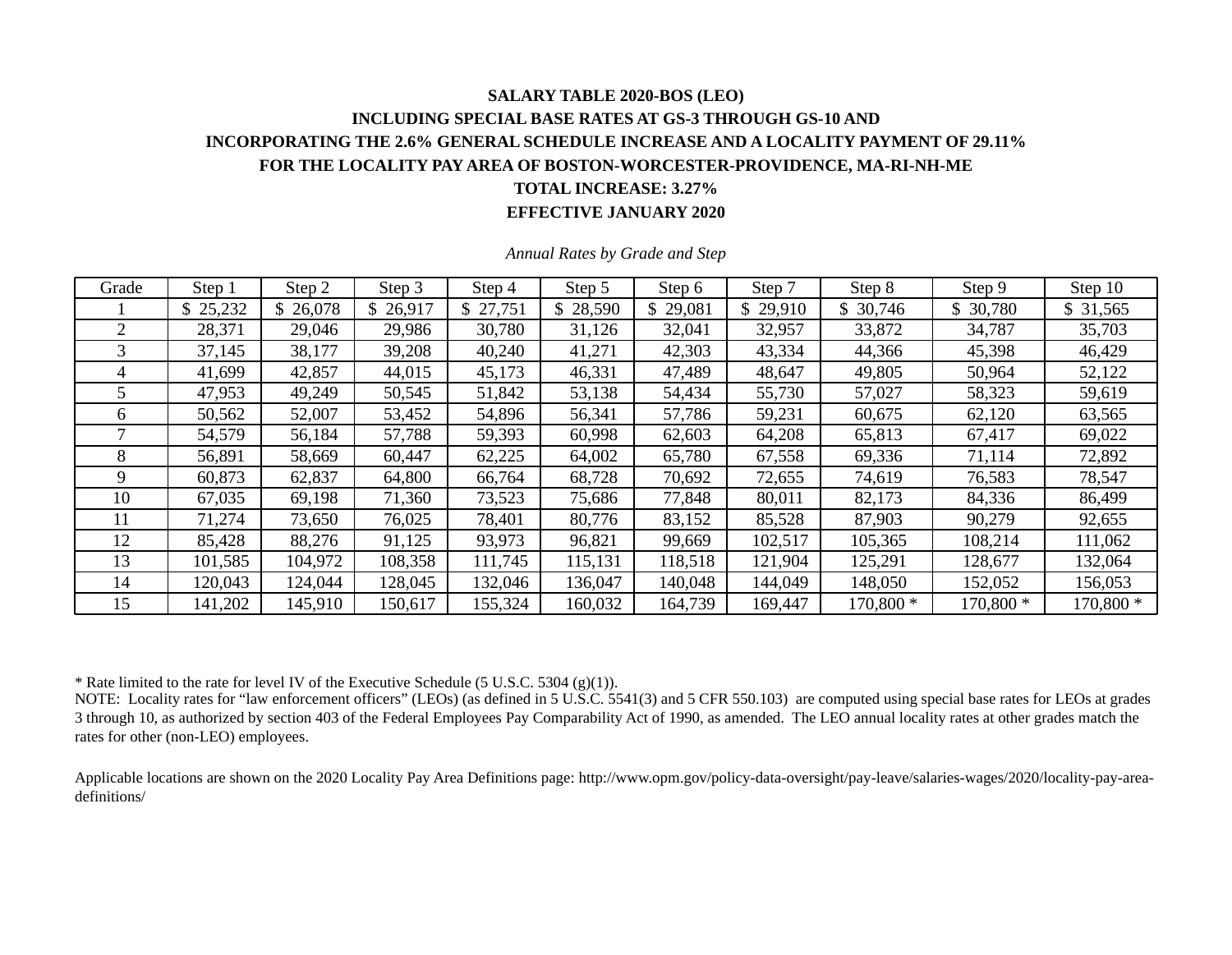### **SALARY TABLE 2020-BU (LEO) INCLUDING SPECIAL BASE RATES AT GS-3 THROUGH GS-10 AND INCORPORATING THE 2.6% GENERAL SCHEDULE INCREASE AND A LOCALITY PAYMENT OF 20.20% FOR THE LOCALITY PAY AREA OF BUFFALO-CHEEKTOWAGA, NY TOTAL INCREASE: 3.05% EFFECTIVE JANUARY 2020**

| Grade          | Step 1   | Step 2  | Step 3   | Step 4  | Step 5  | Step 6   | Step 7   | Step 8  | Step 9   | Step 10   |
|----------------|----------|---------|----------|---------|---------|----------|----------|---------|----------|-----------|
|                | \$23,491 | 24,278  | \$25,059 | 25,836  | 26,617  | \$27,074 | \$27,846 | 28,624  | \$28,656 | \$29,386  |
| $\overline{2}$ | 26,413   | 27,041  | 27,916   | 28,656  | 28,978  | 29,830   | 30,682   | 31,534  | 32,387   | 33,239    |
| 3              | 34,582   | 35,542  | 36,502   | 37,463  | 38,423  | 39,384   | 40,344   | 41,304  | 42,265   | 43,225    |
| 4              | 38,821   | 39,899  | 40,977   | 42,056  | 43,134  | 44,212   | 45,290   | 46,368  | 47,447   | 48,525    |
| 5              | 44,643   | 45,850  | 47,057   | 48,264  | 49,471  | 50,678   | 51,884   | 53,091  | 54,298   | 55,505    |
| 6              | 47,073   | 48,418  | 49,763   | 51,108  | 52,453  | 53,798   | 55,143   | 56,488  | 57,833   | 59,178    |
| 7              | 50,812   | 52,306  | 53,800   | 55,294  | 56,788  | 58,283   | 59,777   | 61,271  | 62,765   | 64,259    |
| 8              | 52,965   | 54,620  | 56,275   | 57,930  | 59,586  | 61,241   | 62,896   | 64,551  | 66,206   | 67,861    |
| 9              | 56,672   | 58,500  | 60,328   | 62,157  | 63,985  | 65,813   | 67,641   | 69,470  | 71,298   | 73,126    |
| 10             | 62,409   | 64,422  | 66,436   | 68,449  | 70,462  | 72,476   | 74,489   | 76,502  | 78,516   | 80,529    |
| 11             | 66,355   | 68,567  | 70,779   | 72,990  | 75,202  | 77,414   | 79,625   | 81,837  | 84,049   | 86,260    |
| 12             | 79,533   | 82,184  | 84,836   | 87,488  | 90,139  | 92,791   | 95,442   | 98,094  | 100,746  | 103,397   |
| 13             | 94,575   | 97,727  | 100,880  | 104,033 | 107,186 | 110,339  | 113,492  | 116,644 | 119,797  | 122,950   |
| 14             | 111,758  | 115,483 | 119,208  | 122,933 | 126,658 | 130,383  | 134,108  | 137,833 | 141,558  | 145,283   |
| 15             | 131,458  | 135,840 | 140,223  | 144,605 | 148,988 | 153,370  | 157,753  | 162,135 | 166,518  | 170,800 * |

*Annual Rates by Grade and Step* 

\* Rate limited to the rate for level IV of the Executive Schedule (5 U.S.C. 5304 (g)(1)).

NOTE: Locality rates for "law enforcement officers" (LEOs) (as defined in 5 U.S.C. 5541(3) and 5 CFR 550.103) are computed using special base rates for LEOs at grades 3 through 10, as authorized by section 403 of the Federal Employees Pay Comparability Act of 1990, as amended. The LEO annual locality rates at other grades match the rates for other (non-LEO) employees.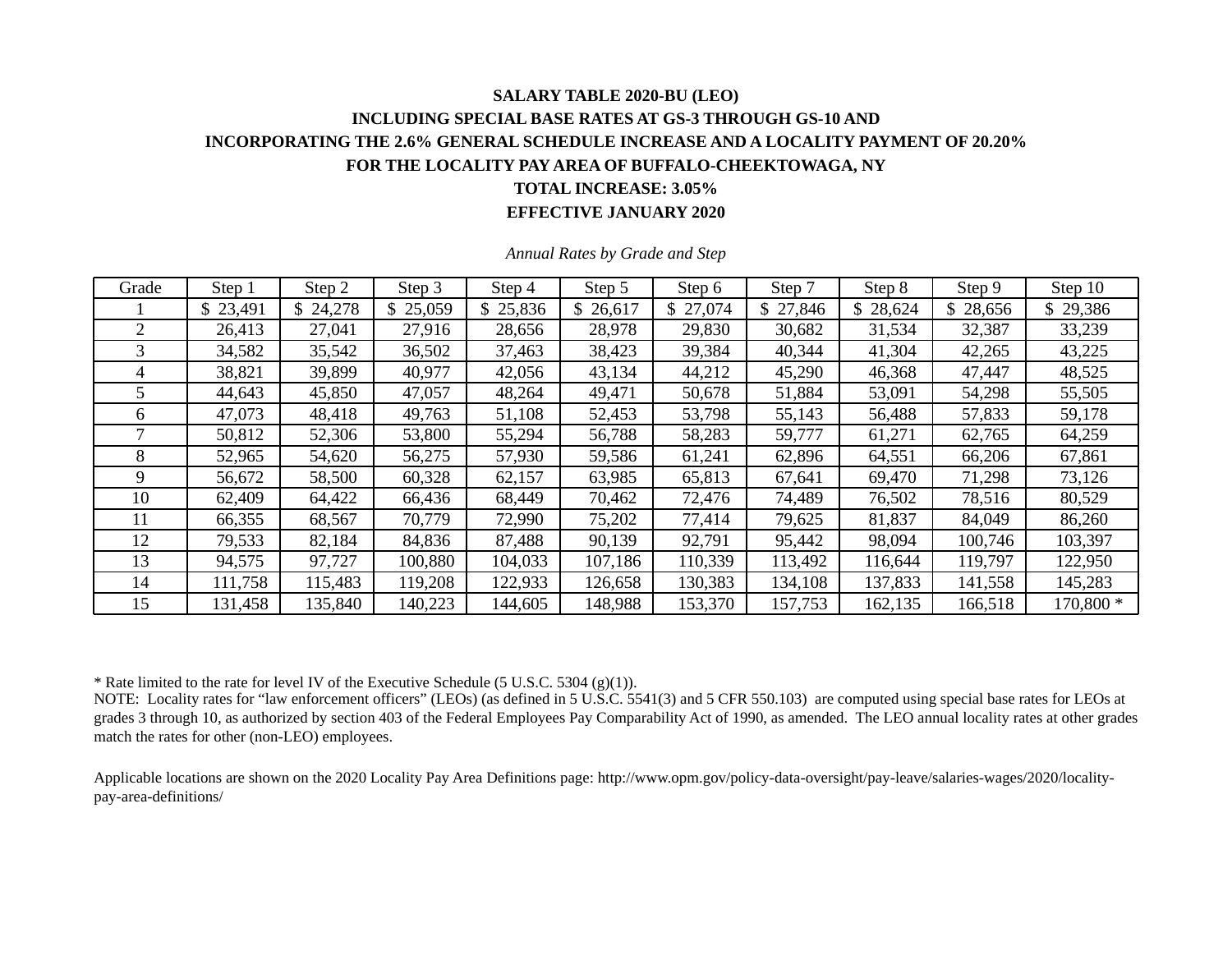# **SALARY TABLE 2020-BN (LEO) INCLUDING SPECIAL BASE RATES AT GS-3 THROUGH GS-10 AND INCORPORATING THE 2.6% GENERAL SCHEDULE INCREASE AND A LOCALITY PAYMENT OF 16.89% FOR THE LOCALITY PAY AREA OF BURLINGTON-SOUTH BURLINGTON, VT TOTAL INCREASE: 3.23%**

**EFFECTIVE JANUARY 2020** 

| Grade | Step 1   | Step 2   | Step 3       | Step 4   | Step 5   | Step 6   | Step 7   | Step 8       | Step 9   | Step 10       |
|-------|----------|----------|--------------|----------|----------|----------|----------|--------------|----------|---------------|
|       | \$22,844 | \$23,609 | \$<br>24,369 | \$25,124 | \$25,884 | \$26,328 | \$27,079 | 27,836<br>\$ | \$27,867 | 28,577<br>\$. |
|       | 25,685   | 26,297   | 27,148       | 27,867   | 28,180   | 29,009   | 29,837   | 30,666       | 31,495   | 32,324        |
| 3     | 33,629   | 34,563   | 35,497       | 36,431   | 37,365   | 38,299   | 39,233   | 40,167       | 41,101   | 42,035        |
| 4     | 37,752   | 38,800   | 39,849       | 40,897   | 41,946   | 42,994   | 44,043   | 45,091       | 46,140   | 47,188        |
| 5.    | 43,414   | 44,588   | 45,761       | 46,935   | 48,108   | 49,282   | 50,456   | 51,629       | 52,803   | 53,976        |
| 6     | 45,776   | 47,084   | 48,392       | 49,700   | 51,008   | 52,316   | 53,624   | 54,932       | 56,240   | 57,548        |
|       | 49,413   | 50,866   | 52,319       | 53,772   | 55,225   | 56,678   | 58,131   | 59,584       | 61,036   | 62,489        |
| 8     | 51,506   | 53,116   | 54,726       | 56,335   | 57,945   | 59,554   | 61,164   | 62,773       | 64,383   | 65,993        |
| 9     | 55,111   | 56,889   | 58,667       | 60,445   | 62,223   | 64,001   | 65,779   | 67,557       | 69,334   | 71,112        |
| 10    | 60,690   | 62,648   | 64,606       | 66,564   | 68,522   | 70,480   | 72,438   | 74,396       | 76,354   | 78,312        |
| 11    | 64,528   | 66,679   | 68,830       | 70,980   | 73,131   | 75,282   | 77,433   | 79,583       | 81,734   | 83,885        |
| 12    | 77,343   | 79,921   | 82,500       | 85,078   | 87,657   | 90,236   | 92,814   | 95,393       | 97,971   | 100,550       |
| 13    | 91,970   | 95,036   | 98,102       | 101,168  | 104,234  | 107,300  | 110,366  | 113,432      | 116,498  | 119,564       |
| 14    | 108,681  | 112,303  | 115,926      | 119,548  | 123,170  | 126,793  | 130,415  | 134,038      | 137,660  | 141,283       |
| 15    | 127,838  | 132,100  | 136,362      | 140,623  | 144,885  | 149,147  | 153,409  | 157,671      | 161,932  | 166,194       |

*Annual Rates by Grade and Step* 

NOTE: Locality rates for "law enforcement officers" (LEOs) (as defined in 5 U.S.C. 5541(3) and 5 CFR 550.103) are computed using special base rates for LEOs at grades 3 through 10, as authorized by section 403 of the Federal Employees Pay Comparability Act of 1990, as amended. The LEO annual locality rates at other grades match the rates for other (non-LEO) employees.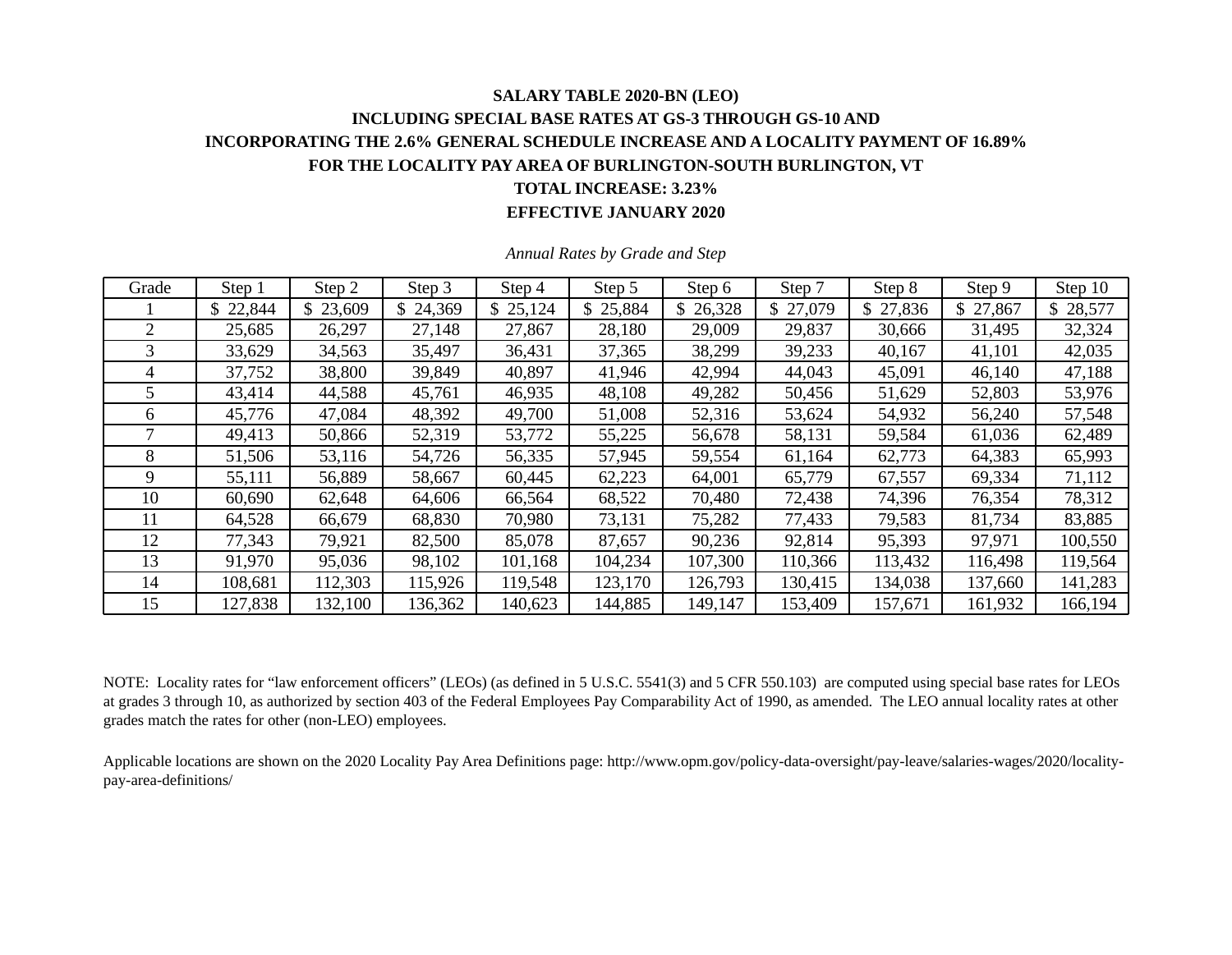## **SALARY TABLE 2020-CT (LEO) INCLUDING SPECIAL BASE RATES AT GS-3 THROUGH GS-10 AND INCORPORATING THE 2.6% GENERAL SCHEDULE INCREASE AND A LOCALITY PAYMENT OF 17.44% FOR THE LOCALITY PAY AREA OF CHARLOTTE-CONCORD, NC-SC TOTAL INCREASE: 3.17%**

#### **EFFECTIVE JANUARY 2020**

| Grade | Step 1   | Step 2   | Step 3  | Step 4   | Step 5   | Step 6   | Step 7   | Step 8  | Step 9   | Step 10  |
|-------|----------|----------|---------|----------|----------|----------|----------|---------|----------|----------|
|       | \$22,951 | \$23,721 | 24,484  | \$25,243 | \$26,006 | \$26,452 | \$27,206 | 27,967  | \$27,998 | \$28,712 |
| 2     | 25,806   | 26,420   | 27,275  | 27,998   | 28,312   | 29,145   | 29,978   | 30,810  | 31,643   | 32,476   |
| 3     | 33,787   | 34,726   | 35,664  | 36,603   | 37,541   | 38,479   | 39,418   | 40,356  | 41,294   | 42,233   |
| 4     | 37,930   | 38,983   | 40,036  | 41,090   | 42,143   | 43,197   | 44,250   | 45,304  | 46,357   | 47,411   |
| 5     | 43,618   | 44,797   | 45,977  | 47,156   | 48,335   | 49,514   | 50,693   | 51,872  | 53,051   | 54,230   |
| 6     | 45,992   | 47,306   | 48,620  | 49,934   | 51,248   | 52,563   | 53,877   | 55,191  | 56,505   | 57,819   |
|       | 49,645   | 51,105   | 52,565  | 54,025   | 55,485   | 56,944   | 58,404   | 59,864  | 61,324   | 62,783   |
| 8     | 51,749   | 53,366   | 54,983  | 56,600   | 58,217   | 59,835   | 61,452   | 63,069  | 64,686   | 66,303   |
| 9     | 55,371   | 57,157   | 58,943  | 60,729   | 62,516   | 64,302   | 66,088   | 67,874  | 69,661   | 71,447   |
| 10    | 60,976   | 62,943   | 64,910  | 66,877   | 68,845   | 70,812   | 72,779   | 74,746  | 76,713   | 78,680   |
| 11    | 64,832   | 66,992   | 69,153  | 71,314   | 73,475   | 75,636   | 77,797   | 79,958  | 82,119   | 84,280   |
| 12    | 77,707   | 80,297   | 82,888  | 85,479   | 88,069   | 90,660   | 93,251   | 95,842  | 98,432   | 101,023  |
| 13    | 92,403   | 95,483   | 98,564  | 101,644  | 104,725  | 107,805  | 110,886  | 113,966 | 117,047  | 120,127  |
| 14    | 109,192  | 112,832  | 116,471 | 120,111  | 123,750  | 127,390  | 131,029  | 134,668 | 138,308  | 141,947  |
| 15    | 128,439  | 132,721  | 137,003 | 141,285  | 145,567  | 149,849  | 154,131  | 158,412 | 162,694  | 166,976  |

*Annual Rates by Grade and Step* 

NOTE: Locality rates for "law enforcement officers" (LEOs) (as defined in 5 U.S.C. 5541(3) and 5 CFR 550.103) are computed using special base rates for LEOs at grades 3 through 10, as authorized by section 403 of the Federal Employees Pay Comparability Act of 1990, as amended. The LEO annual locality rates at other grades match the rates for other (non-LEO) employees.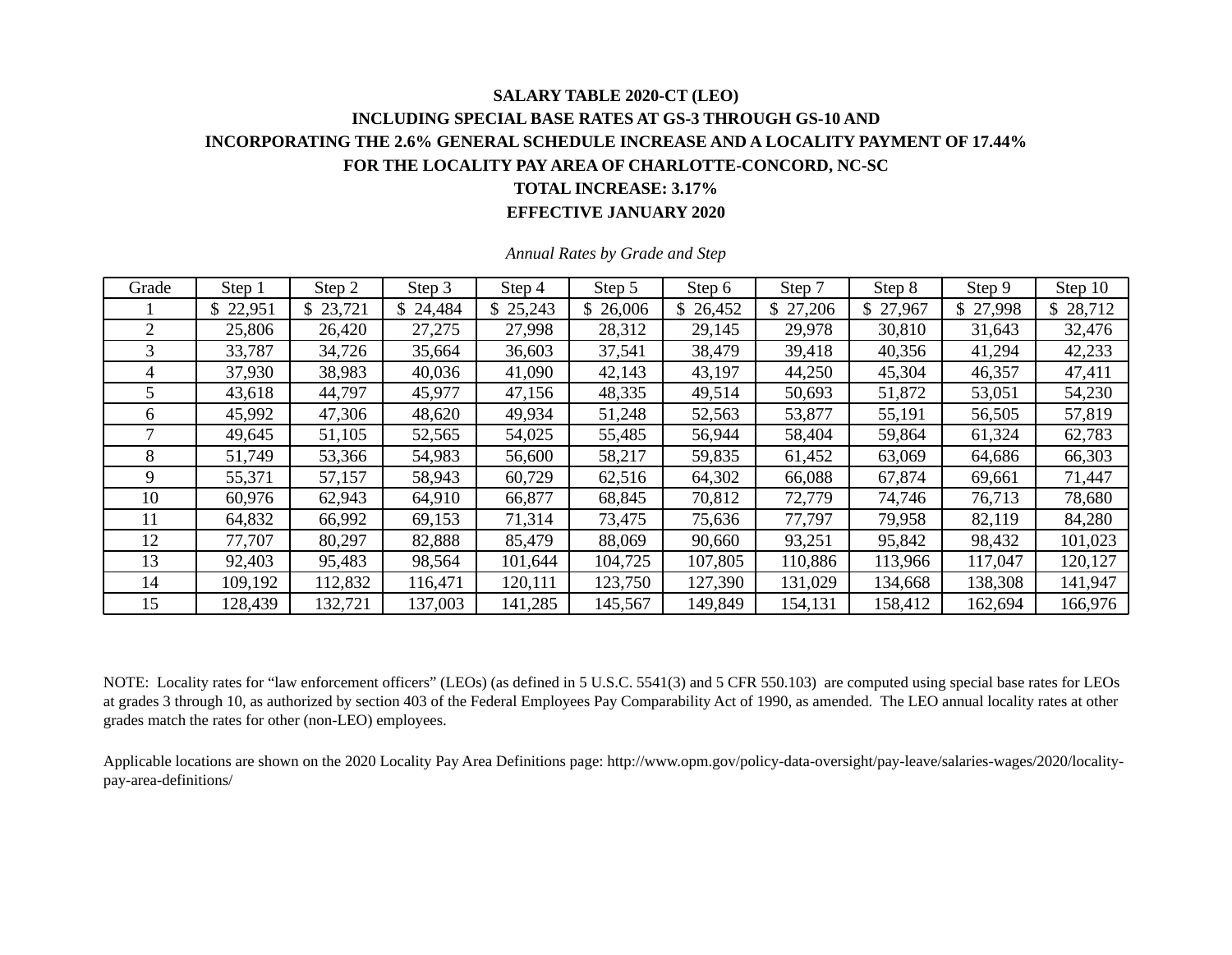### **SALARY TABLE 2020-CHI (LEO) INCLUDING SPECIAL BASE RATES AT GS-3 THROUGH GS-10 AND INCORPORATING THE 2.6% GENERAL SCHEDULE INCREASE AND A LOCALITY PAYMENT OF 28.59% FOR THE LOCALITY PAY AREA OF CHICAGO-NAPERVILLE, IL-IN-WI TOTAL INCREASE: 3.03% EFFECTIVE JANUARY 2020**

| Grade | Step 1   | Step 2   | Step 3   | Step 4   | Step 5   | Step 6  | Step 7   | Step 8    | Step 9    | Step 10   |
|-------|----------|----------|----------|----------|----------|---------|----------|-----------|-----------|-----------|
|       | \$25,130 | \$25,973 | \$26,808 | \$27,639 | \$28,475 | 28,964  | \$29,789 | \$30,622  | \$ 30,656 | \$31,438  |
| 2     | 28,256   | 28,929   | 29,865   | 30,656   | 31,000   | 31,912  | 32,824   | 33,736    | 34,647    | 35,559    |
| 3     | 36,995   | 38,023   | 39,050   | 40,078   | 41,105   | 42,133  | 43,160   | 44,187    | 45,215    | 46,242    |
| 4     | 41,531   | 42,684   | 43,838   | 44,991   | 46,145   | 47,298  | 48,451   | 49,605    | 50,758    | 51,912    |
|       | 47,760   | 49,051   | 50,342   | 51,633   | 52,924   | 54,215  | 55,506   | 56,797    | 58,088    | 59,379    |
| 6     | 50,358   | 51,797   | 53,236   | 54,675   | 56,114   | 57,553  | 58,992   | 60,431    | 61,870    | 63,309    |
|       | 54,359   | 55,957   | 57,556   | 59,154   | 60,752   | 62,351  | 63,949   | 65,547    | 67,146    | 68,744    |
| 8     | 56,662   | 58,433   | 60,203   | 61,974   | 63,745   | 65,515  | 67,286   | 69,057    | 70,827    | 72,598    |
| 9     | 60,628   | 62,583   | 64,539   | 66,495   | 68,451   | 70,407  | 72,363   | 74,319    | 76,274    | 78,230    |
| 10    | 66,765   | 68,919   | 71,073   | 73,227   | 75,381   | 77,535  | 79,689   | 81,842    | 83,996    | 86,150    |
| 11    | 70,987   | 73,353   | 75,719   | 78,085   | 80,451   | 82,817  | 85,183   | 87,549    | 89,915    | 92,281    |
| 12    | 85,084   | 87,921   | 90,758   | 93,594   | 96,431   | 99,268  | 102,104  | 104,941   | 107,778   | 110,614   |
| 13    | 101,176  | 104,549  | 107,922  | 111,295  | 114,668  | 118,040 | 121,413  | 124,786   | 128,159   | 131,532   |
| 14    | 119,559  | 123,544  | 127,529  | 131,514  | 135,499  | 139,484 | 143,469  | 147,454   | 151,439   | 155,424   |
| 15    | 140,634  | 145,322  | 150,011  | 154,699  | 159,387  | 164,076 | 168,764  | 170,800 * | 170,800 * | 170,800 * |

*Annual Rates by Grade and Step* 

\* Rate limited to the rate for level IV of the Executive Schedule (5 U.S.C. 5304 (g)(1)).

NOTE: Locality rates for "law enforcement officers" (LEOs) (as defined in 5 U.S.C.  $5541(3)$  and 5 CFR 550.103) are computed using special base rates for LEOs at grades 3 through 10, as authorized by section 403 of the Federal Employees Pay Comparability Act of 1990, as amended. The LEO annual locality rates at other grades match the rates for other (non-LEO) employees.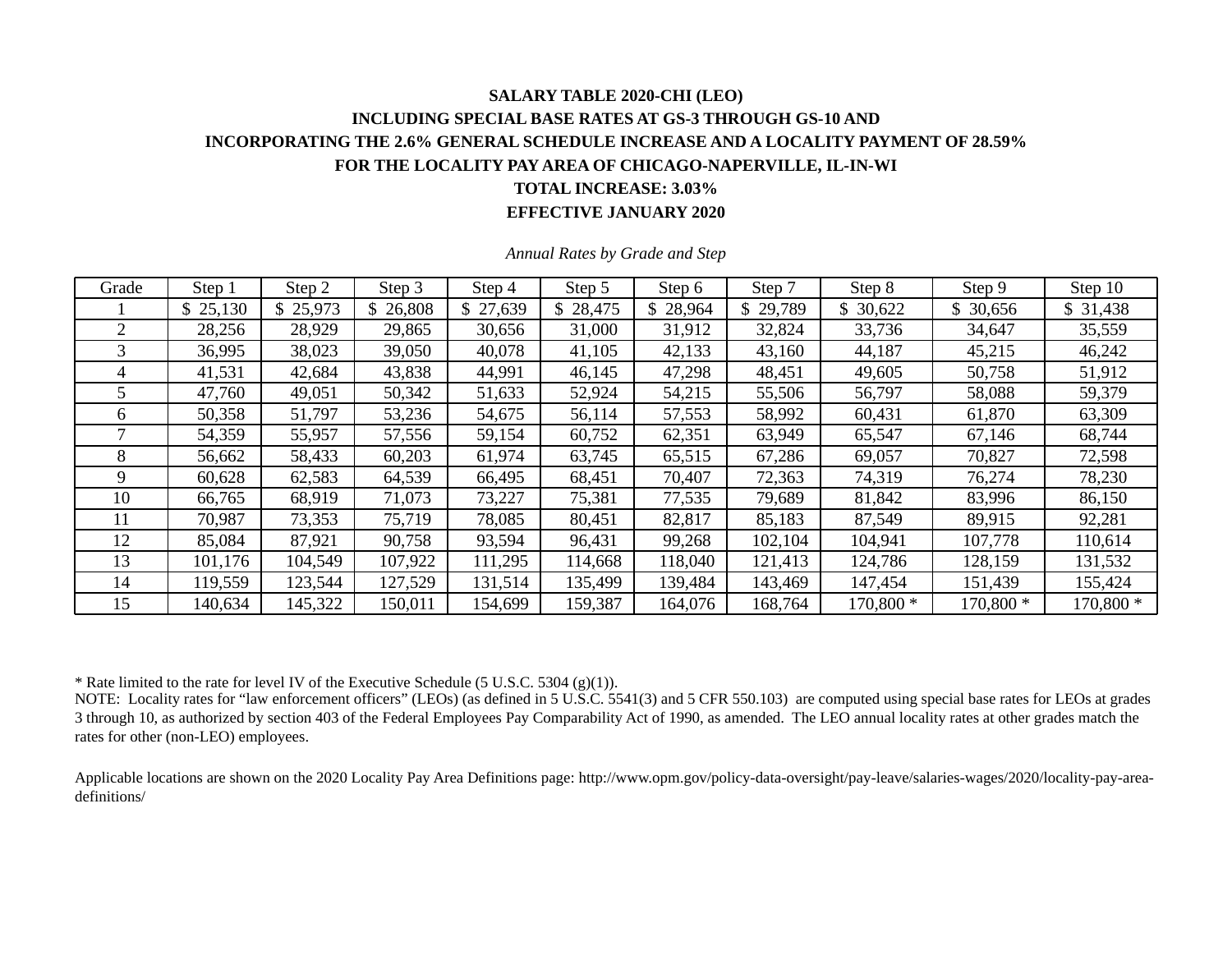### **SALARY TABLE 2020-CIN (LEO) INCLUDING SPECIAL BASE RATES AT GS-3 THROUGH GS-10 AND INCORPORATING THE 2.6% GENERAL SCHEDULE INCREASE AND A LOCALITY PAYMENT OF 20.55% FOR THE LOCALITY PAY AREA OF CINCINNATI-WILMINGTON-MAYSVILLE, OH-KY-IN TOTAL INCREASE: 2.89% EFFECTIVE JANUARY 2020**

| Grade | Step 1   | Step 2   | Step 3   | Step 4   | Step 5   | Step 6   | Step 7   | Step 8   | Step 9   | Step 10   |
|-------|----------|----------|----------|----------|----------|----------|----------|----------|----------|-----------|
|       | \$23,559 | \$24,349 | \$25,132 | \$25,911 | \$26,695 | \$27,153 | \$27,927 | \$28,708 | \$28,739 | \$29,472  |
| 2     | 26,490   | 27,120   | 27,998   | 28,739   | 29,062   | 29,917   | 30,772   | 31,626   | 32,481   | 33,336    |
| 3     | 34,682   | 35,645   | 36,609   | 37,572   | 38,535   | 39,498   | 40,461   | 41,425   | 42,388   | 43,351    |
| 4     | 38,934   | 40,015   | 41,097   | 42,178   | 43,259   | 44,341   | 45,422   | 46,503   | 47,585   | 48,666    |
| 5     | 44,773   | 45,984   | 47,194   | 48,404   | 49,615   | 50,825   | 52,035   | 53,246   | 54,456   | 55,666    |
| 6     | 47,210   | 48,559   | 49,908   | 51,257   | 52,606   | 53,955   | 55,304   | 56,652   | 58,001   | 59,350    |
|       | 50,960   | 52,459   | 53,957   | 55,455   | 56,954   | 58,452   | 59,951   | 61,449   | 62,948   | 64,446    |
| 8     | 53,119   | 54,779   | 56,439   | 58,099   | 59,759   | 61,419   | 63,079   | 64,739   | 66,399   | 68,059    |
| 9     | 56,837   | 58,670   | 60,504   | 62,338   | 64,171   | 66,005   | 67,838   | 69,672   | 71,505   | 73,339    |
| 10    | 62,591   | 64,610   | 66,629   | 68,648   | 70,668   | 72,687   | 74,706   | 76,725   | 78,744   | 80,764    |
| 11    | 66,548   | 68,767   | 70,985   | 73,203   | 75,421   | 77,639   | 79,857   | 82,075   | 84,293   | 86,512    |
| 12    | 79,764   | 82,424   | 85,083   | 87,742   | 90,402   | 93,061   | 95,720   | 98,380   | 101,039  | 103,698   |
| 13    | 94,850   | 98,012   | 101,174  | 104,336  | 107,498  | 110,660  | 113,822  | 116,984  | 120,146  | 123,308   |
| 14    | 112,084  | 115,820  | 119,555  | 123,291  | 127,027  | 130,763  | 134,499  | 138,235  | 141,971  | 145,706   |
| 15    | 131,841  | 136,236  | 140,631  | 145,026  | 149,422  | 153,817  | 158,212  | 162,607  | 167,003  | 170,800 * |

*Annual Rates by Grade and Step* 

\* Rate limited to the rate for level IV of the Executive Schedule (5 U.S.C. 5304 (g)(1)).

NOTE: Locality rates for "law enforcement officers" (LEOs) (as defined in 5 U.S.C. 5541(3) and 5 CFR 550.103) are computed using special base rates for LEOs at grades 3 through 10, as authorized by section 403 of the Federal Employees Pay Comparability Act of 1990, as amended. The LEO annual locality rates at other grades match the rates for other (non-LEO) employees.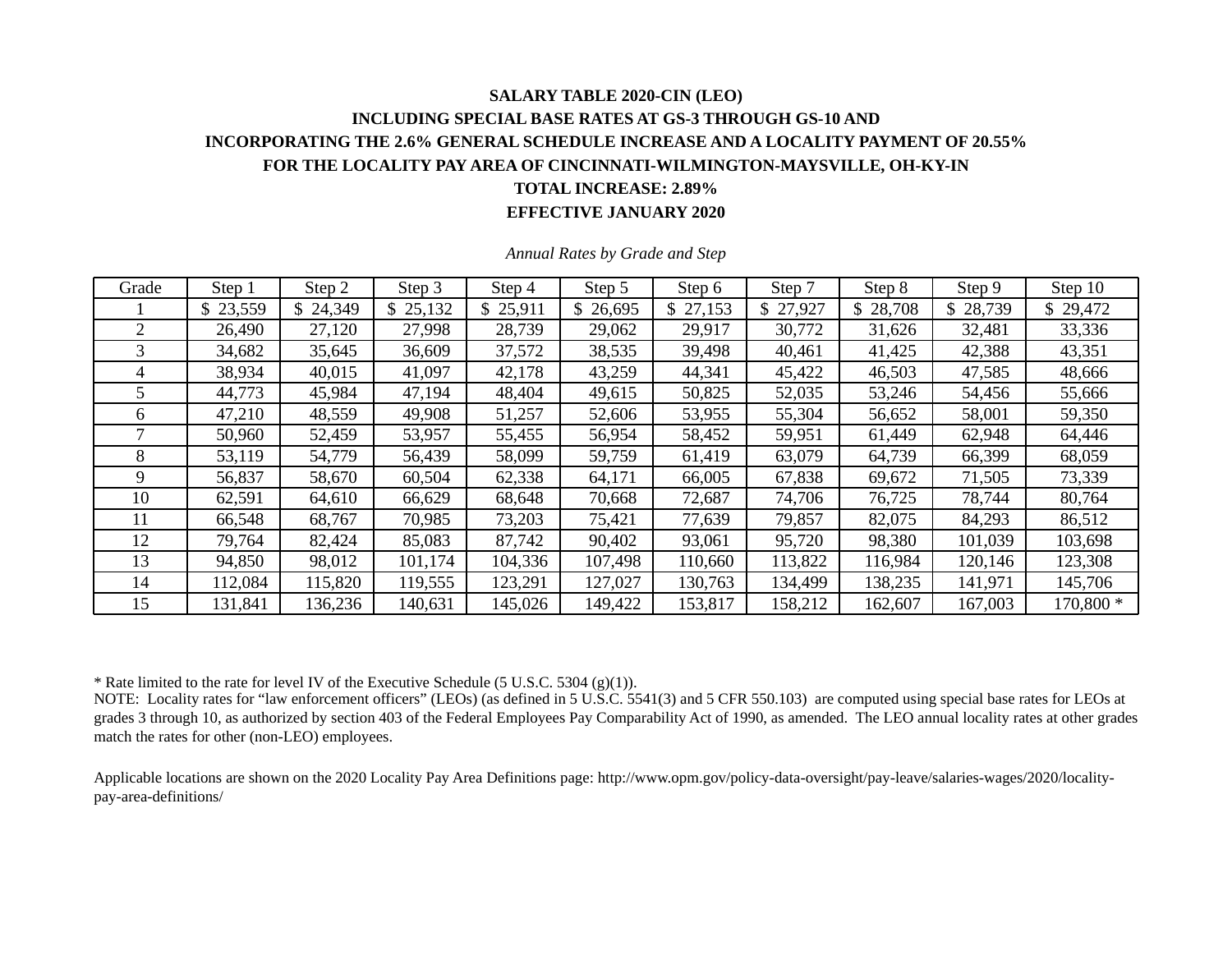### **SALARY TABLE 2020-CLE (LEO) INCLUDING SPECIAL BASE RATES AT GS-3 THROUGH GS-10 AND INCORPORATING THE 2.6% GENERAL SCHEDULE INCREASE AND A LOCALITY PAYMENT OF 20.82% FOR THE LOCALITY PAY AREA OF CLEVELAND-AKRON-CANTON, OH TOTAL INCREASE: 2.92% EFFECTIVE JANUARY 2020**

| Grade | Step 1   | Step 2   | Step 3   | Step 4   | Step 5   | Step 6   | Step 7   | Step 8   | Step 9   | Step 10   |
|-------|----------|----------|----------|----------|----------|----------|----------|----------|----------|-----------|
|       | \$23,612 | \$24,403 | \$25,189 | \$25,969 | \$26,754 | \$27,213 | \$27,989 | \$28,772 | \$28,803 | \$29,538  |
| 2     | 26,549   | 27,181   | 28,060   | 28,803   | 29,127   | 29,984   | 30,841   | 31,697   | 32,554   | 33,410    |
| 3     | 34,760   | 35,725   | 36,691   | 37,656   | 38,621   | 39,587   | 40,552   | 41,517   | 42,483   | 43,448    |
| 4     | 39,021   | 40,105   | 41,189   | 42,273   | 43,356   | 44,440   | 45,524   | 46,608   | 47,691   | 48,775    |
| 5     | 44,874   | 46,087   | 47,300   | 48,513   | 49,726   | 50,939   | 52,152   | 53,365   | 54,578   | 55,791    |
| 6     | 47,316   | 48,668   | 50,019   | 51,371   | 52,723   | 54,075   | 55,427   | 56,779   | 58,131   | 59,483    |
|       | 51,074   | 52,576   | 54,078   | 55,580   | 57,081   | 58,583   | 60,085   | 61,587   | 63,089   | 64,590    |
| 8     | 53,238   | 54,902   | 56,566   | 58,229   | 59,893   | 61,557   | 63,220   | 64,884   | 66,548   | 68,211    |
| 9     | 56,964   | 58,802   | 60,640   | 62,477   | 64,315   | 66,153   | 67,990   | 69,828   | 71,666   | 73,503    |
| 10    | 62,731   | 64,755   | 66,778   | 68,802   | 70,826   | 72,850   | 74,873   | 76,897   | 78,921   | 80,945    |
| 11    | 66,697   | 68,921   | 71,144   | 73,367   | 75,590   | 77,813   | 80,036   | 82,259   | 84,482   | 86,705    |
| 12    | 79,943   | 82,608   | 85,274   | 87,939   | 90,604   | 93,269   | 95,935   | 98,600   | 101,265  | 103,931   |
| 13    | 95,062   | 98,231   | 101,401  | 104,570  | 107,739  | 110,908  | 114,077  | 117,246  | 120,415  | 123,584   |
| 14    | 112,335  | 116,079  | 119,823  | 123,567  | 127,312  | 131,056  | 134,800  | 138,544  | 142,289  | 146,033   |
| 15    | 132,136  | 136,541  | 140,946  | 145,351  | 149,756  | 154,161  | 158,567  | 162,972  | 167,377  | 170,800 * |

*Annual Rates by Grade and Step* 

\* Rate limited to the rate for level IV of the Executive Schedule (5 U.S.C. 5304 (g)(1)).

NOTE: Locality rates for "law enforcement officers" (LEOs) (as defined in 5 U.S.C. 5541(3) and 5 CFR 550.103) are computed using special base rates for LEOs at grades 3 through 10, as authorized by section 403 of the Federal Employees Pay Comparability Act of 1990, as amended. The LEO annual locality rates at other grades match the rates for other (non-LEO) employees.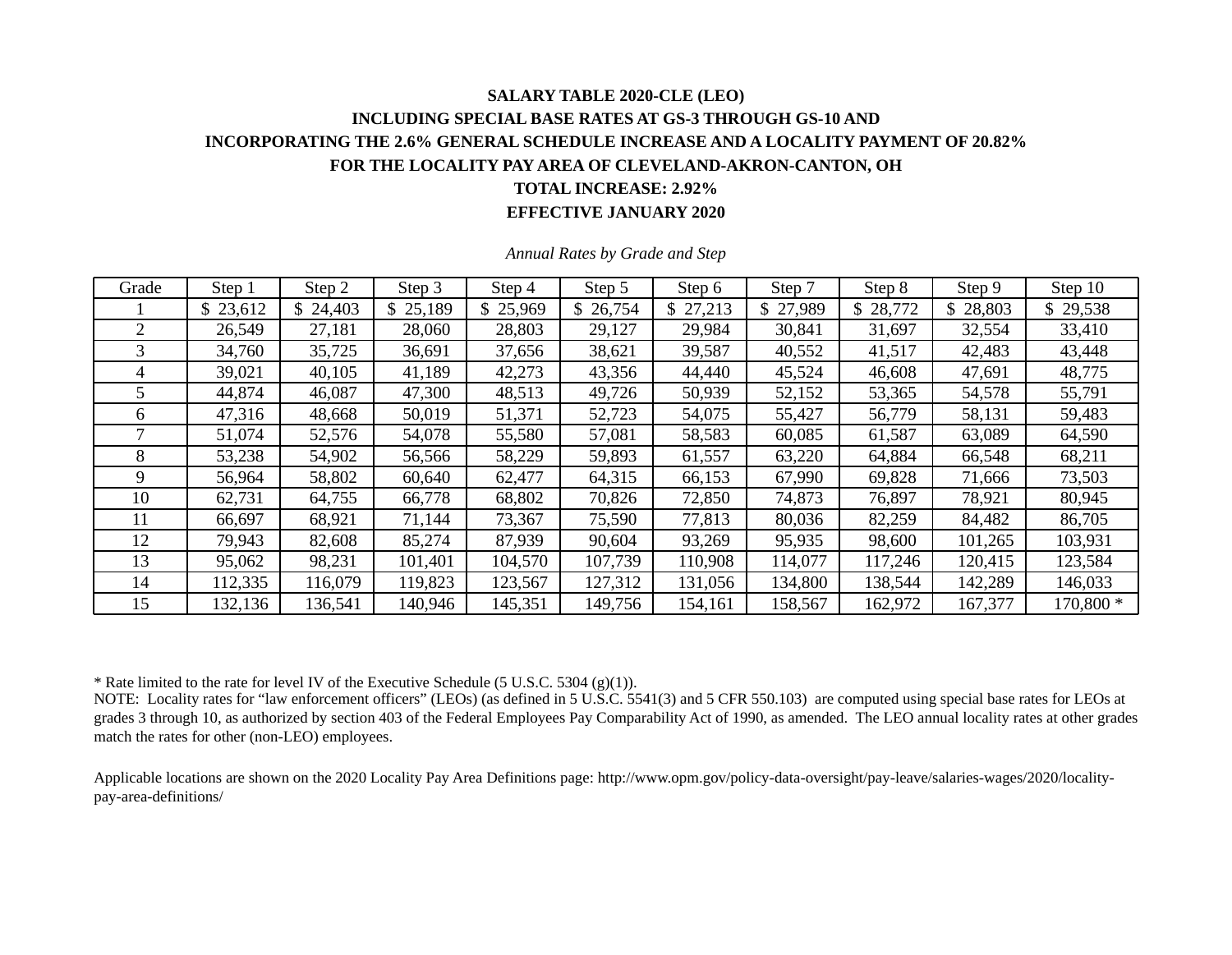### **SALARY TABLE 2020-CS (LEO) INCLUDING SPECIAL BASE RATES AT GS-3 THROUGH GS-10 AND INCORPORATING THE 2.6% GENERAL SCHEDULE INCREASE AND A LOCALITY PAYMENT OF 17.78% FOR THE LOCALITY PAY AREA OF COLORADO SPRINGS, CO TOTAL INCREASE: 3.12% EFFECTIVE JANUARY 2020**

| Grade | Step 1   | Step 2   | Step 3  | Step 4   | Step 5   | Step 6  | Step 7   | Step 8      | Step 9   | Step 10      |
|-------|----------|----------|---------|----------|----------|---------|----------|-------------|----------|--------------|
|       | \$23,018 | \$23,789 | 24,555  | \$25,316 | \$26,081 | 26,529  | \$27,285 | 28,048<br>S | \$28,079 | \$<br>28,795 |
|       | 25,881   | 26,497   | 27,354  | 28,079   | 28,394   | 29,229  | 30,065   | 30,900      | 31,735   | 32,570       |
| 3     | 33,885   | 34,826   | 35,767  | 36,708   | 37,650   | 38,591  | 39,532   | 40,473      | 41,414   | 42,355       |
| 4     | 38,039   | 39,096   | 40,152  | 41,209   | 42,265   | 43,322  | 44,378   | 45,435      | 46,491   | 47,548       |
| C.    | 43,745   | 44,927   | 46,110  | 47,292   | 48,475   | 49,657  | 50,840   | 52,022      | 53,205   | 54,387       |
| 6     | 46,125   | 47,443   | 48,761  | 50,079   | 51,397   | 52,715  | 54,033   | 55,351      | 56,669   | 57,987       |
|       | 49,789   | 51,253   | 52,717  | 54,181   | 55,645   | 57,109  | 58,573   | 60,037      | 61,501   | 62,965       |
| 8     | 51,899   | 53,520   | 55,142  | 56,764   | 58,386   | 60,008  | 61,630   | 63,251      | 64,873   | 66,495       |
| 9     | 55,531   | 57,322   | 59,114  | 60,905   | 62,697   | 64,488  | 66,280   | 68,071      | 69,862   | 71,654       |
| 10    | 61,153   | 63,125   | 65,098  | 67,071   | 69,044   | 71,017  | 72,989   | 74,962      | 76,935   | 78,908       |
| 11    | 65,019   | 67,186   | 69,354  | 71,521   | 73,688   | 75,855  | 78,022   | 80,189      | 82,356   | 84,524       |
| 12    | 77,931   | 80,530   | 83,128  | 85,726   | 88,324   | 90,923  | 93,521   | 96,119      | 98,717   | 101,316      |
| 13    | 92,670   | 95,760   | 98,849  | 101,939  | 105,028  | 108,117 | 111,207  | 114,296     | 117,385  | 120,475      |
| 14    | 109,508  | 113,158  | 116,808 | 120,458  | 124,108  | 127,758 | 131,408  | 135,058     | 138,708  | 142,358      |
| 15    | 128,811  | 133,106  | 137,400 | 141,694  | 145,988  | 150,283 | 154,577  | 158,871     | 163,165  | 167,460      |

*Annual Rates by Grade and Step* 

NOTE: Locality rates for "law enforcement officers" (LEOs) (as defined in 5 U.S.C. 5541(3) and 5 CFR 550.103) are computed using special base rates for LEOs at grades 3 through 10, as authorized by section 403 of the Federal Employees Pay Comparability Act of 1990, as amended. The LEO annual locality rates at other grades match the rates for other (non-LEO) employees.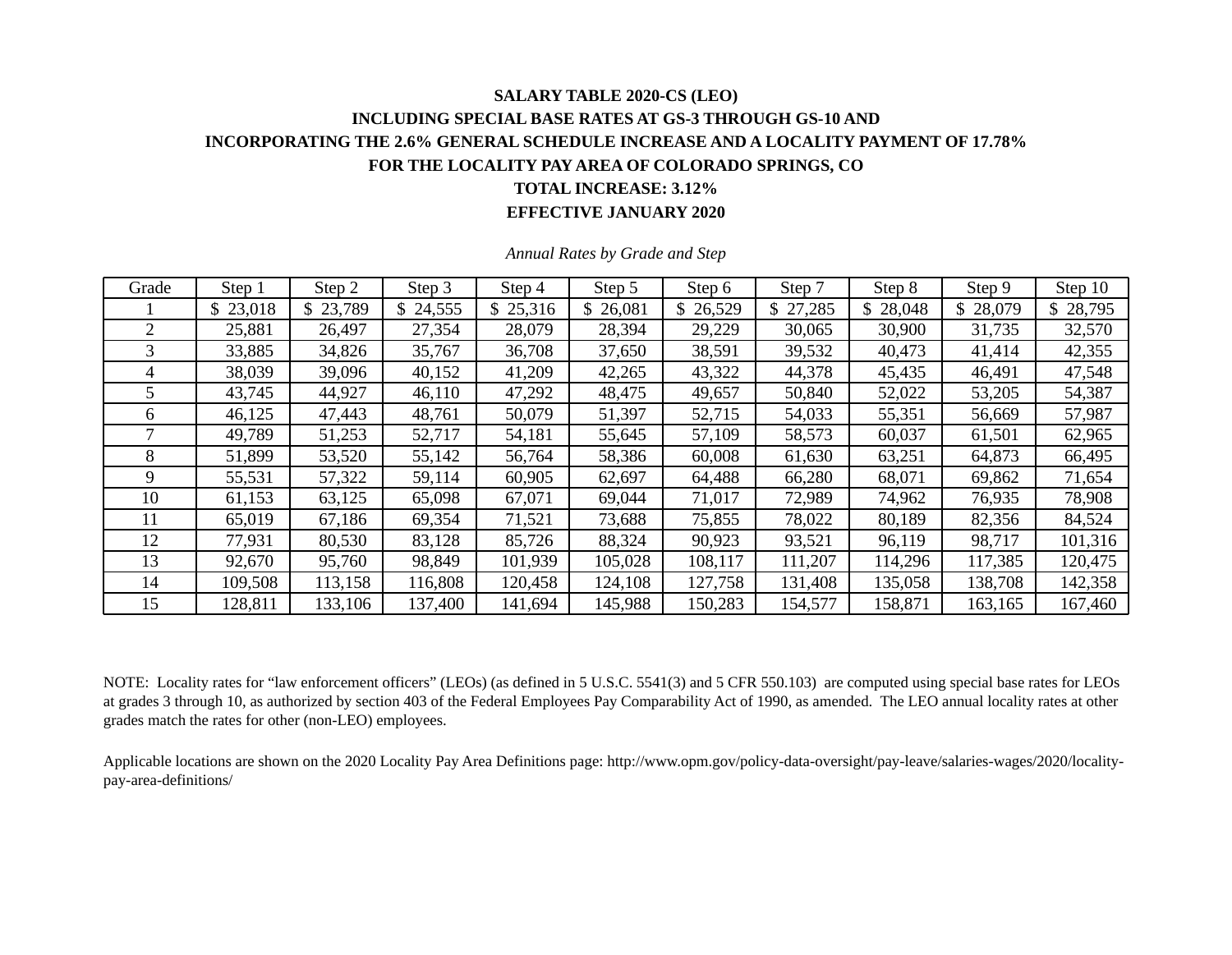### **SALARY TABLE 2020-COL (LEO) INCLUDING SPECIAL BASE RATES AT GS-3 THROUGH GS-10 AND INCORPORATING THE 2.6% GENERAL SCHEDULE INCREASE AND A LOCALITY PAYMENT OF 20.02% FOR THE LOCALITY PAY AREA OF COLUMBUS-MARION-ZANESVILLE, OH TOTAL INCREASE: 3.07% EFFECTIVE JANUARY 2020**

| Grade | Step 1   | Step 2   | Step 3       | Step 4   | Step 5   | Step 6   | Step 7   | Step 8        | Step 9   | Step 10  |
|-------|----------|----------|--------------|----------|----------|----------|----------|---------------|----------|----------|
|       | \$23,456 | \$24,242 | 25,022<br>\$ | \$25,797 | \$26,577 | \$27,033 | \$27,804 | \$.<br>28,582 | \$28,613 | \$29,342 |
| 2     | 26,373   | 27,001   | 27,875       | 28,613   | 28,934   | 29,785   | 30,636   | 31,487        | 32,338   | 33,189   |
| 3     | 34,530   | 35,489   | 36,448       | 37,407   | 38,366   | 39,325   | 40,284   | 41,242        | 42,201   | 43,160   |
| 4     | 38,763   | 39,839   | 40,916       | 41,993   | 43,069   | 44,146   | 45,222   | 46,299        | 47,375   | 48,452   |
| 5     | 44,577   | 45,782   | 46,987       | 48,192   | 49,397   | 50,602   | 51,807   | 53,012        | 54,217   | 55,422   |
| 6     | 47,002   | 48,345   | 49,688       | 51,031   | 52,374   | 53,717   | 55,060   | 56,403        | 57,746   | 59,089   |
|       | 50,736   | 52,228   | 53,720       | 55,212   | 56,703   | 58,195   | 59,687   | 61,179        | 62,671   | 64,163   |
| 8     | 52,886   | 54,538   | 56,191       | 57,844   | 59,496   | 61,149   | 62,802   | 64,454        | 66,107   | 67,760   |
| 9     | 56,587   | 58,413   | 60,238       | 62,064   | 63,889   | 65,715   | 67,540   | 69,366        | 71,191   | 73,017   |
| 10    | 62,316   | 64,326   | 66,336       | 68,347   | 70,357   | 72,367   | 74,378   | 76,388        | 78,398   | 80,409   |
| 11    | 66,256   | 68,464   | 70,673       | 72,881   | 75,089   | 77,298   | 79,506   | 81,714        | 83,923   | 86,131   |
| 12    | 79,414   | 82,061   | 84,709       | 87,357   | 90,004   | 92,652   | 95,299   | 97,947        | 100,595  | 103,242  |
| 13    | 94,433   | 97,581   | 100,729      | 103,877  | 107,025  | 110,174  | 113,322  | 116,470       | 119,618  | 122,766  |
| 14    | 111,591  | 115,310  | 119,030      | 122,749  | 126,469  | 130,188  | 133,908  | 137,627       | 141,346  | 145,066  |
| 15    | 131,261  | 135,637  | 140,013      | 144,389  | 148,765  | 153,141  | 157,517  | 161,893       | 166,269  | 170,644  |

*Annual Rates by Grade and Step* 

NOTE: Locality rates for "law enforcement officers" (LEOs) (as defined in 5 U.S.C. 5541(3) and 5 CFR 550.103) are computed using special base rates for LEOs at grades 3 through 10, as authorized by section 403 of the Federal Employees Pay Comparability Act of 1990, as amended. The LEO annual locality rates at other grades match the rates for other (non-LEO) employees.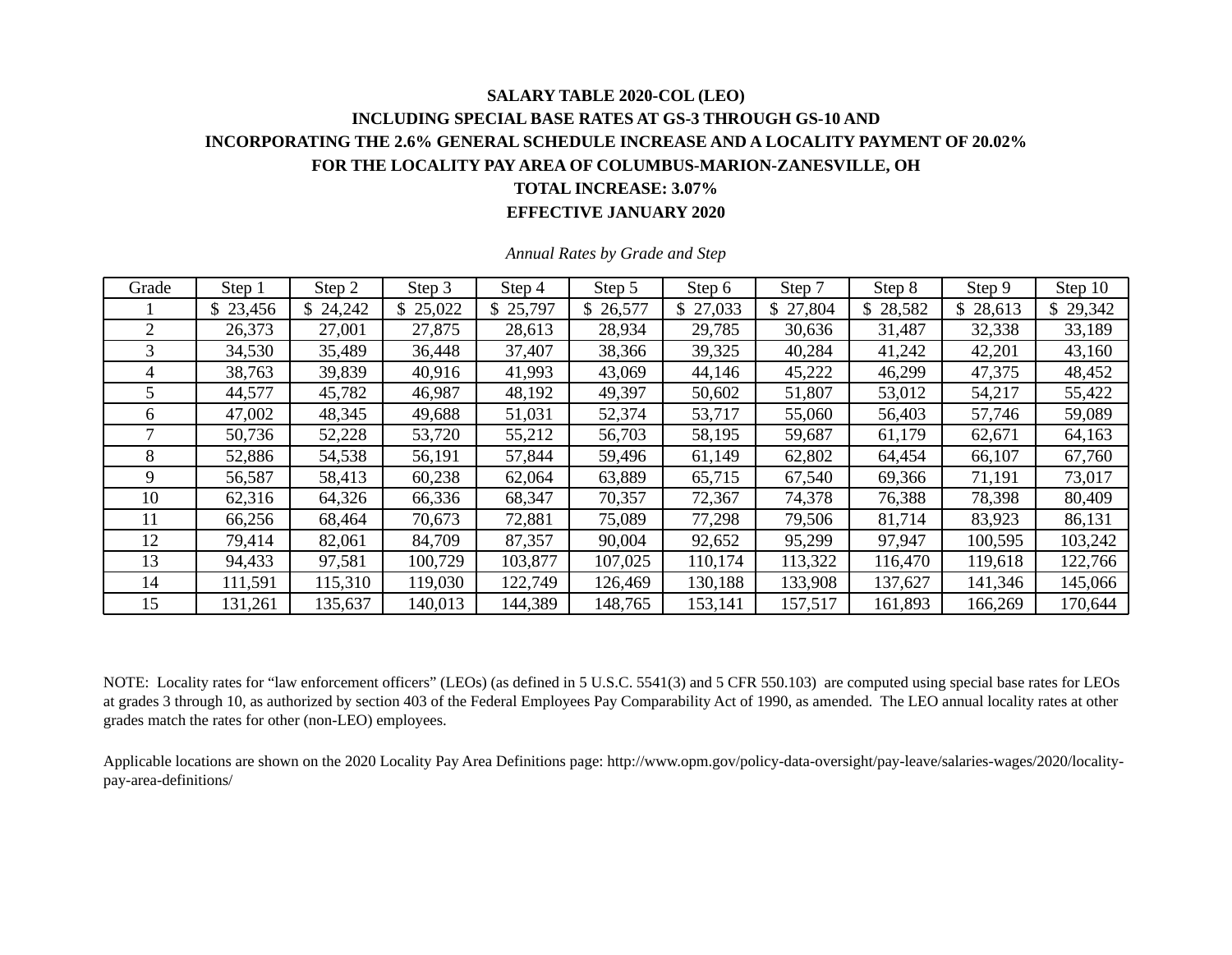### **SALARY TABLE 2020-CC (LEO) INCLUDING SPECIAL BASE RATES AT GS-3 THROUGH GS-10 AND INCORPORATING THE 2.6% GENERAL SCHEDULE INCREASE AND A LOCALITY PAYMENT OF 16.56% FOR THE LOCALITY PAY AREA OF CORPUS CHRISTI-KINGSVILLE-ALICE, TX TOTAL INCREASE: 3.09% EFFECTIVE JANUARY 2020**

| Grade | Step 1   | Step 2   | Step 3   | Step 4   | Step 5   | Step 6   | Step 7   | Step 8       | Step 9   | Step 10  |
|-------|----------|----------|----------|----------|----------|----------|----------|--------------|----------|----------|
|       | \$22,779 | \$23,543 | \$24,300 | \$25,053 | \$25,811 | \$26,254 | \$27,002 | 27,758<br>\$ | \$27,788 | \$28,497 |
| 2     | 25,613   | 26,223   | 27,071   | 27,788   | 28,100   | 28,927   | 29,753   | 30,580       | 31,406   | 32,232   |
| 3     | 33,534   | 34,466   | 35,397   | 36,328   | 37,260   | 38,191   | 39,122   | 40,054       | 40,985   | 41,916   |
| 4     | 37,645   | 38,691   | 39,736   | 40,782   | 41,828   | 42,873   | 43,919   | 44,964       | 46,010   | 47,055   |
|       | 43,292   | 44,462   | 45,632   | 46,802   | 47,973   | 49,143   | 50,313   | 51,483       | 52,654   | 53,824   |
| 6     | 45,647   | 46,952   | 48,256   | 49,560   | 50,864   | 52,169   | 53,473   | 54,777       | 56,082   | 57,386   |
|       | 49,273   | 50,722   | 52,171   | 53,620   | 55,069   | 56,518   | 57,966   | 59,415       | 60,864   | 62,313   |
| 8     | 51,361   | 52,966   | 54,571   | 56,176   | 57,781   | 59,386   | 60,991   | 62,596       | 64,201   | 65,806   |
| 9     | 54,956   | 56,729   | 58,501   | 60,274   | 62,047   | 63,820   | 65,593   | 67,366       | 69,139   | 70,912   |
| 10    | 60,519   | 62,471   | 64,424   | 66,376   | 68,329   | 70,281   | 72,233   | 74,186       | 76,138   | 78,091   |
| 11    | 64,346   | 66,490   | 68,635   | 70,780   | 72,925   | 75,069   | 77,214   | 79,359       | 81,503   | 83,648   |
| 12    | 77,124   | 79,696   | 82,267   | 84,838   | 87,410   | 89,981   | 92,552   | 95,123       | 97,695   | 100,266  |
| 13    | 91,711   | 94,768   | 97,825   | 100,883  | 103,940  | 106,997  | 110,055  | 113,112      | 116,170  | 119,227  |
| 14    | 108,374  | 111,986  | 115,598  | 119,211  | 122,823  | 126,435  | 130,047  | 133,659      | 137,272  | 140,884  |
| 15    | 127,477  | 131,727  | 135,977  | 140,226  | 144,476  | 148,726  | 152,976  | 157,225      | 161,475  | 165,725  |

*Annual Rates by Grade and Step* 

NOTE: Locality rates for "law enforcement officers" (LEOs) (as defined in 5 U.S.C. 5541(3) and 5 CFR 550.103) are computed using special base rates for LEOs at grades 3 through 10, as authorized by section 403 of the Federal Employees Pay Comparability Act of 1990, as amended. The LEO annual locality rates at other grades match the rates for other (non-LEO) employees.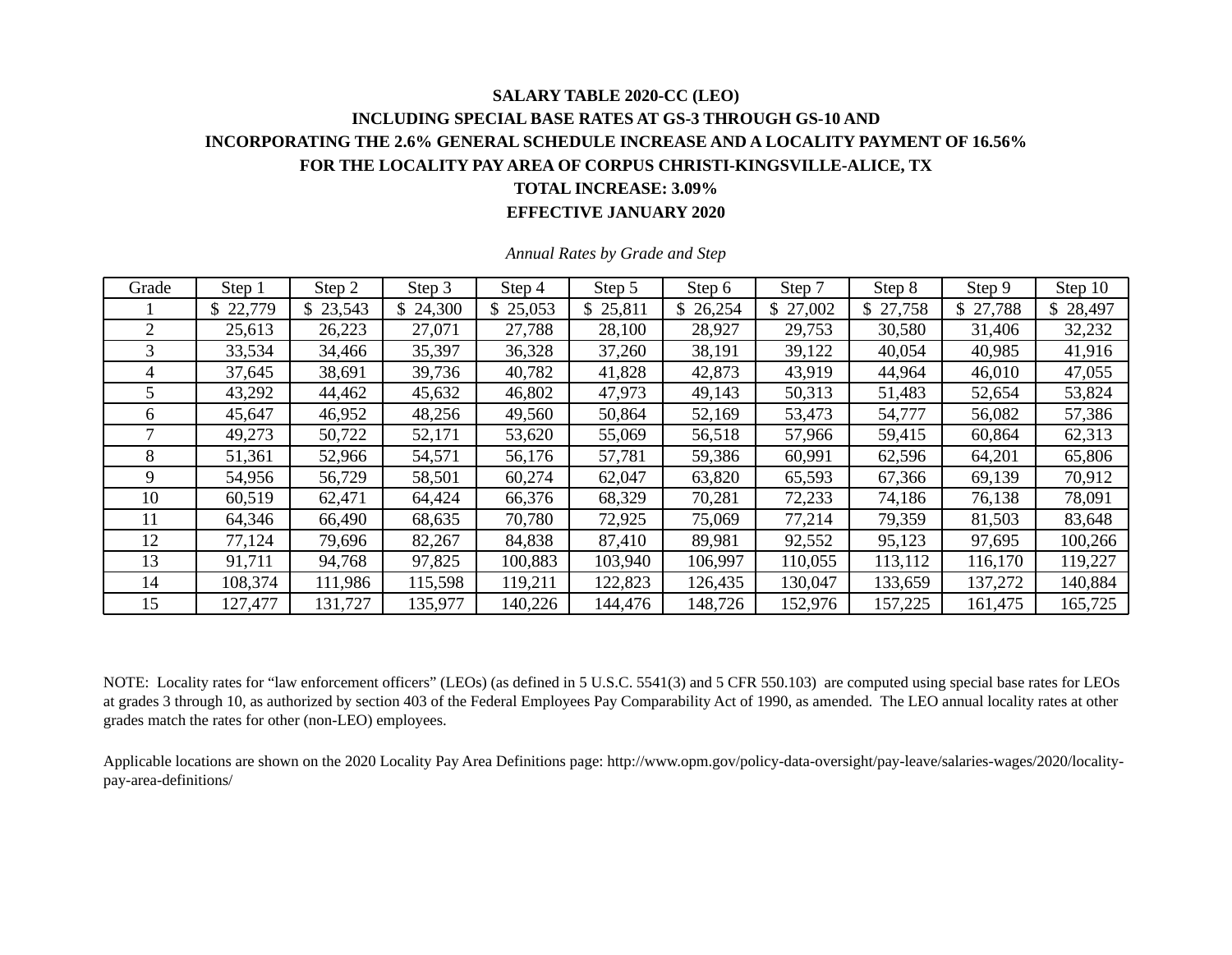### **SALARY TABLE 2020-DFW (LEO) INCLUDING SPECIAL BASE RATES AT GS-3 THROUGH GS-10 AND INCORPORATING THE 2.6% GENERAL SCHEDULE INCREASE AND A LOCALITY PAYMENT OF 24.98% FOR THE LOCALITY PAY AREA OF DALLAS-FORT WORTH, TX-OK TOTAL INCREASE: 3.24% EFFECTIVE JANUARY 2020**

| Grade | Step 1   | Step 2  | Step 3  | Step 4   | Step 5   | Step 6   | Step 7   | Step 8  | Step 9    | Step 10   |
|-------|----------|---------|---------|----------|----------|----------|----------|---------|-----------|-----------|
|       | \$24,425 | 25,243  | 26,056  | \$26,863 | \$27,676 | \$28,150 | \$28,953 | 29,763  | \$29,795  | 30,555    |
|       | 27,463   | 28,117  | 29,027  | 29,795   | 30,130   | 31,016   | 31,902   | 32,789  | 33,675    | 34,561    |
|       | 35,957   | 36,955  | 37,954  | 38,953   | 39,951   | 40,950   | 41,948   | 42,947  | 43,945    | 44,944    |
| 4     | 40,365   | 41,486  | 42,607  | 43,728   | 44,849   | 45,970   | 47,091   | 48,212  | 49,333    | 50,454    |
|       | 46,419   | 47,674  | 48,928  | 50,183   | 51,438   | 52,693   | 53,948   | 55,202  | 56,457    | 57,712    |
| 6     | 48,945   | 50,343  | 51,742  | 53,140   | 54,539   | 55,937   | 57,336   | 58,734  | 60,133    | 61,531    |
|       | 52,833   | 54,386  | 55,940  | 57,493   | 59,047   | 60,600   | 62,154   | 63,707  | 65,261    | 66,814    |
| 8     | 55,071   | 56,792  | 58,513  | 60,234   | 61,955   | 63,676   | 65,397   | 67,118  | 68,839    | 70,560    |
| 9     | 58,926   | 60,827  | 62,727  | 64,628   | 66,529   | 68,430   | 70,331   | 72,232  | 74,133    | 76,034    |
| 10    | 64,891   | 66,984  | 69,078  | 71,171   | 73,265   | 75,358   | 77,451   | 79,545  | 81,638    | 83,732    |
| 11    | 68,994   | 71,294  | 73,593  | 75,893   | 78,192   | 80,492   | 82,792   | 85,091  | 87,391    | 89,691    |
| 12    | 82,696   | 85,453  | 88,210  | 90,967   | 93,724   | 96,481   | 99,238   | 101,995 | 104,752   | 107,509   |
| 13    | 98,336   | 101,614 | 104,892 | 108,170  | 111,448  | 114,727  | 118,005  | 121,283 | 124,561   | 127,840   |
| 14    | 116,203  | 120,076 | 123,949 | 127,822  | 131,695  | 135,568  | 139,441  | 143,315 | 147,188   | 151,061   |
| 15    | 136,686  | 141,242 | 145,799 | 150,356  | 154,913  | 159,469  | 164,026  | 168,583 | 170,800 * | 170,800 * |

*Annual Rates by Grade and Step* 

\* Rate limited to the rate for level IV of the Executive Schedule (5 U.S.C. 5304 (g)(1)).

NOTE: Locality rates for "law enforcement officers" (LEOs) (as defined in 5 U.S.C. 5541(3) and 5 CFR 550.103) are computed using special base rates for LEOs at grades 3 through 10, as authorized by section 403 of the Federal Employees Pay Comparability Act of 1990, as amended. The LEO annual locality rates at other grades match the rates for other (non-LEO) employees.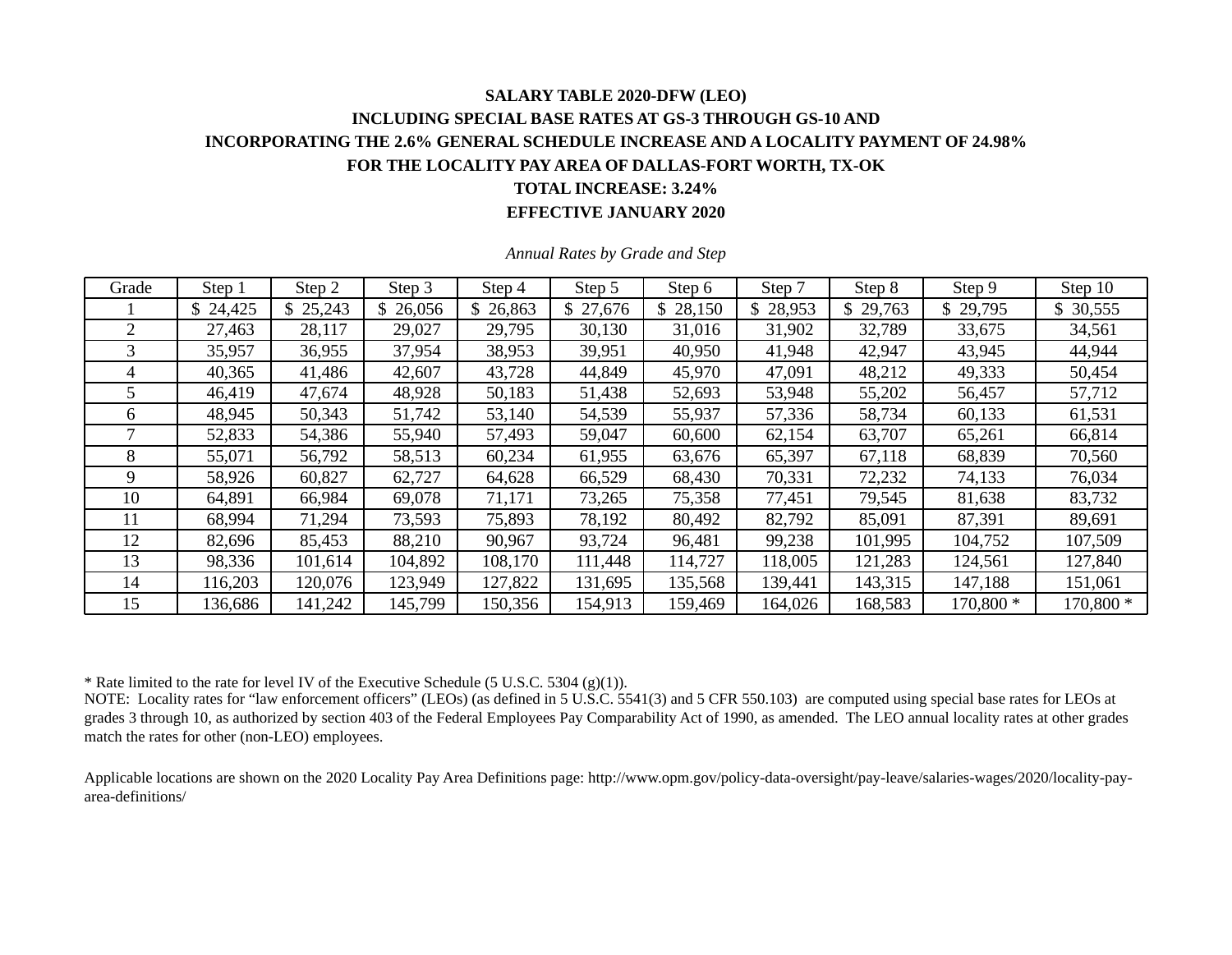## **SALARY TABLE 2020-DV (LEO) INCLUDING SPECIAL BASE RATES AT GS-3 THROUGH GS-10 AND INCORPORATING THE 2.6% GENERAL SCHEDULE INCREASE AND A LOCALITY PAYMENT OF 17.04% FOR THE LOCALITY PAY AREA OF DAVENPORT-MOLINE, IA-IL TOTAL INCREASE: 3.08%**

**EFFECTIVE JANUARY 2020** 

| Grade | Step 1   | Step 2   | Step 3  | Step 4   | Step 5   | Step 6  | Step 7   | Step 8  | Step 9   | Step 10  |
|-------|----------|----------|---------|----------|----------|---------|----------|---------|----------|----------|
|       | \$22,873 | \$23,640 | 24,400  | \$25,157 | \$25,917 | 26,362  | \$27,113 | 27,872  | \$27,902 | \$28,614 |
| 2     | 25,718   | 26,330   | 27,183  | 27,902   | 28,216   | 29,046  | 29,876   | 30,705  | 31,535   | 32,365   |
| 3     | 33,672   | 34,608   | 35,543  | 36,478   | 37,413   | 38,348  | 39,283   | 40,218  | 41,154   | 42,089   |
| 4     | 37,800   | 38,850   | 39,900  | 40,950   | 42,000   | 43,050  | 44,100   | 45,149  | 46,199   | 47,249   |
| 5     | 43,470   | 44,645   | 45,820  | 46,995   | 48,170   | 49,345  | 50,520   | 51,695  | 52,870   | 54,046   |
| 6     | 45,835   | 47,145   | 48,455  | 49,764   | 51,074   | 52,384  | 53,693   | 55,003  | 56,313   | 57,622   |
|       | 49,476   | 50,931   | 52,386  | 53,841   | 55,296   | 56,750  | 58,205   | 59,660  | 61,115   | 62,570   |
| 8     | 51,573   | 53,184   | 54,796  | 56,407   | 58,019   | 59,631  | 61,242   | 62,854  | 64,466   | 66,077   |
| 9     | 55,182   | 56,962   | 58,742  | 60,523   | 62,303   | 64,083  | 65,863   | 67,643  | 69,423   | 71,204   |
| 10    | 60,768   | 62,729   | 64,689  | 66,650   | 68,610   | 70,570  | 72,531   | 74,491  | 76,452   | 78,412   |
| 11    | 64,611   | 66,764   | 68,918  | 71,071   | 73,225   | 75,378  | 77,532   | 79,686  | 81,839   | 83,993   |
| 12    | 77,442   | 80,024   | 82,606  | 85,188   | 87,769   | 90,351  | 92,933   | 95,515  | 98,097   | 100,679  |
| 13    | 92,088   | 95,158   | 98,228  | 101,298  | 104,368  | 107,438 | 110,508  | 113,578 | 116,648  | 119,718  |
| 14    | 108,820  | 112,447  | 116,074 | 119,701  | 123,329  | 126,956 | 130,583  | 134,210 | 137,837  | 141,464  |
| 15    | 128,002  | 132,269  | 136,537 | 140,804  | 145,071  | 149,338 | 153,606  | 157,873 | 162,140  | 166,407  |

*Annual Rates by Grade and Step* 

NOTE: Locality rates for "law enforcement officers" (LEOs) (as defined in 5 U.S.C. 5541(3) and 5 CFR 550.103) are computed using special base rates for LEOs at grades 3 through 10, as authorized by section 403 of the Federal Employees Pay Comparability Act of 1990, as amended. The LEO annual locality rates at other grades match the rates for other (non-LEO) employees.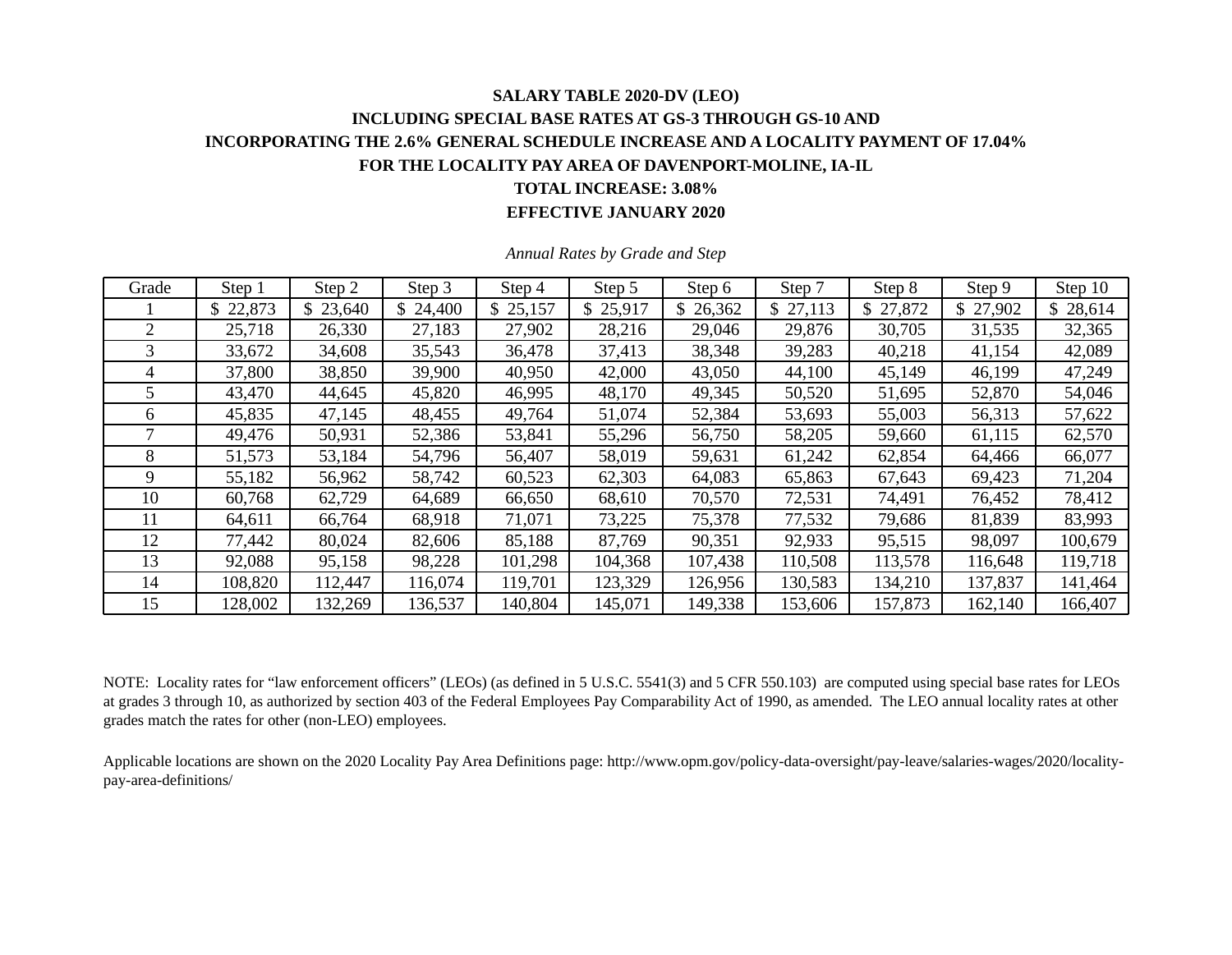### **SALARY TABLE 2020-DAY (LEO) INCLUDING SPECIAL BASE RATES AT GS-3 THROUGH GS-10 AND INCORPORATING THE 2.6% GENERAL SCHEDULE INCREASE AND A LOCALITY PAYMENT OF 19.18% FOR THE LOCALITY PAY AREA OF DAYTON-SPRINGFIELD-SIDNEY, OH TOTAL INCREASE: 3.09% EFFECTIVE JANUARY 2020**

| Grade | Step 1   | Step 2   | Step 3       | Step 4   | Step 5   | Step 6   | Step 7   | Step 8       | Step 9   | Step 10  |
|-------|----------|----------|--------------|----------|----------|----------|----------|--------------|----------|----------|
|       | \$23,291 | \$24,072 | \$<br>24,847 | \$25,617 | \$26,391 | \$26,844 | \$27,609 | 28,382<br>\$ | \$28,413 | \$29,137 |
| 2     | 26,189   | 26,812   | 27,680       | 28,413   | 28,732   | 29,577   | 30,422   | 31,267       | 32,112   | 32,957   |
| 3     | 34,288   | 35,240   | 36,193       | 37,145   | 38,097   | 39,049   | 40,002   | 40,954       | 41,906   | 42,858   |
| 4     | 38,492   | 39,561   | 40,630       | 41,699   | 42,768   | 43,837   | 44,906   | 45,975       | 47,044   | 48,113   |
|       | 44,265   | 45,461   | 46,658       | 47,854   | 49,051   | 50,247   | 51,444   | 52,641       | 53,837   | 55,034   |
| 6     | 46,673   | 48,007   | 49,341       | 50,674   | 52,008   | 53,341   | 54,675   | 56,009       | 57,342   | 58,676   |
|       | 50,381   | 51,862   | 53,344       | 54,825   | 56,307   | 57,788   | 59,269   | 60,751       | 62,232   | 63,714   |
| 8     | 52,515   | 54,157   | 55,798       | 57,439   | 59,080   | 60,721   | 62,362   | 64,003       | 65,644   | 67,285   |
| 9     | 56,191   | 58,004   | 59,816       | 61,629   | 63,442   | 65,255   | 67,067   | 68,880       | 70,693   | 72,506   |
| 10    | 61,879   | 63,876   | 65,872       | 67,868   | 69,865   | 71,861   | 73,857   | 75,853       | 77,850   | 79,846   |
| 11    | 65,792   | 67,985   | 70,178       | 72,371   | 74,564   | 76,757   | 78,950   | 81,143       | 83,335   | 85,528   |
| 12    | 78,858   | 81,487   | 84,116       | 86,745   | 89,374   | 92,003   | 94,632   | 97,262       | 99,891   | 102,520  |
| 13    | 93,772   | 96,898   | 100,024      | 103,150  | 106,276  | 109,402  | 112,529  | 115,655      | 118,781  | 121,907  |
| 14    | 110,810  | 114,503  | 118,197      | 121,890  | 125,584  | 129,277  | 132,970  | 136,664      | 140,357  | 144,050  |
| 15    | 130,342  | 134,688  | 139,033      | 143,378  | 147,724  | 152,069  | 156,414  | 160,760      | 165,105  | 169,450  |

*Annual Rates by Grade and Step* 

NOTE: Locality rates for "law enforcement officers" (LEOs) (as defined in 5 U.S.C. 5541(3) and 5 CFR 550.103) are computed using special base rates for LEOs at grades 3 through 10, as authorized by section 403 of the Federal Employees Pay Comparability Act of 1990, as amended. The LEO annual locality rates at other grades match the rates for other (non-LEO) employees.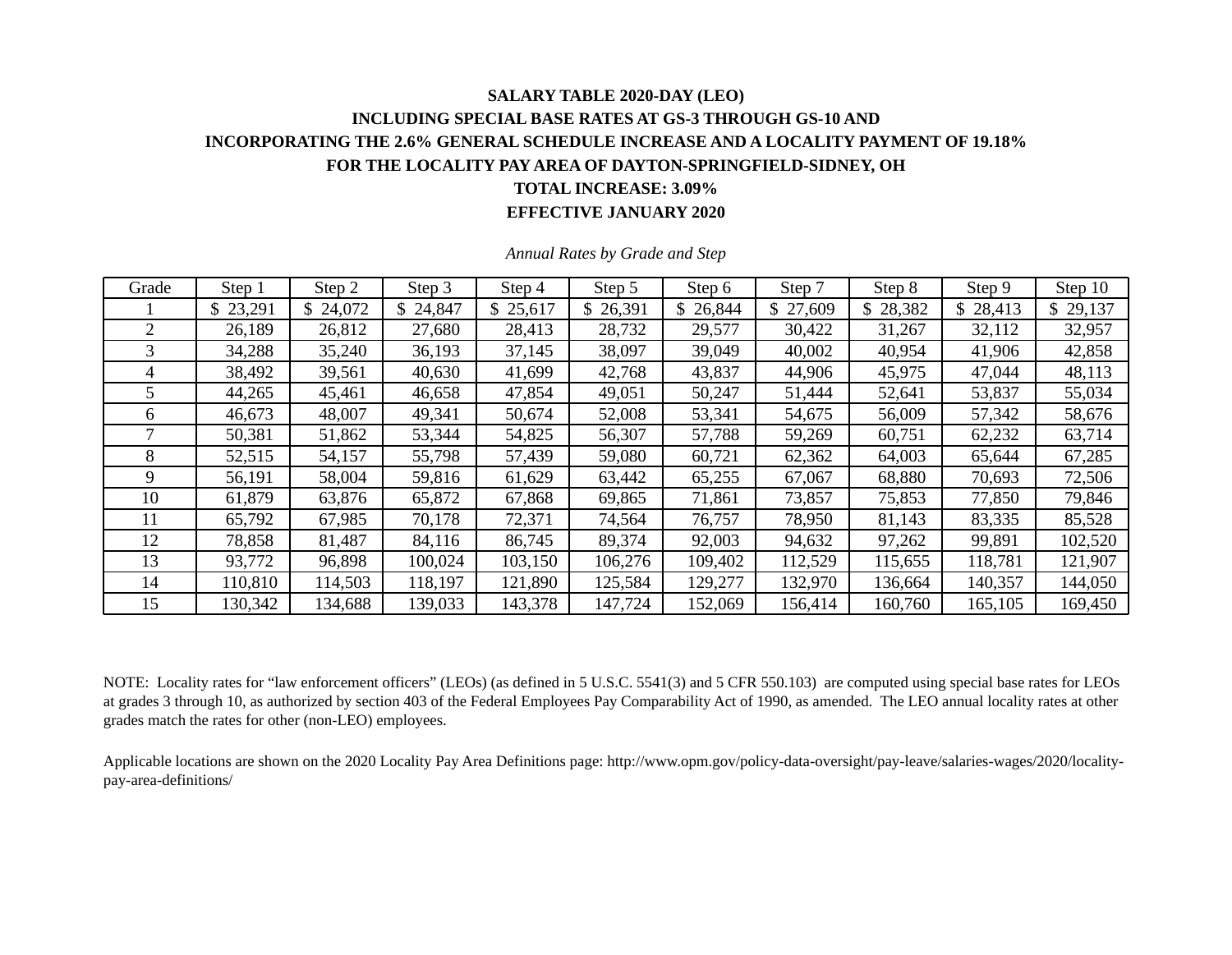# **SALARY TABLE 2020-DEN (LEO) INCLUDING SPECIAL BASE RATES AT GS-3 THROUGH GS-10 AND INCORPORATING THE 2.6% GENERAL SCHEDULE INCREASE AND A LOCALITY PAYMENT OF 27.13% FOR THE LOCALITY PAY AREA OF DENVER-AURORA, CO TOTAL INCREASE: 3.27%**

#### **EFFECTIVE JANUARY 2020**

| Grade | Step 1   | Step 2   | Step 3   | Step 4   | Step 5   | Step 6      | Step 7   | Step 8    | Step 9    | Step 10   |
|-------|----------|----------|----------|----------|----------|-------------|----------|-----------|-----------|-----------|
|       | \$24,845 | \$25,678 | \$26,504 | \$27,325 | \$28,152 | 28,635<br>S | \$29,451 | \$30,275  | \$30,308  | \$ 31,081 |
|       | 27,936   | 28,600   | 29,526   | 30,308   | 30,649   | 31,550      | 32,451   | 33,353    | 34,254    | 35,155    |
| 3     | 36,575   | 37,591   | 38,607   | 39,623   | 40,638   | 41,654      | 42,670   | 43,686    | 44,701    | 45,717    |
| 4     | 41,059   | 42,200   | 43,340   | 44,480   | 45,621   | 46,761      | 47,901   | 49,042    | 50,182    | 51,322    |
|       | 47,217   | 48,494   | 49,770   | 51,047   | 52,323   | 53,599      | 54,876   | 56,152    | 57,428    | 58,705    |
| h.    | 49,787   | 51,209   | 52,632   | 54,054   | 55,477   | 56,900      | 58,322   | 59,745    | 61,167    | 62,590    |
|       | 53,742   | 55,322   | 56,902   | 58,482   | 60,063   | 61,643      | 63,223   | 64,803    | 66,383    | 67,964    |
| 8     | 56,019   | 57,769   | 59,520   | 61,270   | 63,021   | 64,771      | 66,522   | 68,273    | 70,023    | 71,774    |
| 9     | 59,939   | 61,873   | 63,807   | 65,740   | 67,674   | 69,607      | 71,541   | 73,475    | 75,408    | 77,342    |
| 10    | 66,007   | 68,137   | 70,266   | 72,395   | 74,525   | 76,654      | 78,784   | 80,913    | 83,043    | 85,172    |
| 11    | 70,181   | 72,520   | 74,859   | 77,198   | 79,538   | 81,877      | 84,216   | 86,555    | 88,894    | 91,234    |
| 12    | 84,118   | 86,923   | 89,727   | 92,532   | 95,336   | 98,141      | 100,945  | 103,750   | 106,554   | 109,358   |
| 13    | 100,027  | 103,362  | 106,696  | 110,031  | 113,366  | 116,700     | 120,035  | 123,369   | 126,704   | 130,039   |
| 14    | 118,202  | 122,141  | 126,081  | 130,021  | 133,961  | 137,900     | 141,840  | 145,780   | 149,720   | 153,659   |
| 15    | 139,037  | 143,672  | 148,307  | 152,942  | 157,578  | 162,213     | 166,848  | 170,800 * | 170,800 * | 170,800 * |

*Annual Rates by Grade and Step* 

\* Rate limited to the rate for level IV of the Executive Schedule (5 U.S.C. 5304 (g)(1)).

NOTE: Locality rates for "law enforcement officers" (LEOs) (as defined in 5 U.S.C. 5541(3) and 5 CFR 550.103) are computed using special base rates for LEOs at grades 3 through 10, as authorized by section 403 of the Federal Employees Pay Comparability Act of 1990, as amended. The LEO annual locality rates at other grades match the rates for other (non-LEO) employees.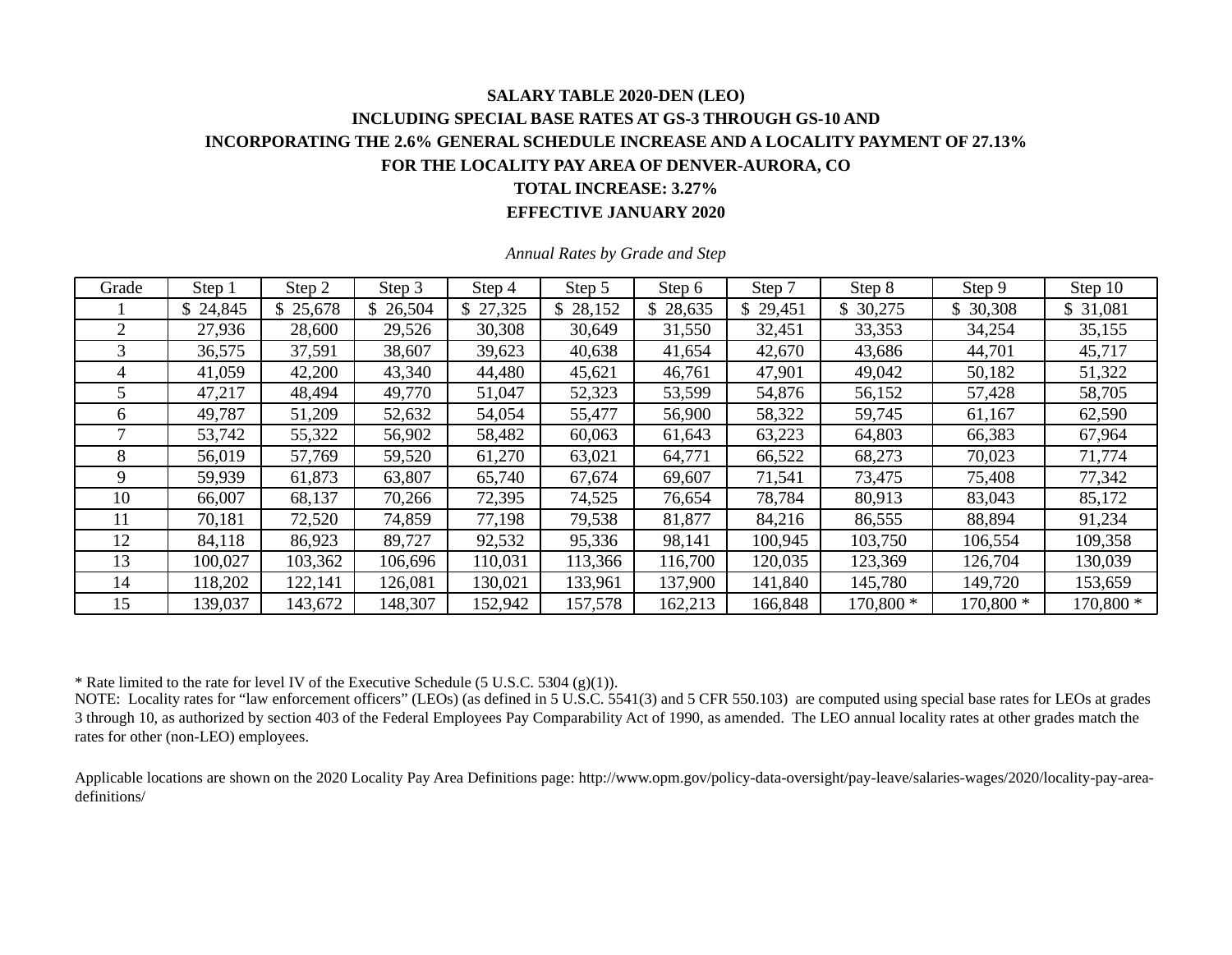### **SALARY TABLE 2020-DET (LEO) INCLUDING SPECIAL BASE RATES AT GS-3 THROUGH GS-10 AND INCORPORATING THE 2.6% GENERAL SCHEDULE INCREASE AND A LOCALITY PAYMENT OF 27.32% FOR THE LOCALITY PAY AREA OF DETROIT-WARREN-ANN ARBOR, MI TOTAL INCREASE: 3.01% EFFECTIVE JANUARY 2020**

| Grade | Step 1   | Step 2   | Step 3   | Step 4    | Step 5   | Step 6   | Step 7   | Step 8    | Step 9    | Step 10   |
|-------|----------|----------|----------|-----------|----------|----------|----------|-----------|-----------|-----------|
|       | \$24,882 | \$25,716 | \$26,544 | \$ 27,366 | \$28,194 | \$28,678 | \$29,495 | 30,320    | \$30,353  | \$31,127  |
| 2     | 27,977   | 28,643   | 29,570   | 30,353    | 30,694   | 31,597   | 32,500   | 33,402    | 34,305    | 35,208    |
| 3     | 36,630   | 37,647   | 38,665   | 39,682    | 40,699   | 41,716   | 42,734   | 43,751    | 44,768    | 45,786    |
| 4     | 41,121   | 42,263   | 43,405   | 44,547    | 45,689   | 46,831   | 47,973   | 49,115    | 50,257    | 51,399    |
|       | 47,288   | 48,566   | 49,845   | 51,123    | 52,401   | 53,679   | 54,958   | 56,236    | 57,514    | 58,793    |
| 6     | 49,861   | 51,286   | 52,710   | 54,135    | 55,560   | 56,985   | 58,409   | 59,834    | 61,259    | 62,683    |
|       | 53,822   | 55,405   | 56,987   | 58,570    | 60,152   | 61,735   | 63,318   | 64,900    | 66,483    | 68,065    |
| 8     | 56,102   | 57,855   | 59,609   | 61,362    | 63,115   | 64,868   | 66,621   | 68,375    | 70,128    | 71,881    |
| 9     | 60,029   | 61,965   | 63,902   | 65,838    | 67,775   | 69,712   | 71,648   | 73,585    | 75,521    | 77,458    |
| 10    | 66,106   | 68,238   | 70,371   | 72,504    | 74,636   | 76,769   | 78,901   | 81,034    | 83,167    | 85,299    |
| 11    | 70,286   | 72,628   | 74,971   | 77,314    | 79,656   | 81,999   | 84,342   | 86,685    | 89,027    | 91,370    |
| 12    | 84,244   | 87,053   | 89,861   | 92,670    | 95,479   | 98,287   | 101,096  | 103,905   | 106,713   | 109,522   |
| 13    | 100,177  | 103,516  | 106,856  | 110,195   | 113,535  | 116,875  | 120,214  | 123,554   | 126,893   | 130,233   |
| 14    | 118,378  | 122,324  | 126,270  | 130,215   | 134,161  | 138,107  | 142,052  | 145,998   | 149,943   | 153,889   |
| 15    | 139,245  | 143,887  | 148,529  | 153,171   | 157,813  | 162,455  | 167,097  | 170,800 * | 170,800 * | 170,800 * |

*Annual Rates by Grade and Step* 

\* Rate limited to the rate for level IV of the Executive Schedule (5 U.S.C. 5304 (g)(1)).

NOTE: Locality rates for "law enforcement officers" (LEOs) (as defined in 5 U.S.C. 5541(3) and 5 CFR 550.103) are computed using special base rates for LEOs at grades 3 through 10, as authorized by section 403 of the Federal Employees Pay Comparability Act of 1990, as amended. The LEO annual locality rates at other grades match the rates for other (non-LEO) employees.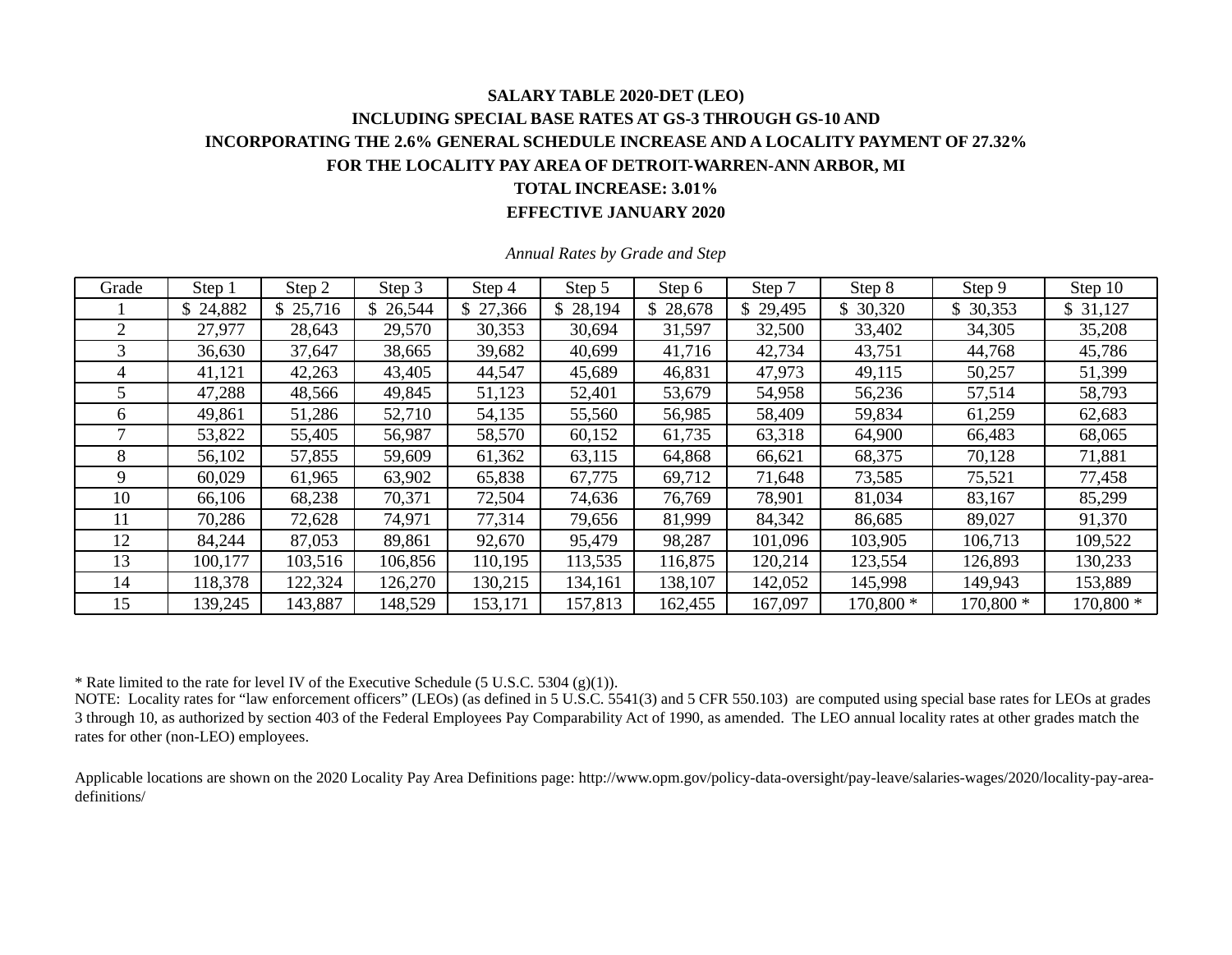## **SALARY TABLE 2020-HB (LEO) INCLUDING SPECIAL BASE RATES AT GS-3 THROUGH GS-10 AND INCORPORATING THE 2.6% GENERAL SCHEDULE INCREASE AND A LOCALITY PAYMENT OF 17.20% FOR THE LOCALITY PAY AREA OF HARRISBURG-LEBANON, PA TOTAL INCREASE: 3.08%**

**EFFECTIVE JANUARY 2020** 

| Grade | Step 1   | Step 2   | Step 3  | Step 4   | Step 5   | Step 6   | Step 7   | Step 8       | Step 9   | Step 10 |
|-------|----------|----------|---------|----------|----------|----------|----------|--------------|----------|---------|
|       | \$22,904 | \$23,672 | 24,434  | \$25,191 | \$25,953 | \$26,398 | \$27,151 | \$<br>27,910 | \$27,940 | 28,653  |
| 2     | 25,754   | 26,366   | 27,220  | 27,940   | 28,255   | 29,086   | 29,916   | 30,747       | 31,578   | 32,409  |
| 3     | 33,718   | 34,655   | 35,591  | 36,528   | 37,464   | 38,401   | 39,337   | 40,273       | 41,210   | 42,146  |
| 4     | 37,852   | 38,903   | 39,955  | 41,006   | 42,057   | 43,109   | 44,160   | 45,211       | 46,262   | 47,314  |
| 5     | 43,529   | 44,706   | 45,883  | 47,059   | 48,236   | 49,413   | 50,589   | 51,766       | 52,943   | 54,119  |
| 6     | 45,898   | 47,209   | 48,521  | 49,832   | 51,144   | 52,455   | 53,767   | 55,078       | 56,390   | 57,701  |
|       | 49,544   | 51,001   | 52,458  | 53,914   | 55,371   | 56,828   | 58,285   | 59,742       | 61,198   | 62,655  |
| 8     | 51,643   | 53,257   | 54,871  | 56,485   | 58,098   | 59,712   | 61,326   | 62,940       | 64,554   | 66,168  |
| 9     | 55,257   | 57,040   | 58,823  | 60,605   | 62,388   | 64,171   | 65,953   | 67,736       | 69,518   | 71,301  |
| 10    | 60,851   | 62,815   | 64,778  | 66,741   | 68,704   | 70,667   | 72,630   | 74,593       | 76,556   | 78,519  |
| 11    | 64,699   | 66,856   | 69,012  | 71,169   | 73,325   | 75,481   | 77,638   | 79,794       | 81,951   | 84,107  |
| 12    | 77,548   | 80,133   | 82,719  | 85,304   | 87,889   | 90,475   | 93,060   | 95,646       | 98,231   | 100,817 |
| 13    | 92,214   | 95,288   | 98,362  | 101,437  | 104,511  | 107,585  | 110,659  | 113,733      | 116,807  | 119,882 |
| 14    | 108,969  | 112,601  | 116,233 | 119,865  | 123,497  | 127,129  | 130,761  | 134,393      | 138,025  | 141,657 |
| 15    | 128,177  | 132,450  | 136,723 | 140,996  | 145,269  | 149,543  | 153,816  | 158,089      | 162,362  | 166,635 |

*Annual Rates by Grade and Step* 

NOTE: Locality rates for "law enforcement officers" (LEOs) (as defined in 5 U.S.C. 5541(3) and 5 CFR 550.103) are computed using special base rates for LEOs at grades 3 through 10, as authorized by section 403 of the Federal Employees Pay Comparability Act of 1990, as amended. The LEO annual locality rates at other grades match the rates for other (non-LEO) employees.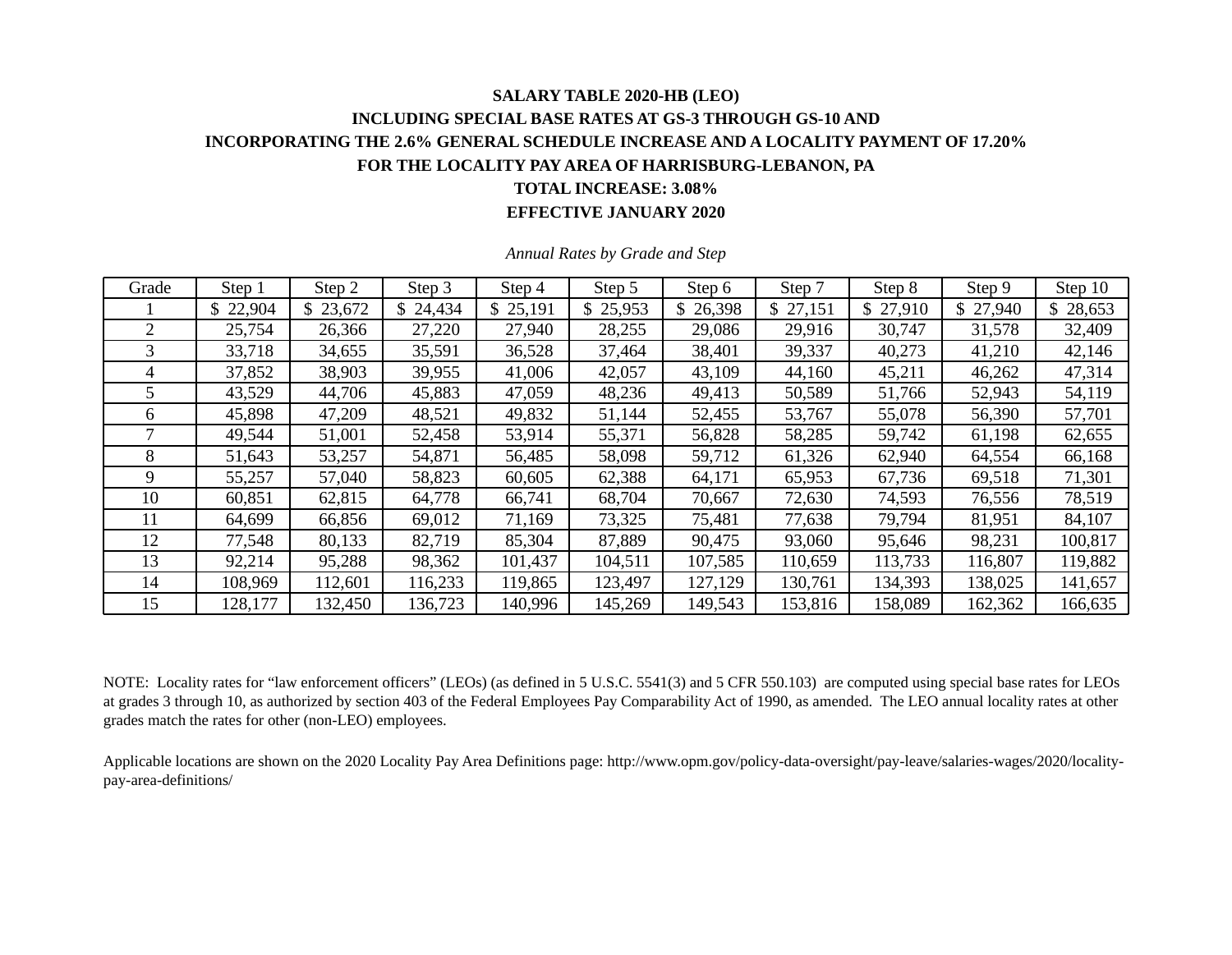## **SALARY TABLE 2020-HAR (LEO) INCLUDING SPECIAL BASE RATES AT GS-3 THROUGH GS-10 AND INCORPORATING THE 2.6% GENERAL SCHEDULE INCREASE AND A LOCALITY PAYMENT OF 29.49% FOR THE LOCALITY PAY AREA OF HARTFORD-WEST HARTFORD, CT-MA TOTAL INCREASE: 3.09%**

#### **EFFECTIVE JANUARY 2020**

| Grade | Step 1   | Step 2   | Step 3   | Step 4   | Step 5   | Step 6        | Step 7   | Step 8    | Step 9    | Step 10   |
|-------|----------|----------|----------|----------|----------|---------------|----------|-----------|-----------|-----------|
|       | \$25,306 | \$26,154 | \$26,996 | \$27,833 | \$28,674 | \$.<br>29,166 | \$29,998 | \$ 30,837 | \$ 30,870 | \$31,658  |
|       | 28,454   | 29,131   | 30,074   | 30,870   | 31,217   | 32,136        | 33,054   | 33,972    | 34,890    | 35,808    |
| 3     | 37,254   | 38,289   | 39,324   | 40,358   | 41,393   | 42,427        | 43,462   | 44,497    | 45,531    | 46,566    |
| 4     | 41,821   | 42,983   | 44,144   | 45,306   | 46,467   | 47,629        | 48,791   | 49,952    | 51,114    | 52,275    |
|       | 48,094   | 49,394   | 50,694   | 51,994   | 53,294   | 54,594        | 55,894   | 57,194    | 58,495    | 59,795    |
| 6.    | 50,711   | 52,160   | 53,609   | 55,058   | 56,507   | 57,956        | 59,405   | 60,854    | 62,303    | 63,752    |
|       | 54,739   | 56,349   | 57,958   | 59,568   | 61,178   | 62,787        | 64,397   | 66,006    | 67,616    | 69,225    |
| 8     | 57,058   | 58,842   | 60,625   | 62,408   | 64,191   | 65,974        | 67,757   | 69,540    | 71,323    | 73,106    |
| 9     | 61,052   | 63,021   | 64,991   | 66,961   | 68,930   | 70,900        | 72,869   | 74,839    | 76,808    | 78,778    |
| 10    | 67,233   | 69,401   | 71,570   | 73,739   | 75,908   | 78,077        | 80,246   | 82,415    | 84,584    | 86,753    |
| 11    | 71,484   | 73,866   | 76,249   | 78,632   | 81,014   | 83,397        | 85,779   | 88,162    | 90,545    | 92,927    |
| 12    | 85,680   | 88,536   | 91,393   | 94,249   | 97,106   | 99,962        | 102,819  | 105,675   | 108,532   | 111,389   |
| 13    | 101,884  | 105,281  | 108,677  | 112,074  | 115,470  | 118,867       | 122,263  | 125,660   | 129,056   | 132,453   |
| 14    | 120,396  | 124,409  | 128,422  | 132,435  | 136,447  | 140,460       | 144,473  | 148,486   | 152,499   | 156,512   |
| 15    | 141,618  | 146,339  | 151,060  | 155,782  | 160,503  | 165,224       | 169,945  | 170,800 * | 170,800 * | 170,800 * |

*Annual Rates by Grade and Step* 

\* Rate limited to the rate for level IV of the Executive Schedule (5 U.S.C. 5304 (g)(1)).

NOTE: Locality rates for "law enforcement officers" (LEOs) (as defined in 5 U.S.C.  $5541(3)$  and 5 CFR 550.103) are computed using special base rates for LEOs at grades 3 through 10, as authorized by section 403 of the Federal Employees Pay Comparability Act of 1990, as amended. The LEO annual locality rates at other grades match the rates for other (non-LEO) employees.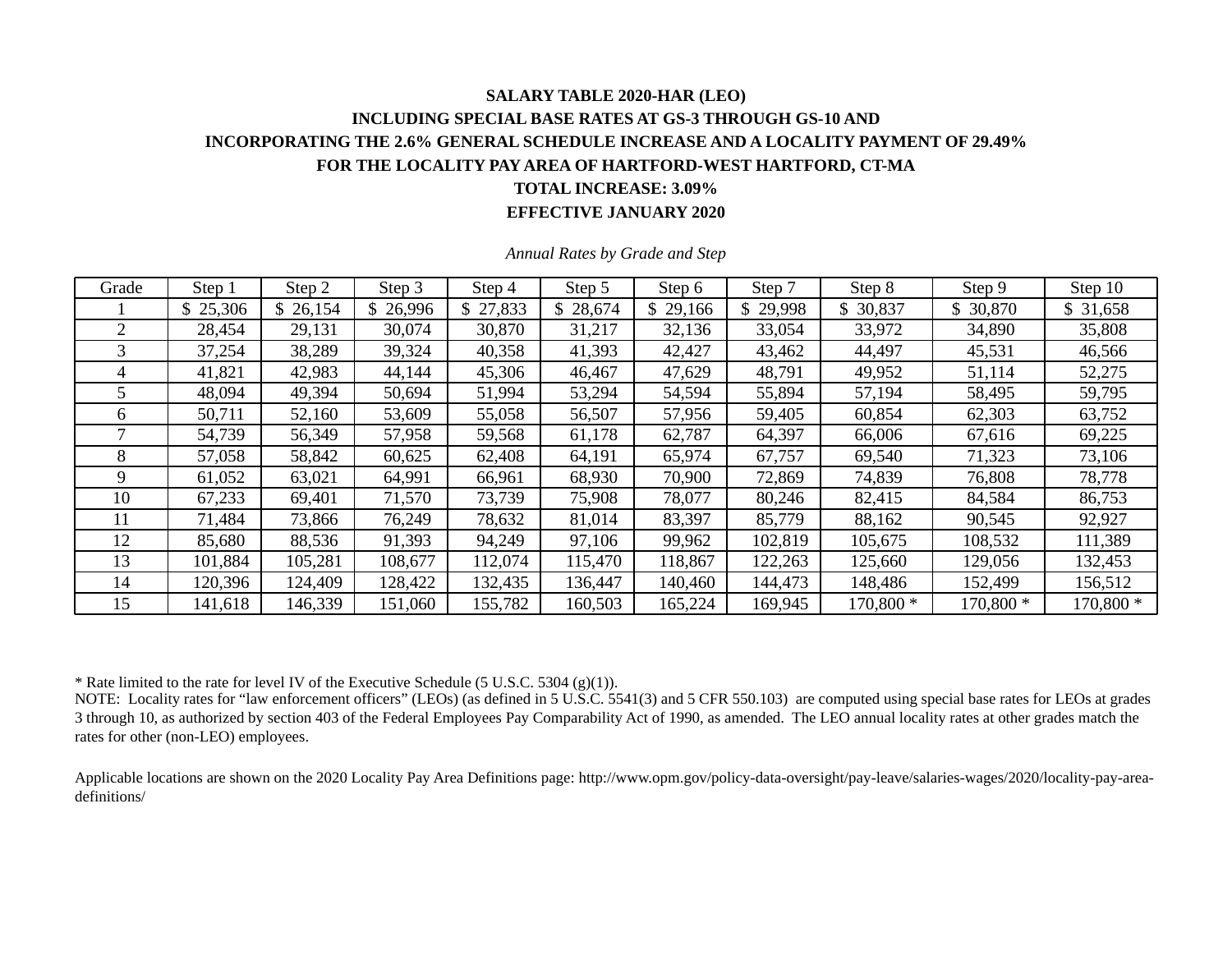### **SALARY TABLE 2020-HOU (LEO) INCLUDING SPECIAL BASE RATES AT GS-3 THROUGH GS-10 AND INCORPORATING THE 2.6% GENERAL SCHEDULE INCREASE AND A LOCALITY PAYMENT OF 33.32% FOR THE LOCALITY PAY AREA OF HOUSTON-THE WOODLANDS, TX TOTAL INCREASE: 3.20% EFFECTIVE JANUARY 2020**

| Grade | Step 1   | Step 2  | Step 3   | Step 4   | Step 5   | Step 6   | Step 7    | Step 8    | Step 9    | Step 10   |
|-------|----------|---------|----------|----------|----------|----------|-----------|-----------|-----------|-----------|
|       | \$26,055 | 26,928  | \$27,795 | \$28,656 | \$29,522 | \$30,029 | 30,885    | \$ 31,749 | \$31,783  | \$32,594  |
|       | 29,296   | 29,993  | 30,964   | 31,783   | 32,141   | 33,086   | 34,031    | 34,977    | 35,922    | 36,867    |
| 3     | 38,356   | 39,421  | 40,487   | 41,552   | 42,617   | 43,682   | 44,748    | 45,813    | 46,878    | 47,943    |
| 4     | 43,058   | 44,254  | 45,450   | 46,646   | 47,842   | 49,038   | 50,234    | 51,430    | 52,625    | 53,821    |
|       | 49,516   | 50,855  | 52,193   | 53,532   | 54,871   | 56,209   | 57,548    | 58,886    | 60,225    | 61,563    |
| 6     | 52,211   | 53,703  | 55,194   | 56,686   | 58,178   | 59,670   | 61,162    | 62,654    | 64,146    | 65,637    |
|       | 56,358   | 58,016  | 59,673   | 61,330   | 62,987   | 64,644   | 66,301    | 67,959    | 69,616    | 71,273    |
| 8     | 58,746   | 60,582  | 62,418   | 64,254   | 66,089   | 67,925   | 69,761    | 71,597    | 73,433    | 75,268    |
| 9     | 62,858   | 64,886  | 66,913   | 68,941   | 70,969   | 72,997   | 75,024    | 77,052    | 79,080    | 81,108    |
| 10    | 69,221   | 71,454  | 73,687   | 75,920   | 78,154   | 80,387   | 82,620    | 84,853    | 87,086    | 89,319    |
| 11    | 73,598   | 76,051  | 78,504   | 80,957   | 83,410   | 85,863   | 88,317    | 90,770    | 93,223    | 95,676    |
| 12    | 88,214   | 91,155  | 94,096   | 97,037   | 99,978   | 102,919  | 105,860   | 108,801   | 111,742   | 114,683   |
| 13    | 104,898  | 108,394 | 111,891  | 115,388  | 118,885  | 122,382  | 125,879   | 129,376   | 132,873   | 136,370   |
| 14    | 123,957  | 128,089 | 132,220  | 136,352  | 140,483  | 144,615  | 148,746   | 152,878   | 157,010   | 161,141   |
| 15    | 145,807  | 150,668 | 155,528  | 160,389  | 165,250  | 170,111  | 170,800 * | 170,800 * | 170,800 * | 170,800 * |

*Annual Rates by Grade and Step* 

\* Rate limited to the rate for level IV of the Executive Schedule (5 U.S.C. 5304 (g)(1)).

NOTE: Locality rates for "law enforcement officers" (LEOs) (as defined in 5 U.S.C. 5541(3) and 5 CFR 550.103) are computed using special base rates for LEOs at grades 3 through 10, as authorized by section 403 of the Federal Employees Pay Comparability Act of 1990, as amended. The LEO annual locality rates at other grades match the rates for other (non-LEO) employees.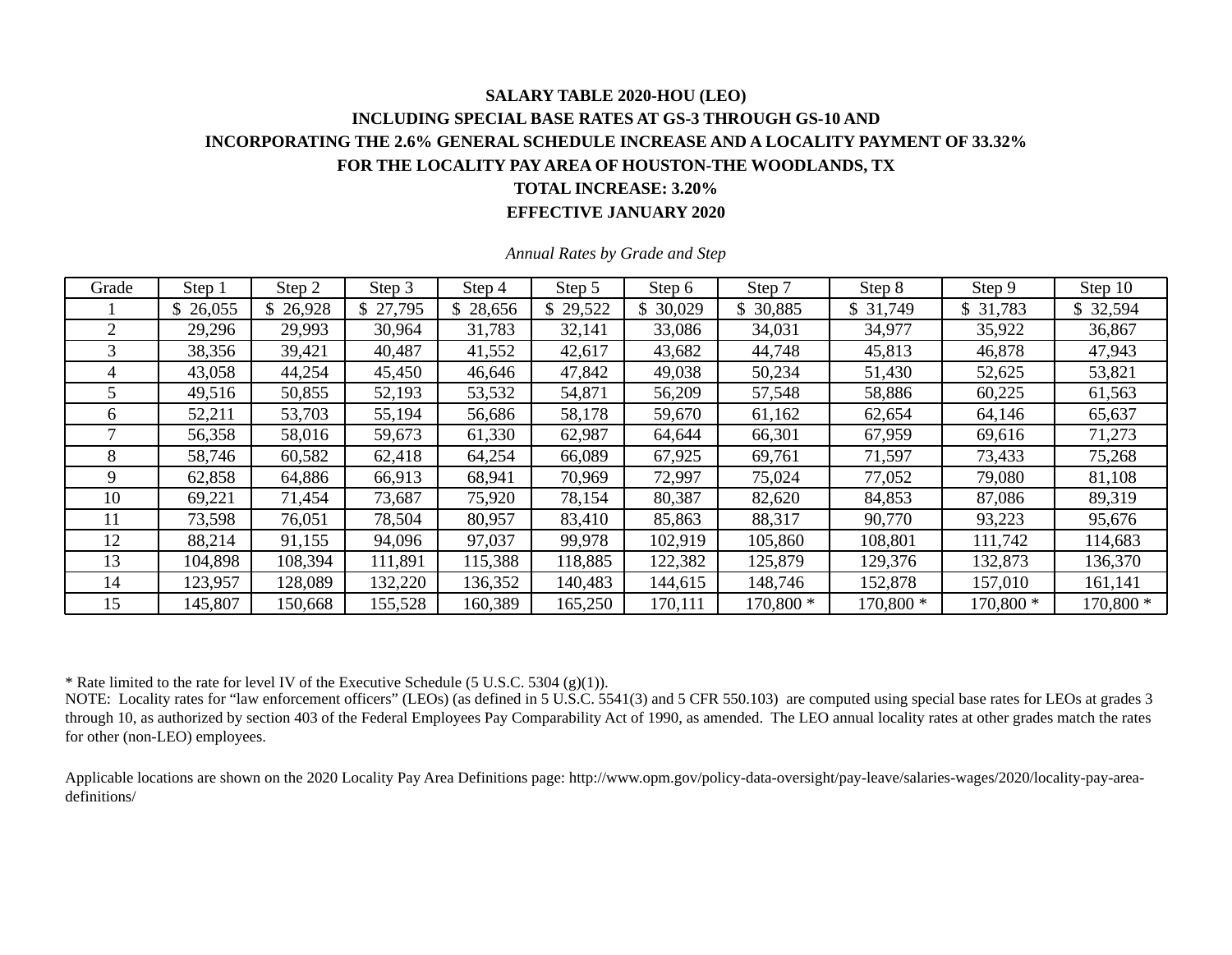# **SALARY TABLE 2020-HNT (LEO) INCLUDING SPECIAL BASE RATES AT GS-3 THROUGH GS-10 AND INCORPORATING THE 2.6% GENERAL SCHEDULE INCREASE AND A LOCALITY PAYMENT OF 19.85% FOR THE LOCALITY PAY AREA OF HUNTSVILLE-DECATUR-ALBERTVILLE, AL TOTAL INCREASE: 3.18%**

#### **EFFECTIVE JANUARY 2020**

| Grade | Step 1   | Step 2   | Step 3  | Step 4   | Step 5   | Step 6   | Step 7   | Step 8  | Step 9   | Step 10  |
|-------|----------|----------|---------|----------|----------|----------|----------|---------|----------|----------|
|       | \$23,422 | \$24,207 | 24,986  | \$25,761 | \$26,540 | \$26,995 | \$27,764 | 28,541  | \$28,572 | \$29,301 |
| 2     | 26,336   | 26,963   | 27,835  | 28,572   | 28,893   | 29,743   | 30,593   | 31,443  | 32,292   | 33,142   |
| 3     | 34,481   | 35,438   | 36,396  | 37,354   | 38,311   | 39,269   | 40,226   | 41,184  | 42,142   | 43,099   |
| 4     | 38,708   | 39,783   | 40,858  | 41,933   | 43,008   | 44,083   | 45,158   | 46,233  | 47,308   | 48,383   |
| 5     | 44,513   | 45,717   | 46,920  | 48,123   | 49,327   | 50,530   | 51,733   | 52,937  | 54,140   | 55,343   |
| 6     | 46,936   | 48,277   | 49,618  | 50,959   | 52,300   | 53,641   | 54,982   | 56,324  | 57,665   | 59,006   |
|       | 50,664   | 52,154   | 53,644  | 55,133   | 56,623   | 58,113   | 59,603   | 61,092  | 62,582   | 64,072   |
| 8     | 52,811   | 54,461   | 56,111  | 57,762   | 59,412   | 61,062   | 62,713   | 64,363  | 66,013   | 67,664   |
| 9     | 56,507   | 58,330   | 60,153  | 61,976   | 63,799   | 65,621   | 67,444   | 69,267  | 71,090   | 72,913   |
| 10    | 62,227   | 64,235   | 66,242  | 68,250   | 70,257   | 72,265   | 74,272   | 76,280  | 78,287   | 80,295   |
| 11    | 66,162   | 68,367   | 70,572  | 72,778   | 74,983   | 77,188   | 79,393   | 81,599  | 83,804   | 86,009   |
| 12    | 79,301   | 81,945   | 84,589  | 87,233   | 89,877   | 92,521   | 95,164   | 97,808  | 100,452  | 103,096  |
| 13    | 94,299   | 97,443   | 100,587 | 103,730  | 106,874  | 110,018  | 113,161  | 116,305 | 119,449  | 122,592  |
| 14    | 111,433  | 115,147  | 118,861 | 122,575  | 126,290  | 130,004  | 133,718  | 137,432 | 141,146  | 144,860  |
| 15    | 131,075  | 135,445  | 139,815 | 144,184  | 148,554  | 152,924  | 157,294  | 161,663 | 166,033  | 170,403  |

*Annual Rates by Grade and Step* 

NOTE: Locality rates for "law enforcement officers" (LEOs) (as defined in 5 U.S.C. 5541(3) and 5 CFR 550.103) are computed using special base rates for LEOs at grades 3 through 10, as authorized by section 403 of the Federal Employees Pay Comparability Act of 1990, as amended. The LEO annual locality rates at other grades match the rates for other (non-LEO) employees.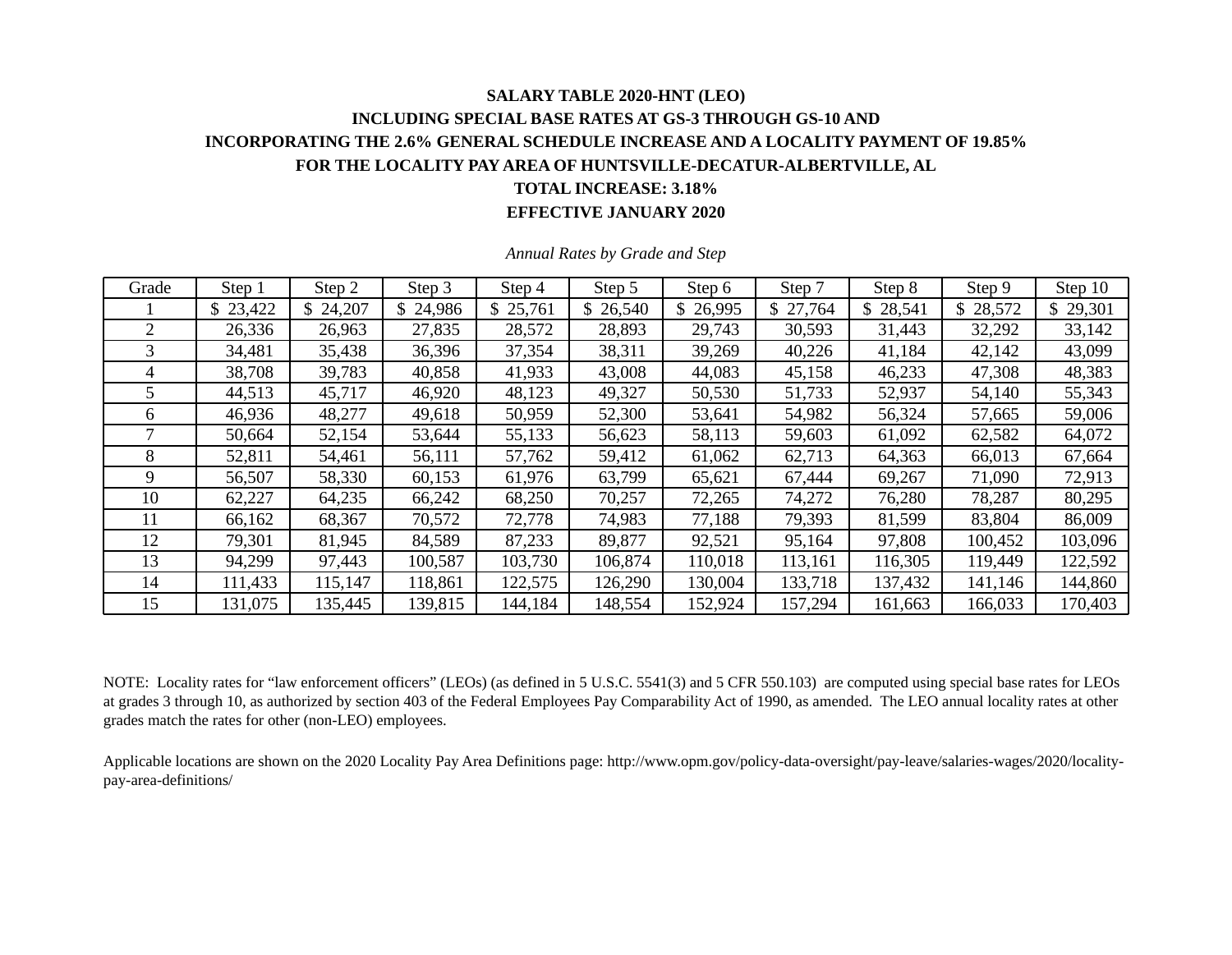### **SALARY TABLE 2020-IND (LEO) INCLUDING SPECIAL BASE RATES AT GS-3 THROUGH GS-10 AND INCORPORATING THE 2.6% GENERAL SCHEDULE INCREASE AND A LOCALITY PAYMENT OF 16.92% FOR THE LOCALITY PAY AREA OF INDIANAPOLIS-CARMEL-MUNCIE, IN TOTAL INCREASE: 2.91% EFFECTIVE JANUARY 2020**

| Grade | Step 1   | Step 2   | Step 3  | Step 4   | Step 5   | Step 6   | Step 7   | Step 8        | Step 9   | Step 10  |
|-------|----------|----------|---------|----------|----------|----------|----------|---------------|----------|----------|
|       | \$22,850 | \$23,616 | 24,375  | \$25,131 | \$25,891 | \$26,335 | \$27,086 | 27,843<br>\$. | \$27,874 | \$28,585 |
| 2     | 25,692   | 26,303   | 27,155  | 27,874   | 28,187   | 29,016   | 29,845   | 30,674        | 31,503   | 32,332   |
| 3     | 33,638   | 34,572   | 35,506  | 36,440   | 37,375   | 38,309   | 39,243   | 40,177        | 41,111   | 42,046   |
| 4     | 37,762   | 38,810   | 39,859  | 40,908   | 41,957   | 43,006   | 44,054   | 45,103        | 46,152   | 47,201   |
|       | 43,425   | 44,599   | 45,773  | 46,947   | 48,121   | 49,295   | 50,469   | 51,642        | 52,816   | 53,990   |
| 6     | 45,788   | 47,097   | 48,405  | 49,713   | 51,022   | 52,330   | 53,638   | 54,947        | 56,255   | 57,563   |
|       | 49,426   | 50,879   | 52,332  | 53,786   | 55,239   | 56,692   | 58,145   | 59,599        | 61,052   | 62,505   |
| 8     | 51,520   | 53,130   | 54,740  | 56,350   | 57,960   | 59,570   | 61,180   | 62,790        | 64,400   | 66,010   |
| 9     | 55,125   | 56,904   | 58,682  | 60,461   | 62,239   | 64,017   | 65,796   | 67,574        | 69,352   | 71,131   |
| 10    | 60,706   | 62,664   | 64,623  | 66,581   | 68,540   | 70,498   | 72,456   | 74,415        | 76,373   | 78,332   |
| 11    | 64,545   | 66,696   | 68,847  | 70,999   | 73,150   | 75,301   | 77,452   | 79,604        | 81,755   | 83,906   |
| 12    | 77,362   | 79,942   | 82,521  | 85,100   | 87,679   | 90,259   | 92,838   | 95,417        | 97,996   | 100,576  |
| 13    | 91,994   | 95,061   | 98,127  | 101,194  | 104,261  | 107,328  | 110,395  | 113,462       | 116,528  | 119,595  |
| 14    | 108,709  | 112,332  | 115,955 | 119,579  | 123,202  | 126,825  | 130,449  | 134,072       | 137,696  | 141,319  |
| 15    | 127,871  | 132,134  | 136,397 | 140,659  | 144,922  | 149,185  | 153,448  | 157,711       | 161,974  | 166,237  |

*Annual Rates by Grade and Step* 

NOTE: Locality rates for "law enforcement officers" (LEOs) (as defined in 5 U.S.C. 5541(3) and 5 CFR 550.103) are computed using special base rates for LEOs at grades 3 through 10, as authorized by section 403 of the Federal Employees Pay Comparability Act of 1990, as amended. The LEO annual locality rates at other grades match the rates for other (non-LEO) employees.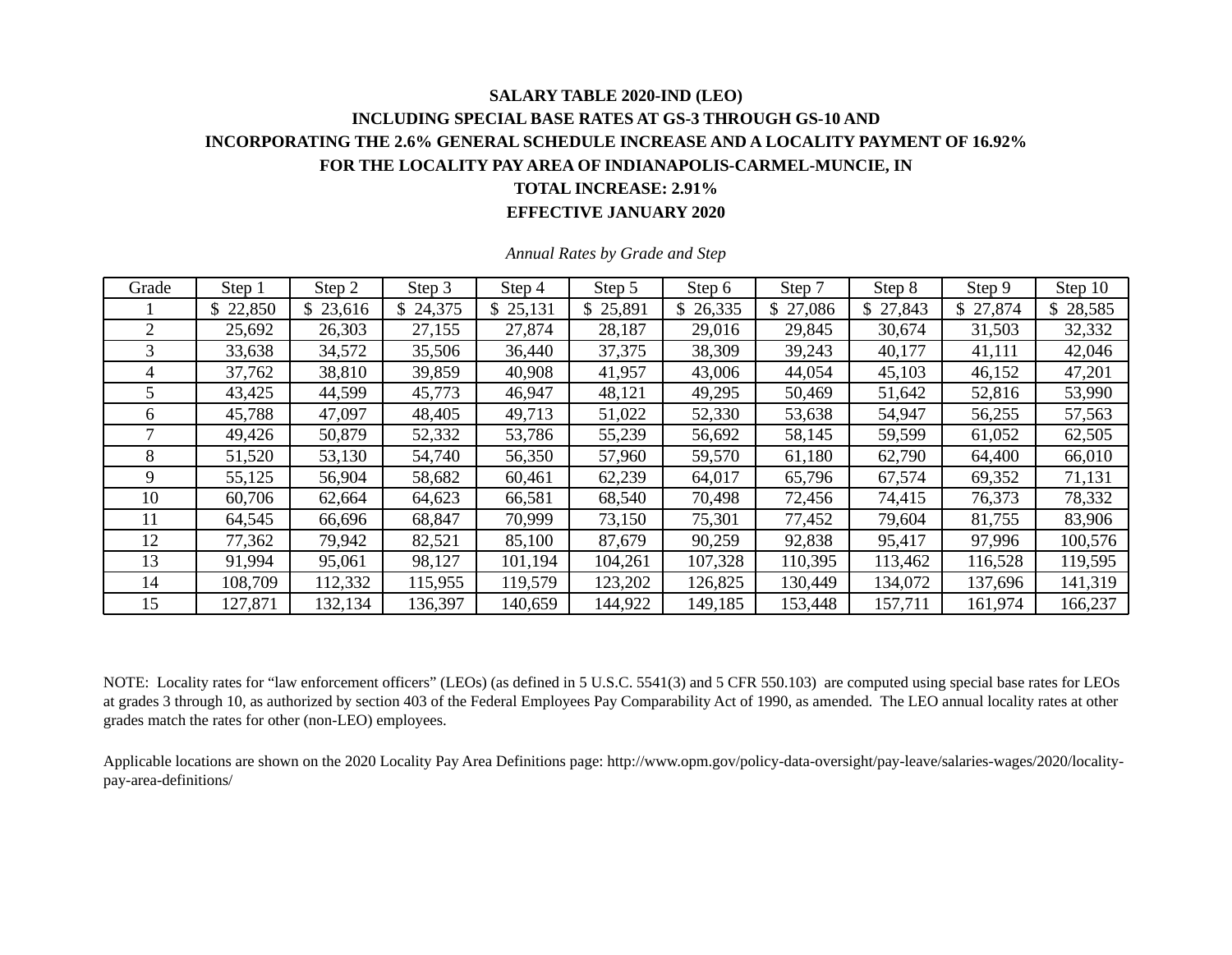### **SALARY TABLE 2020-KC (LEO) INCLUDING SPECIAL BASE RATES AT GS-3 THROUGH GS-10 AND INCORPORATING THE 2.6% GENERAL SCHEDULE INCREASE AND A LOCALITY PAYMENT OF 17.13% FOR THE LOCALITY PAY AREA OF KANSAS CITY-OVERLAND PARK-KANSAS CITY, MO-KS TOTAL INCREASE: 3.07% EFFECTIVE JANUARY 2020**

| Grade | Step 1   | Step 2   | Step 3  | Step 4   | Step 5   | Step 6  | Step 7   | Step 8        | Step 9   | Step 10       |
|-------|----------|----------|---------|----------|----------|---------|----------|---------------|----------|---------------|
|       | \$22,891 | \$23,658 | 24,419  | \$25,176 | \$25,937 | 26,382  | \$27,134 | 27,893<br>\$. | \$27,924 | 28,636<br>\$. |
| 2     | 25,738   | 26,351   | 27,203  | 27,924   | 28,238   | 29,068  | 29,899   | 30,729        | 31,560   | 32,390        |
| 3     | 33,698   | 34,634   | 35,570  | 36,506   | 37,442   | 38,378  | 39,314   | 40,249        | 41,185   | 42,121        |
| 4     | 37,829   | 38,880   | 39,931  | 40,981   | 42,032   | 43,083  | 44,133   | 45,184        | 46,235   | 47,285        |
| 5.    | 43,503   | 44,679   | 45,855  | 47,031   | 48,207   | 49,383  | 50,559   | 51,735        | 52,911   | 54,087        |
| 6     | 45,870   | 47,181   | 48,492  | 49,803   | 51,113   | 52,424  | 53,735   | 55,045        | 56,356   | 57,667        |
|       | 49,514   | 50,970   | 52,426  | 53,882   | 55,338   | 56,794  | 58,250   | 59,706        | 61,162   | 62,618        |
| 8     | 51,612   | 53,225   | 54,838  | 56,451   | 58,064   | 59,677  | 61,289   | 62,902        | 64,515   | 66,128        |
| 9     | 55,224   | 57,006   | 58,788  | 60,569   | 62,351   | 64,132  | 65,914   | 67,695        | 69,477   | 71,258        |
| 10    | 60,815   | 62,777   | 64,739  | 66,701   | 68,663   | 70,625  | 72,587   | 74,549        | 76,510   | 78,472        |
| 11    | 64,660   | 66,816   | 68,971  | 71,126   | 73,281   | 75,436  | 77,592   | 79,747        | 81,902   | 84,057        |
| 12    | 77,501   | 80,085   | 82,669  | 85,253   | 87,837   | 90,421  | 93,005   | 95,589        | 98,173   | 100,756       |
| 13    | 92,159   | 95,231   | 98,304  | 101,376  | 104,448  | 107,521 | 110,593  | 113,665       | 116,738  | 119,810       |
| 14    | 108,904  | 112,534  | 116,164 | 119,794  | 123,423  | 127,053 | 130,683  | 134,313       | 137,943  | 141,573       |
| 15    | 128,100  | 132,371  | 136,642 | 140,912  | 145,183  | 149,453 | 153,724  | 157,994       | 162,265  | 166,535       |

*Annual Rates by Grade and Step* 

NOTE: Locality rates for "law enforcement officers" (LEOs) (as defined in 5 U.S.C. 5541(3) and 5 CFR 550.103) are computed using special base rates for LEOs at grades 3 through 10, as authorized by section 403 of the Federal Employees Pay Comparability Act of 1990, as amended. The LEO annual locality rates at other grades match the rates for other (non-LEO) employees.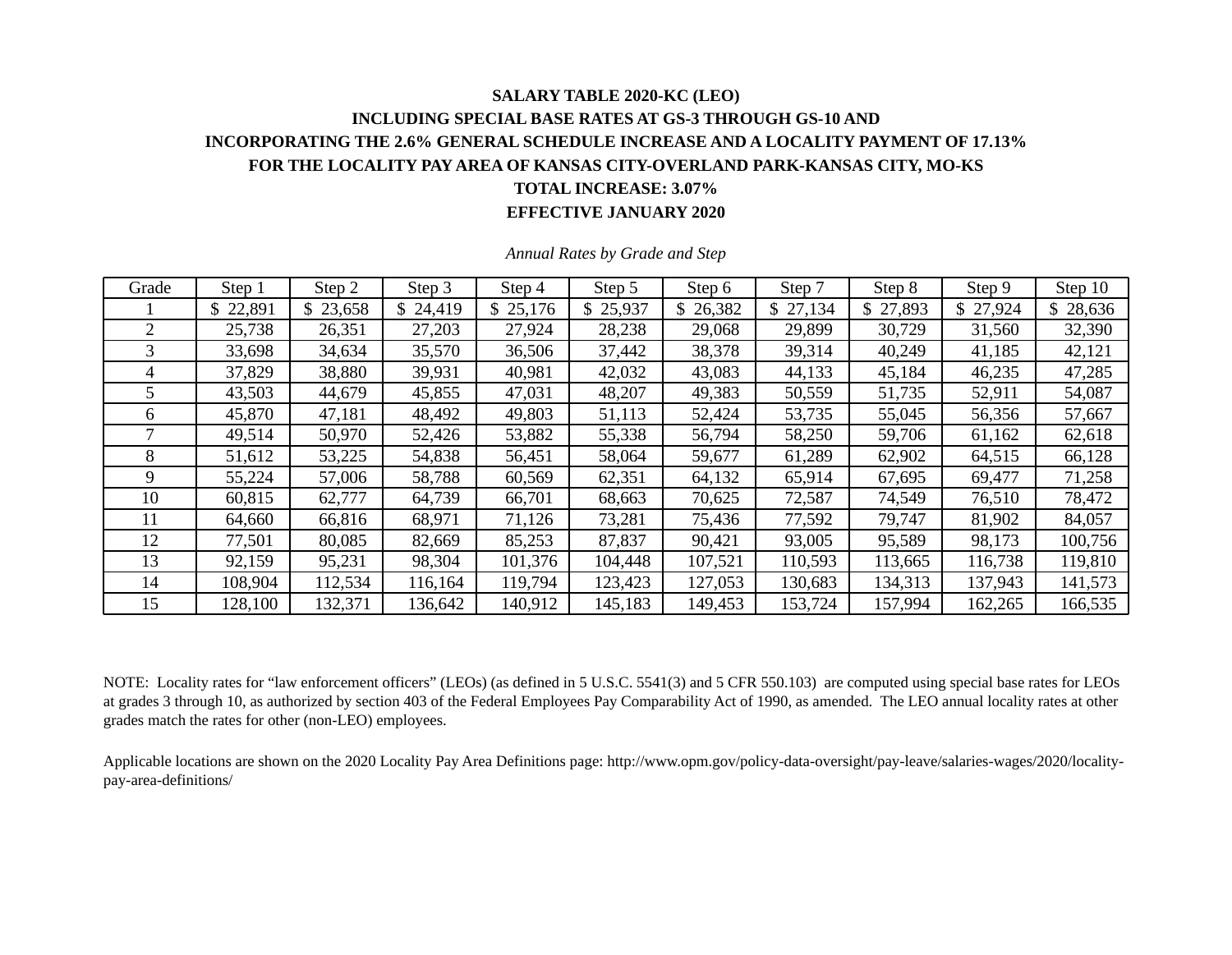#### **SALARY TABLE 2020-LR (LEO) INCLUDING SPECIAL BASE RATES AT GS-3 THROUGH GS-10 AND INCORPORATING THE 2.6% GENERAL SCHEDULE INCREASE AND A LOCALITY PAYMENT OF 18.88% FOR THE LOCALITY PAY AREA OF LAREDO, TX TOTAL INCREASE: 3.17% EFFECTIVE JANUARY 2020**

Grade | Step 1 | Step 2 | Step 3 | Step 4 | Step 5 | Step 6 | Step 7 | Step 8 | Step 9 | Step 10 1 \$ 23,233 \$ 24,011 \$ 24,784 \$ 25,552 \$ 26,325 \$ 26,777 | \$ 27,540 | \$ 28,310 | \$ 28,341 | \$ 29,064 2 26,123 26,744 27,610 28,341 28,660 29,502 30,345 31,188 32,031 32,874 3 34,202 35,152 36,101 37,051 38,001 38,951 39,901 40,851 41,801 42,750 4 38,395 39,461 40,527 41,594 42,660 43,726 44,793 45,859 46,926 47,992 5 | 44,153 | 45,347 | 46,540 | 47,734 | 48,927 | 50,121 | 51,315 | 52,508 | 53,702 | 54,895 6 | 46,556 | 47,886 | 49,216 | 50,547 | 51,877 | 53,207 | 54,537 | 55,868 | 57,198 | 58,528 7 | 50,254 | 51,732 | 53,209 | 54,687 | 56,165 | 57,643 | 59,120 | 60,598 | 62,076 | 63,553 8 | 52,383 | 54,020 | 55,657 | 57,294 | 58,931 | 60,568 | 62,205 | 63,842 | 65,479 | 67,116 9 | 56,050 | 57,858 | 59,666 | 61,474 | 63,282 | 65,090 | 66,899 | 68,707 | 70,515 | 72,323 10 61,724 63,715 65,706 67,697 69,689 71,680 73,671 75,662 77,654 79,645 11 | 65,627 | 67,814 | 70,001 | 72,189 | 74,376 | 76,563 | 78,751 | 80,938 | 83,126 | 85,313 12 | 78,659 | 81,282 | 83,904 | 86,527 | 89,149 | 91,772 | 94,394 | 97,017 | 99,639 | 102,262 13 93,536 96,654 99,772 102,891 106,009 109,127 112,245 115,364 118,482 121,600 14 110,531 114,215 117,899 121,583 125,267 128,952 132,636 136,320 140,004 143,688 15 | 130,014 | 134,349 | 138,683 | 143,017 | 147,352 | 151,686 | 156,020 | 160,355 | 164,689 | 169,024

*Annual Rates by Grade and Step* 

NOTE: Locality rates for "law enforcement officers" (LEOs) (as defined in 5 U.S.C. 5541(3) and 5 CFR 550.103) are computed using special base rates for LEOs at grades 3 through 10, as authorized by section 403 of the Federal Employees Pay Comparability Act of 1990, as amended. The LEO annual locality rates at other grades match the rates for other (non-LEO) employees.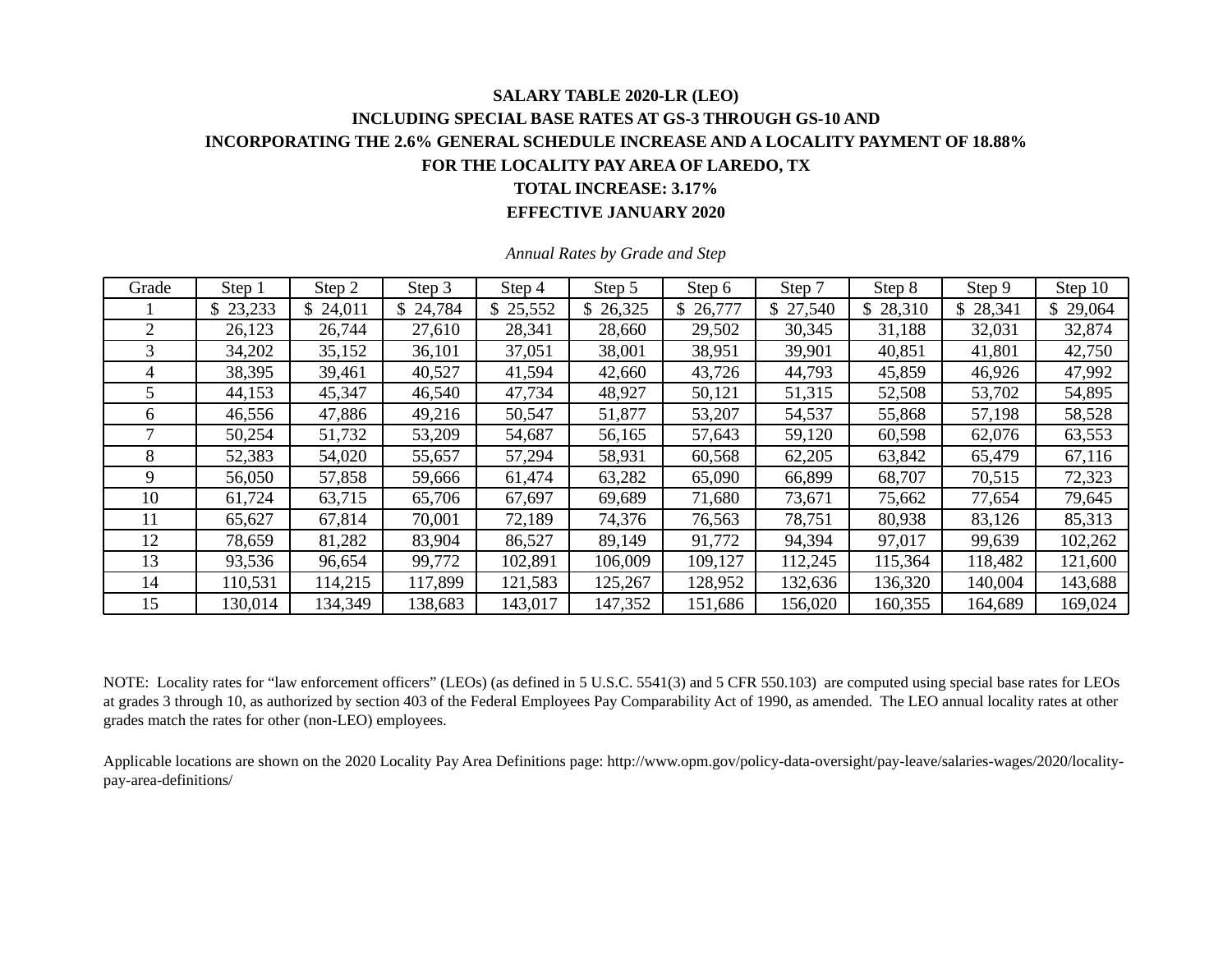### **SALARY TABLE 2020-LV (LEO) INCLUDING SPECIAL BASE RATES AT GS-3 THROUGH GS-10 AND INCORPORATING THE 2.6% GENERAL SCHEDULE INCREASE AND A LOCALITY PAYMENT OF 17.68% FOR THE LOCALITY PAY AREA OF LAS VEGAS-HENDERSON, NV-AZ TOTAL INCREASE: 3.16% EFFECTIVE JANUARY 2020**

| Grade | Step 1   | Step 2   | Step 3  | Step 4   | Step 5   | Step 6   | Step 7   | Step 8       | Step 9   | Step 10  |
|-------|----------|----------|---------|----------|----------|----------|----------|--------------|----------|----------|
|       | \$22,998 | \$23,769 | 24,534  | \$25,294 | \$26,059 | \$26,506 | \$27,262 | 28,024<br>\$ | \$28,055 | \$28,770 |
| 2     | 25,859   | 26,474   | 27,331  | 28,055   | 28,370   | 29,205   | 30,039   | 30,873       | 31,708   | 32,542   |
| 3     | 33,857   | 34,797   | 35,737  | 36,677   | 37,618   | 38,558   | 39,498   | 40,438       | 41,379   | 42,319   |
| 4     | 38,007   | 39,063   | 40,118  | 41,174   | 42,229   | 43,285   | 44,341   | 45,396       | 46,452   | 47,507   |
| 5     | 43,708   | 44,889   | 46,071  | 47,252   | 48,434   | 49,615   | 50,797   | 51,978       | 53,160   | 54,341   |
| 6     | 46,086   | 47,403   | 48,720  | 50,036   | 51,353   | 52,670   | 53,987   | 55,304       | 56,621   | 57,937   |
|       | 49,747   | 51,210   | 52,672  | 54,135   | 55,598   | 57,061   | 58,523   | 59,986       | 61,449   | 62,912   |
| 8     | 51,855   | 53,475   | 55,095  | 56,716   | 58,336   | 59,957   | 61,577   | 63,198       | 64,818   | 66,439   |
| 9     | 55,484   | 57,274   | 59,064  | 60,854   | 62,643   | 64,433   | 66,223   | 68,013       | 69,803   | 71,593   |
| 10    | 61,101   | 63,072   | 65,043  | 67,014   | 68,985   | 70,956   | 72,927   | 74,899       | 76,870   | 78,841   |
| 11    | 64,964   | 67,129   | 69,295  | 71,460   | 73,625   | 75,791   | 77,956   | 80,121       | 82,287   | 84,452   |
| 12    | 77,865   | 80,461   | 83,057  | 85,653   | 88,249   | 90,845   | 93,441   | 96,037       | 98,633   | 101,230  |
| 13    | 92,592   | 95,679   | 98,765  | 101,852  | 104,939  | 108,026  | 111,112  | 114,199      | 117,286  | 120,373  |
| 14    | 109,415  | 113,062  | 116,709 | 120,356  | 124,003  | 127,650  | 131,297  | 134,944      | 138,591  | 142,237  |
| 15    | 128,702  | 132,993  | 137,283 | 141,574  | 145,864  | 150,155  | 154,446  | 158,736      | 163,027  | 167,317  |

*Annual Rates by Grade and Step* 

NOTE: Locality rates for "law enforcement officers" (LEOs) (as defined in 5 U.S.C. 5541(3) and 5 CFR 550.103) are computed using special base rates for LEOs at grades 3 through 10, as authorized by section 403 of the Federal Employees Pay Comparability Act of 1990, as amended. The LEO annual locality rates at other grades match the rates for other (non-LEO) employees.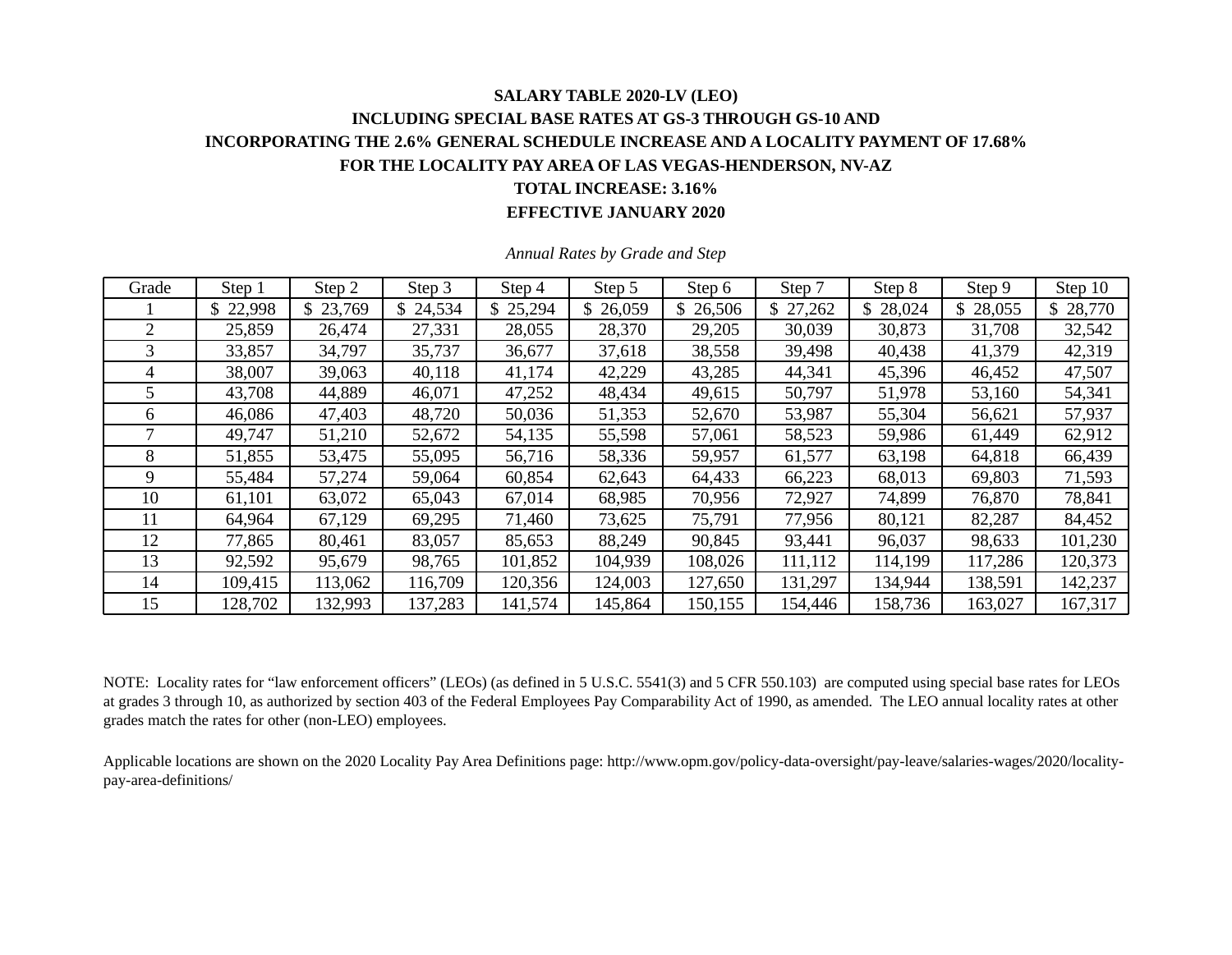### **SALARY TABLE 2020-LA (LEO) INCLUDING SPECIAL BASE RATES AT GS-3 THROUGH GS-10 AND INCORPORATING THE 2.6% GENERAL SCHEDULE INCREASE AND A LOCALITY PAYMENT OF 32.41% FOR THE LOCALITY PAY AREA OF LOS ANGELES-LONG BEACH, CA TOTAL INCREASE: 3.33% EFFECTIVE JANUARY 2020**

| Grade | Step 1   | Step 2  | Step 3   | Step 4   | Step 5   | Step 6   | Step 7    | Step 8    | Step 9    | Step 10   |
|-------|----------|---------|----------|----------|----------|----------|-----------|-----------|-----------|-----------|
|       | \$25,877 | 26,744  | \$27,605 | \$28,460 | \$29,321 | \$29,824 | 30,674    | \$31,532  | \$31,567  | \$32,372  |
|       | 29,096   | 29,788  | 30,752   | 31,567   | 31,921   | 32,860   | 33,799    | 34,738    | 35,677    | 36,615    |
|       | 38,094   | 39,152  | 40,210   | 41,268   | 42,326   | 43,384   | 44,442    | 45,500    | 46,558    | 47,616    |
| 4     | 42,764   | 43,952  | 45,140   | 46,328   | 47,515   | 48,703   | 49,891    | 51,078    | 52,266    | 53,454    |
|       | 49,178   | 50,508  | 51,837   | 53,167   | 54,496   | 55,825   | 57,155    | 58,484    | 59,814    | 61,143    |
| 6     | 51,854   | 53,336  | 54,818   | 56,299   | 57,781   | 59,263   | 60,744    | 62,226    | 63,708    | 65,189    |
|       | 55,974   | 57,620  | 59,265   | 60,911   | 62,557   | 64,203   | 65,849    | 67,495    | 69,141    | 70,786    |
| 8     | 58,345   | 60,168  | 61,992   | 63,815   | 65,638   | 67,462   | 69,285    | 71,108    | 72,931    | 74,755    |
| 9     | 62,429   | 64,443  | 66,457   | 68,471   | 70,484   | 72,498   | 74,512    | 76,526    | 78,540    | 80,554    |
| 10    | 68,749   | 70,966  | 73,184   | 75,402   | 77,620   | 79,838   | 82,056    | 84,274    | 86,492    | 88,709    |
|       | 73,096   | 75,532  | 77,968   | 80,405   | 82,841   | 85,277   | 87,714    | 90,150    | 92,586    | 95,023    |
| 12    | 87,612   | 90,533  | 93,454   | 96,375   | 99,296   | 102,217  | 105,138   | 108,058   | 110,979   | 113,900   |
| 13    | 104,182  | 107,655 | 111,128  | 114,601  | 118,074  | 121,547  | 125,020   | 128,493   | 131,966   | 135,440   |
| 14    | 123,111  | 127,214 | 131,318  | 135,421  | 139,524  | 143,628  | 147,731   | 151,835   | 155,938   | 160,041   |
| 15    | 144,812  | 149,639 | 154,467  | 159,295  | 164,122  | 168,950  | 170,800 * | 170,800 * | 170,800 * | 170,800 * |

*Annual Rates by Grade and Step* 

\* Rate limited to the rate for level IV of the Executive Schedule (5 U.S.C. 5304 (g)(1)).

NOTE: Locality rates for "law enforcement officers" (LEOs) (as defined in 5 U.S.C. 5541(3) and 5 CFR 550.103) are computed using special base rates for LEOs at grades 3 through 10, as authorized by section 403 of the Federal Employees Pay Comparability Act of 1990, as amended. The LEO annual locality rates at other grades match the rates for other (non-LEO) employees.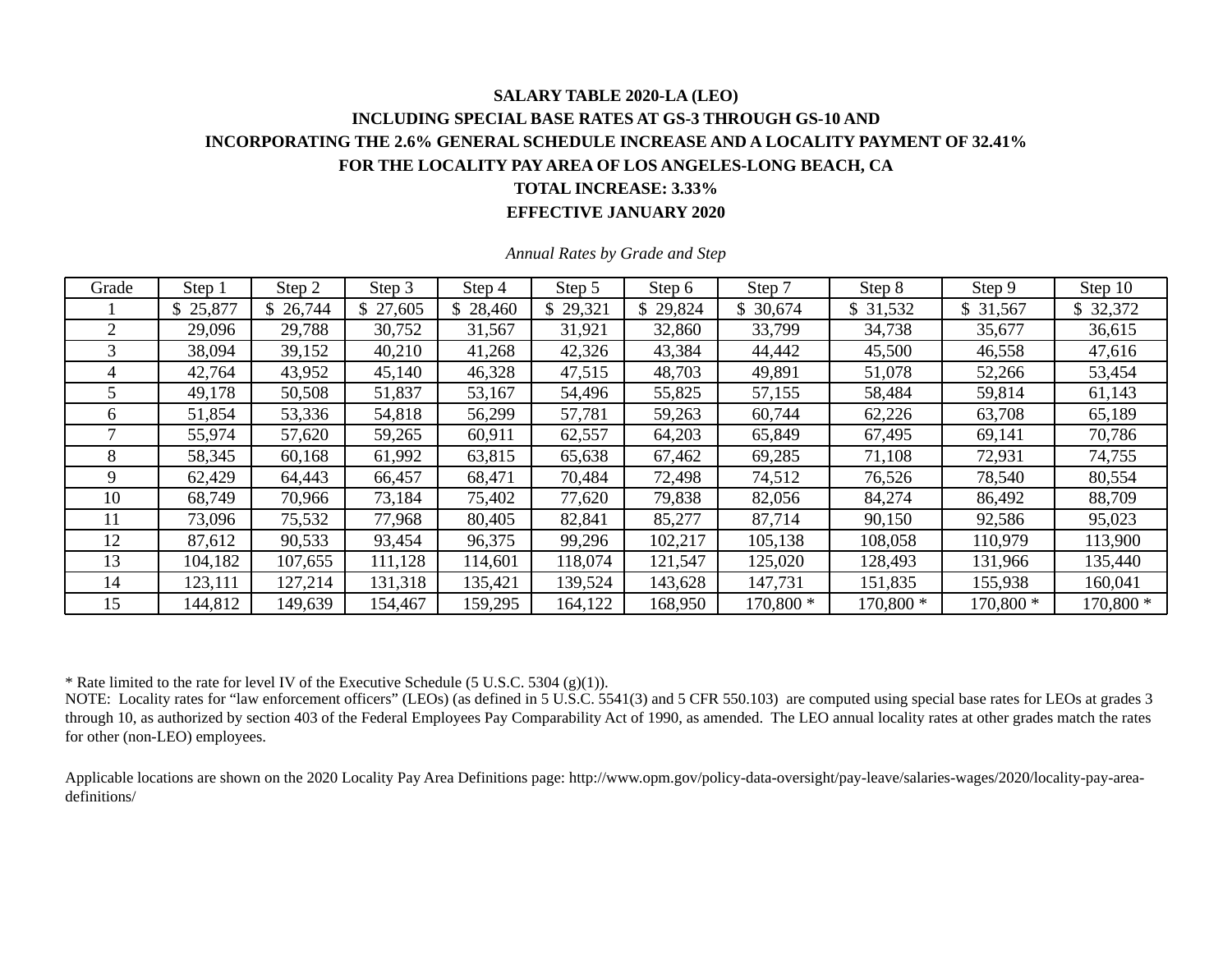# **SALARY TABLE 2020-MFL (LEO) INCLUDING SPECIAL BASE RATES AT GS-3 THROUGH GS-10 AND INCORPORATING THE 2.6% GENERAL SCHEDULE INCREASE AND A LOCALITY PAYMENT OF 23.51% FOR THE LOCALITY PAY AREA OF MIAMI-FORT LAUDERDALE-PORT ST. LUCIE, FL TOTAL INCREASE: 2.93%**

#### **EFFECTIVE JANUARY 2020**

| Grade        | Step 1   | Step 2   | Step 3   | Step 4   | Step 5   | Step 6   | Step 7   | Step 8       | Step 9    | Step 10   |
|--------------|----------|----------|----------|----------|----------|----------|----------|--------------|-----------|-----------|
|              | \$24,138 | \$24,947 | \$25,749 | \$26,547 | \$27,350 | \$27,819 | \$28,612 | \$<br>29,413 | \$29,445  | \$30,196  |
| 2            | 27,140   | 27,786   | 28,685   | 29,445   | 29,776   | 30,651   | 31,527   | 32,403       | 33,279    | 34,154    |
|              | 35,534   | 36,521   | 37,508   | 38,494   | 39,481   | 40,468   | 41,455   | 42,442       | 43,429    | 44,415    |
| 4            | 39,890   | 40,998   | 42,106   | 43,214   | 44,322   | 45,429   | 46,537   | 47,645       | 48,753    | 49,861    |
|              | 45,873   | 47,113   | 48,353   | 49,593   | 50,833   | 52,073   | 53,313   | 54,553       | 55,793    | 57,033    |
| <sub>0</sub> | 48,369   | 49,751   | 51,133   | 52,515   | 53,897   | 55,279   | 56,661   | 58,044       | 59,426    | 60,808    |
|              | 52,211   | 53,747   | 55,282   | 56,817   | 58,352   | 59,888   | 61,423   | 62,958       | 64,493    | 66,028    |
| 8            | 54,423   | 56,124   | 57,825   | 59,526   | 61,226   | 62,927   | 64,628   | 66,329       | 68,029    | 69,730    |
| 9            | 58,232   | 60,111   | 61,990   | 63,868   | 65,747   | 67,625   | 69,504   | 71,383       | 73,261    | 75,140    |
| 10           | 64,128   | 66,196   | 68,265   | 70,334   | 72,403   | 74,472   | 76,540   | 78,609       | 80,678    | 82,747    |
| 11           | 68,182   | 70,455   | 72,728   | 75,000   | 77,273   | 79,545   | 81,818   | 84,091       | 86,363    | 88,636    |
| 12           | 81,723   | 84,447   | 87,172   | 89,897   | 92,621   | 95,346   | 98,071   | 100,795      | 103,520   | 106,245   |
| 13           | 97,179   | 100,419  | 103,658  | 106,898  | 110,138  | 113,377  | 116,617  | 119,857      | 123,096   | 126,336   |
| 14           | 114,836  | 118,663  | 122,491  | 126,319  | 130,146  | 133,974  | 137,801  | 141,629      | 145,456   | 149,284   |
| 15           | 135,078  | 139,581  | 144,084  | 148,587  | 153,091  | 157,594  | 162,097  | 166,600      | 170,800 * | 170,800 * |

*Annual Rates by Grade and Step* 

\* Rate limited to the rate for level IV of the Executive Schedule (5 U.S.C. 5304 (g)(1)).

NOTE: Locality rates for "law enforcement officers" (LEOs) (as defined in 5 U.S.C. 5541(3) and 5 CFR 550.103) are computed using special base rates for LEOs at grades 3 through 10, as authorized by section 403 of the Federal Employees Pay Comparability Act of 1990, as amended. The LEO annual locality rates at other grades match the rates for other (non-LEO) employees.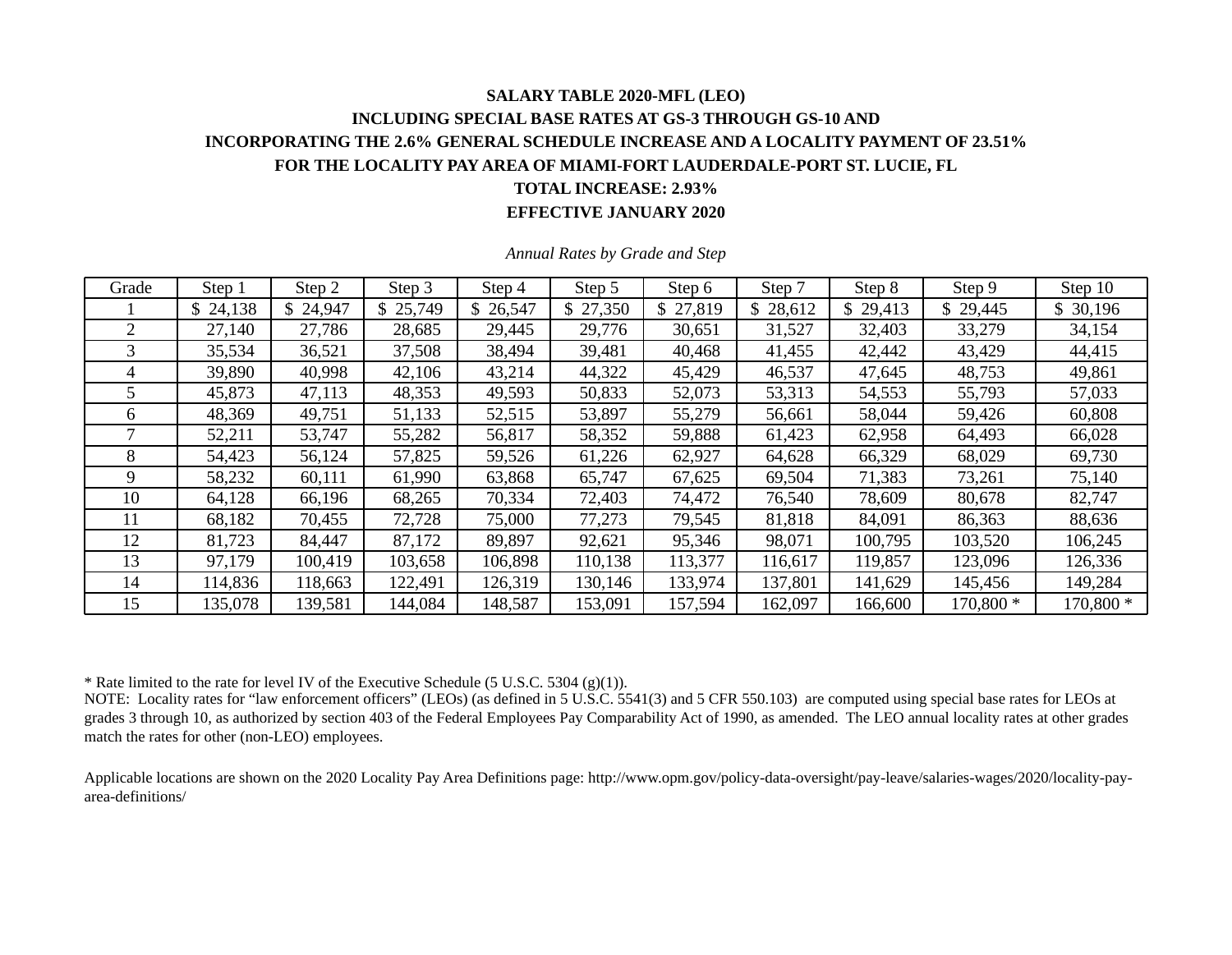### **SALARY TABLE 2020-MIL (LEO) INCLUDING SPECIAL BASE RATES AT GS-3 THROUGH GS-10 AND INCORPORATING THE 2.6% GENERAL SCHEDULE INCREASE AND A LOCALITY PAYMENT OF 20.96% FOR THE LOCALITY PAY AREA OF MILWAUKEE-RACINE-WAUKESHA, WI TOTAL INCREASE: 2.92% EFFECTIVE JANUARY 2020**

| Grade | Step 1   | Step 2   | Step 3   | Step 4   | Step 5   | Step 6   | Step 7   | Step 8   | Step 9   | Step 10   |
|-------|----------|----------|----------|----------|----------|----------|----------|----------|----------|-----------|
|       | \$23,639 | \$24,432 | \$25,218 | \$25,999 | \$26,785 | \$27,245 | \$28,022 | \$28,805 | \$28,837 | \$29,572  |
|       | 26,580   | 27,212   | 28,093   | 28,837   | 29,161   | 30,019   | 30,876   | 31,734   | 32,591   | 33,449    |
| 3     | 34,800   | 35,767   | 36,733   | 37,700   | 38,666   | 39,633   | 40,599   | 41,565   | 42,532   | 43,498    |
| 4     | 39,066   | 40,151   | 41,236   | 42,321   | 43,406   | 44,492   | 45,577   | 46,662   | 47,747   | 48,832    |
| 5     | 44,926   | 46,140   | 47,355   | 48,569   | 49,784   | 50,998   | 52,212   | 53,427   | 54,641   | 55,856    |
| 6     | 47,370   | 48,724   | 50,077   | 51,431   | 52,785   | 54,138   | 55,492   | 56,845   | 58,199   | 59,552    |
|       | 51,133   | 52,637   | 54,140   | 55,644   | 57,148   | 58,651   | 60,155   | 61,658   | 63,162   | 64,665    |
| 8     | 53,300   | 54,965   | 56,631   | 58,297   | 59,962   | 61,628   | 63,294   | 64,959   | 66,625   | 68,290    |
| 9     | 57,030   | 58,870   | 60,710   | 62,550   | 64,389   | 66,229   | 68,069   | 69,909   | 71,749   | 73,588    |
| 10    | 62,804   | 64,830   | 66,856   | 68,882   | 70,908   | 72,934   | 74,960   | 76,986   | 79,012   | 81,038    |
| 11    | 66,775   | 69,000   | 71,226   | 73,452   | 75,677   | 77,903   | 80,129   | 82,354   | 84,580   | 86,806    |
| 12    | 80,036   | 82,704   | 85,372   | 88,041   | 90,709   | 93,377   | 96,046   | 98,714   | 101,383  | 104,051   |
| 13    | 95,173   | 98,345   | 101,518  | 104,691  | 107,864  | 111,036  | 114,209  | 117,382  | 120,555  | 123,728   |
| 14    | 112,465  | 116,214  | 119,962  | 123,711  | 127,459  | 131,208  | 134,956  | 138,705  | 142,453  | 146,202   |
| 15    | 132,289  | 136,699  | 141,110  | 145,520  | 149,930  | 154,340  | 158,750  | 163,161  | 167,571  | 170,800 * |

*Annual Rates by Grade and Step* 

\* Rate limited to the rate for level IV of the Executive Schedule (5 U.S.C. 5304 (g)(1)).

NOTE: Locality rates for "law enforcement officers" (LEOs) (as defined in 5 U.S.C. 5541(3) and 5 CFR 550.103) are computed using special base rates for LEOs at grades 3 through 10, as authorized by section 403 of the Federal Employees Pay Comparability Act of 1990, as amended. The LEO annual locality rates at other grades match the rates for other (non-LEO) employees.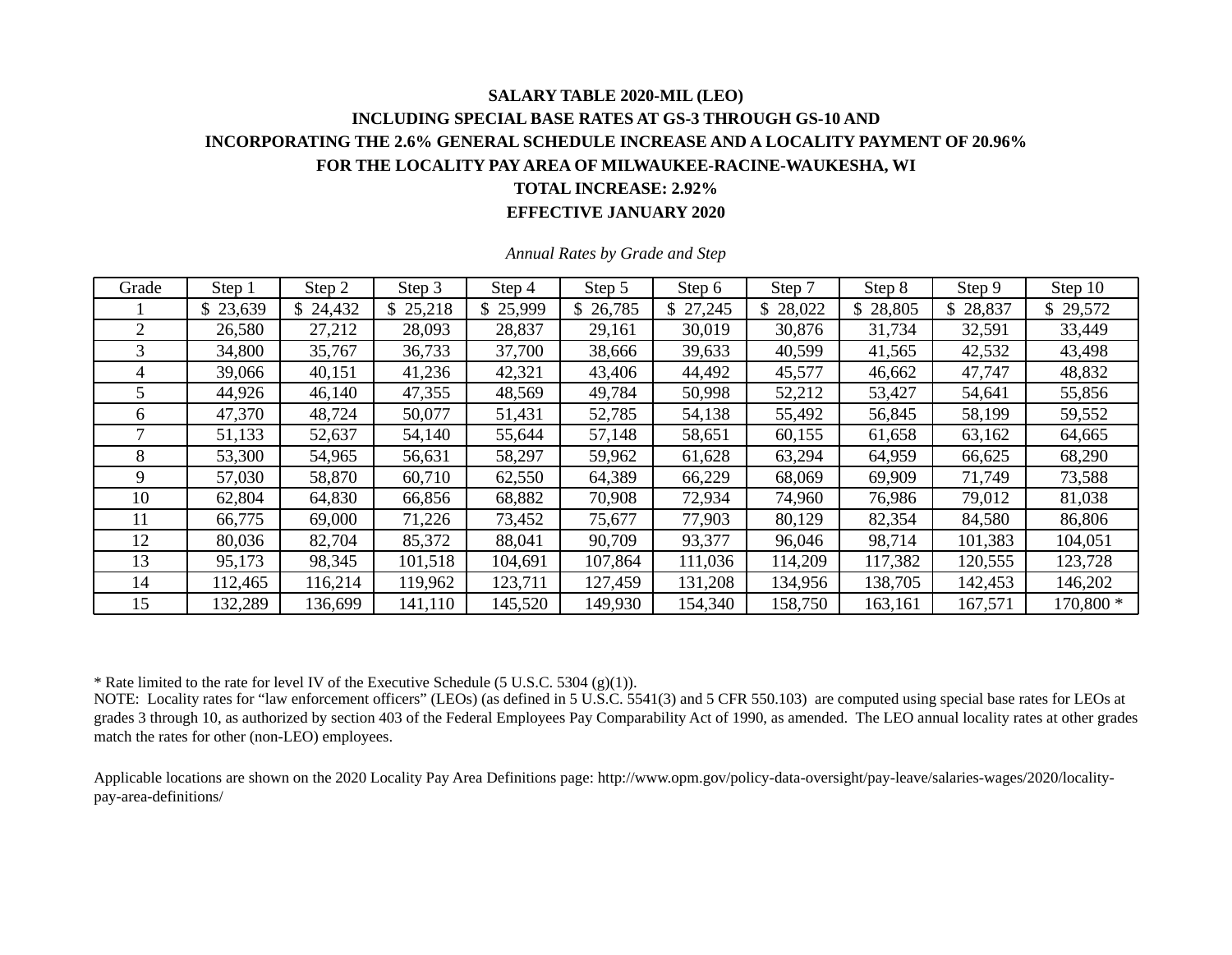### **SALARY TABLE 2020-MSP (LEO) INCLUDING SPECIAL BASE RATES AT GS-3 THROUGH GS-10 AND INCORPORATING THE 2.6% GENERAL SCHEDULE INCREASE AND A LOCALITY PAYMENT OF 24.66% FOR THE LOCALITY PAY AREA OF MINNEAPOLIS-ST. PAUL, MN-WI TOTAL INCREASE: 3.15% EFFECTIVE JANUARY 2020**

| Grade        | Step 1   | Step 2   | Step 3   | Step 4   | Step 5   | Step 6   | Step 7   | Step 8       | Step 9    | Step 10   |
|--------------|----------|----------|----------|----------|----------|----------|----------|--------------|-----------|-----------|
|              | \$24,362 | \$25,179 | \$25,989 | \$26,794 | \$27,605 | \$28,078 | \$28,879 | \$<br>29,687 | \$29,719  | \$30,477  |
| 2            | 27,393   | 28,045   | 28,952   | 29,719   | 30,053   | 30,937   | 31,821   | 32,705       | 33,588    | 34,472    |
| 3            | 35,865   | 36,861   | 37,857   | 38,853   | 39,849   | 40,845   | 41,841   | 42,837       | 43,833    | 44,829    |
|              | 40,261   | 41,380   | 42,498   | 43,616   | 44,734   | 45,852   | 46,971   | 48,089       | 49,207    | 50,325    |
|              | 46,300   | 47,552   | 48,803   | 50,055   | 51,306   | 52,558   | 53,809   | 55,061       | 56,313    | 57,564    |
| <sub>0</sub> | 48,819   | 50,214   | 51,609   | 53,004   | 54,399   | 55,794   | 57,189   | 58,584       | 59,979    | 61,374    |
|              | 52,698   | 54,247   | 55,797   | 57,346   | 58,896   | 60,445   | 61,995   | 63,544       | 65,094    | 66,643    |
| 8            | 54,930   | 56,647   | 58,363   | 60,080   | 61,796   | 63,513   | 65,230   | 66,946       | 68,663    | 70,379    |
| 9            | 58,775   | 60,671   | 62,567   | 64,463   | 66,359   | 68,255   | 70,151   | 72,047       | 73,943    | 75,839    |
| 10           | 64,725   | 66,813   | 68,901   | 70,989   | 73,077   | 75,165   | 77,253   | 79,341       | 81,429    | 83,517    |
| 11           | 68,817   | 71,111   | 73,405   | 75,699   | 77,992   | 80,286   | 82,580   | 84,874       | 87,167    | 89,461    |
| 12           | 82,484   | 85,234   | 87,984   | 90,734   | 93,484   | 96,234   | 98,984   | 101,734      | 104,484   | 107,234   |
| 13           | 98,084   | 101,354  | 104,623  | 107,893  | 111,163  | 114,433  | 117,703  | 120,973      | 124,242   | 127,512   |
| 14           | 115,905  | 119,768  | 123,632  | 127,495  | 131,358  | 135,221  | 139,084  | 142,948      | 146,811   | 150,674   |
| 15           | 136,336  | 140,881  | 145,426  | 149,971  | 154,516  | 159,061  | 163,606  | 168,151      | 170,800 * | 170,800 * |

*Annual Rates by Grade and Step* 

\* Rate limited to the rate for level IV of the Executive Schedule (5 U.S.C. 5304 (g)(1)).

NOTE: Locality rates for "law enforcement officers" (LEOs) (as defined in 5 U.S.C. 5541(3) and 5 CFR 550.103) are computed using special base rates for LEOs at grades 3 through 10, as authorized by section 403 of the Federal Employees Pay Comparability Act of 1990, as amended. The LEO annual locality rates at other grades match the rates for other (non-LEO) employees.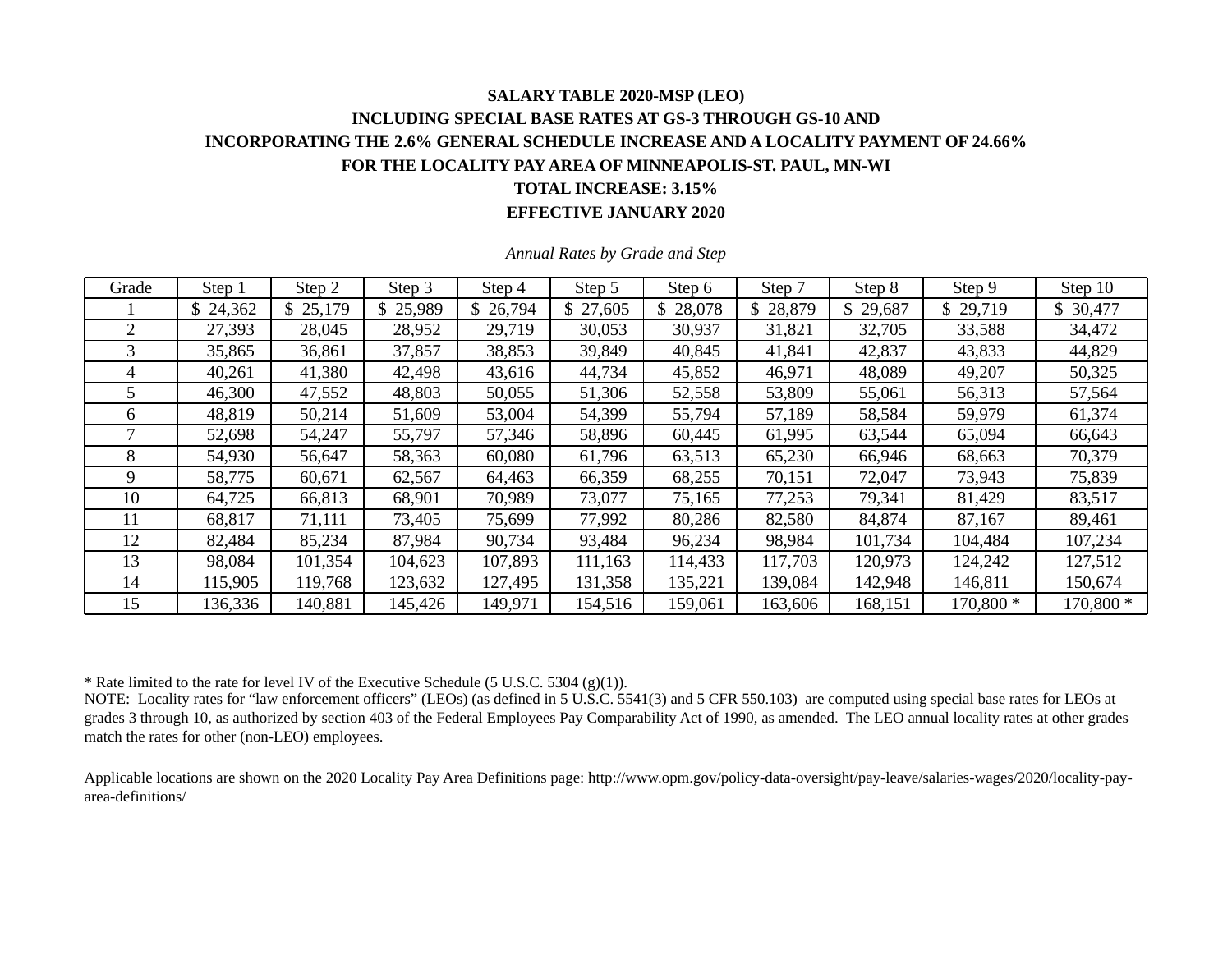### **SALARY TABLE 2020-NY (LEO) INCLUDING SPECIAL BASE RATES AT GS-3 THROUGH GS-10 AND INCORPORATING THE 2.6% GENERAL SCHEDULE INCREASE AND A LOCALITY PAYMENT OF 33.98% FOR THE LOCALITY PAY AREA OF NEW YORK-NEWARK, NY-NJ-CT-PA TOTAL INCREASE: 3.31% EFFECTIVE JANUARY 2020**

| Grade | Step 1   | Step 2   | Step 3  | Step 4   | Step 5  | Step 6    | Step 7    | Step 8    | Step 9    | Step 10   |
|-------|----------|----------|---------|----------|---------|-----------|-----------|-----------|-----------|-----------|
|       | \$26,184 | \$27,061 | 27,932  | \$28,798 | 29,669  | \$30,178  | \$ 31,038 | \$31,906  | \$31,941  | \$32,755  |
| 2     | 29,441   | 30,141   | 31,117  | 31,941   | 32,300  | 33,250    | 34,200    | 35,150    | 36,100    | 37,049    |
| 3     | 38,546   | 39,617   | 40,687  | 41,758   | 42,828  | 43,899    | 44,969    | 46,040    | 47,110    | 48,181    |
|       | 43,272   | 44,473   | 45,675  | 46,877   | 48,079  | 49,281    | 50,482    | 51,684    | 52,886    | 54,088    |
|       | 49,762   | 51,107   | 52,452  | 53,797   | 55,142  | 56,487    | 57,832    | 59,178    | 60,523    | 61,868    |
| 6     | 52,469   | 53,968   | 55,468  | 56,967   | 58,466  | 59,965    | 61,465    | 62,964    | 64,463    | 65,962    |
|       | 56,637   | 58,303   | 59,968  | 61,633   | 63,299  | 64,964    | 66,630    | 68,295    | 69,960    | 71,626    |
| 8     | 59,037   | 60,882   | 62,727  | 64,572   | 66,417  | 68,261    | 70,106    | 71,951    | 73,796    | 75,641    |
| 9     | 63,169   | 65,207   | 67,245  | 69,282   | 71,320  | 73,358    | 75,396    | 77,434    | 79,472    | 81,509    |
| 10    | 69,564   | 71,808   | 74,052  | 76,296   | 78,540  | 80,785    | 83,029    | 85,273    | 87,517    | 89,761    |
| 11    | 73,962   | 76,428   | 78,893  | 81,358   | 83,823  | 86,288    | 88,754    | 91,219    | 93,684    | 96,149    |
| 12    | 88,651   | 91,606   | 94,562  | 97,517   | 100,473 | 103,429   | 106,384   | 109,340   | 112,295   | 115,251   |
| 13    | 105,417  | 108,931  | 112,445 | 115,960  | 119,474 | 122,988   | 126,503   | 130,017   | 133,531   | 137,045   |
| 14    | 124,571  | 128,723  | 132,875 | 137,027  | 141,179 | 145,331   | 149,483   | 153,635   | 157,787   | 161,939   |
| 15    | 146,529  | 151,413  | 156,298 | 161,183  | 166,068 | 170,800 * | 170,800 * | 170,800 * | 170,800 * | 170,800 * |

*Annual Rates by Grade and Step* 

\* Rate limited to the rate for level IV of the Executive Schedule (5 U.S.C. 5304 (g)(1)).

NOTE: Locality rates for "law enforcement officers" (LEOs) (as defined in 5 U.S.C. 5541(3) and 5 CFR 550.103) are computed using special base rates for LEOs at grades 3 through 10, as authorized by section 403 of the Federal Employees Pay Comparability Act of 1990, as amended. The LEO annual locality rates at other grades match the rates for other (non-LEO) employees.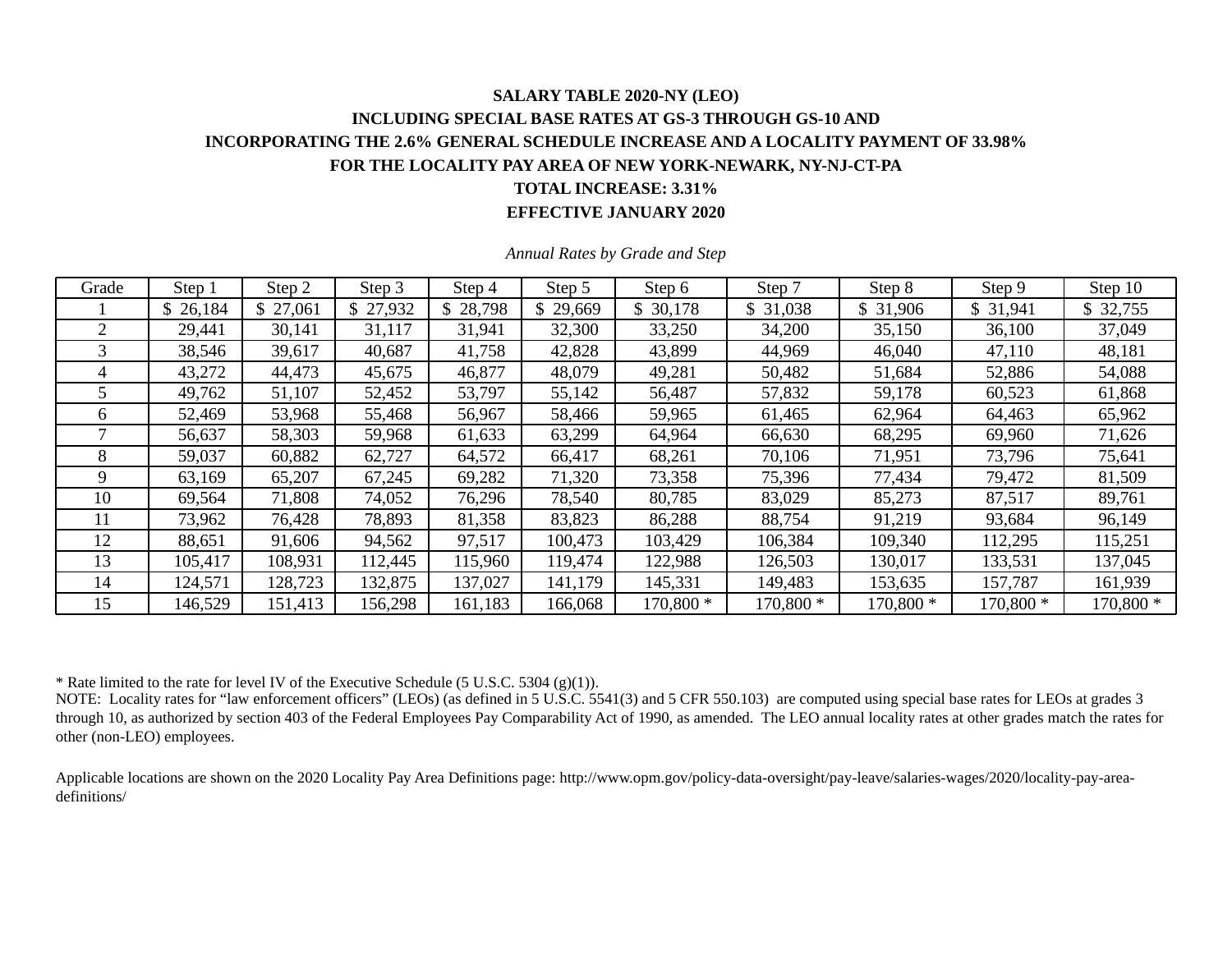### **SALARY TABLE 2020-OM (LEO) INCLUDING SPECIAL BASE RATES AT GS-3 THROUGH GS-10 AND INCORPORATING THE 2.6% GENERAL SCHEDULE INCREASE AND A LOCALITY PAYMENT OF 16.33% FOR THE LOCALITY PAY AREA OF OMAHA-COUNCIL BLUFFS-FREMONT, NE-IA TOTAL INCREASE: 3.01% EFFECTIVE JANUARY 2020**

| Grade          | Step 1   | Step 2   | Step 3  | Step 4   | Step 5   | Step 6   | Step 7   | Step 8   | Step 9   | Step 10       |
|----------------|----------|----------|---------|----------|----------|----------|----------|----------|----------|---------------|
|                | \$22,734 | \$23,496 | 24,252  | \$25,004 | \$25,760 | \$26,202 | \$26,949 | \$27,703 | \$27,733 | 28,440<br>\$. |
| $\mathfrak{D}$ | 25,562   | 26,171   | 27,018  | 27,733   | 28,045   | 28,870   | 29,694   | 30,519   | 31,344   | 32,169        |
|                | 33,468   | 34,398   | 35,327  | 36,257   | 37,186   | 38,116   | 39,045   | 39,974   | 40,904   | 41,833        |
| 4              | 37,571   | 38,615   | 39,658  | 40,702   | 41,745   | 42,789   | 43,832   | 44,875   | 45,919   | 46,962        |
| 5              | 43,206   | 44,374   | 45,542  | 46,710   | 47,878   | 49,046   | 50,214   | 51,382   | 52,550   | 53,718        |
| 6              | 45,557   | 46,859   | 48,161  | 49,462   | 50,764   | 52,066   | 53,368   | 54,669   | 55,971   | 57,273        |
|                | 49,176   | 50,622   | 52,068  | 53,514   | 54,960   | 56,406   | 57,852   | 59,298   | 60,744   | 62,190        |
| 8              | 51,260   | 52,862   | 54,463  | 56,065   | 57,667   | 59,269   | 60,871   | 62,473   | 64,075   | 65,676        |
| 9              | 54,847   | 56,617   | 58,386  | 60,155   | 61,925   | 63,694   | 65,464   | 67,233   | 69,002   | 70,772        |
| 10             | 60,400   | 62,348   | 64,297  | 66,245   | 68,194   | 70,142   | 72,091   | 74,039   | 75,988   | 77,936        |
| 11             | 64,219   | 66,359   | 68,500  | 70,640   | 72,781   | 74,921   | 77,062   | 79,202   | 81,343   | 83,483        |
| 12             | 76,972   | 79,538   | 82,105  | 84,671   | 87,237   | 89,803   | 92,370   | 94,936   | 97,502   | 100,068       |
| 13             | 91,530   | 94,581   | 97,632  | 100,684  | 103,735  | 106,786  | 109,838  | 112,889  | 115,940  | 118,992       |
| 14             | 108,160  | 111,765  | 115,370 | 118,975  | 122,580  | 126,185  | 129,791  | 133,396  | 137,001  | 140,606       |
| 15             | 127,225  | 131,467  | 135,708 | 139,950  | 144,191  | 148,432  | 152,674  | 156,915  | 161,157  | 165,398       |

*Annual Rates by Grade and Step* 

NOTE: Locality rates for "law enforcement officers" (LEOs) (as defined in 5 U.S.C. 5541(3) and 5 CFR 550.103) are computed using special base rates for LEOs at grades 3 through 10, as authorized by section 403 of the Federal Employees Pay Comparability Act of 1990, as amended. The LEO annual locality rates at other grades match the rates for other (non-LEO) employees.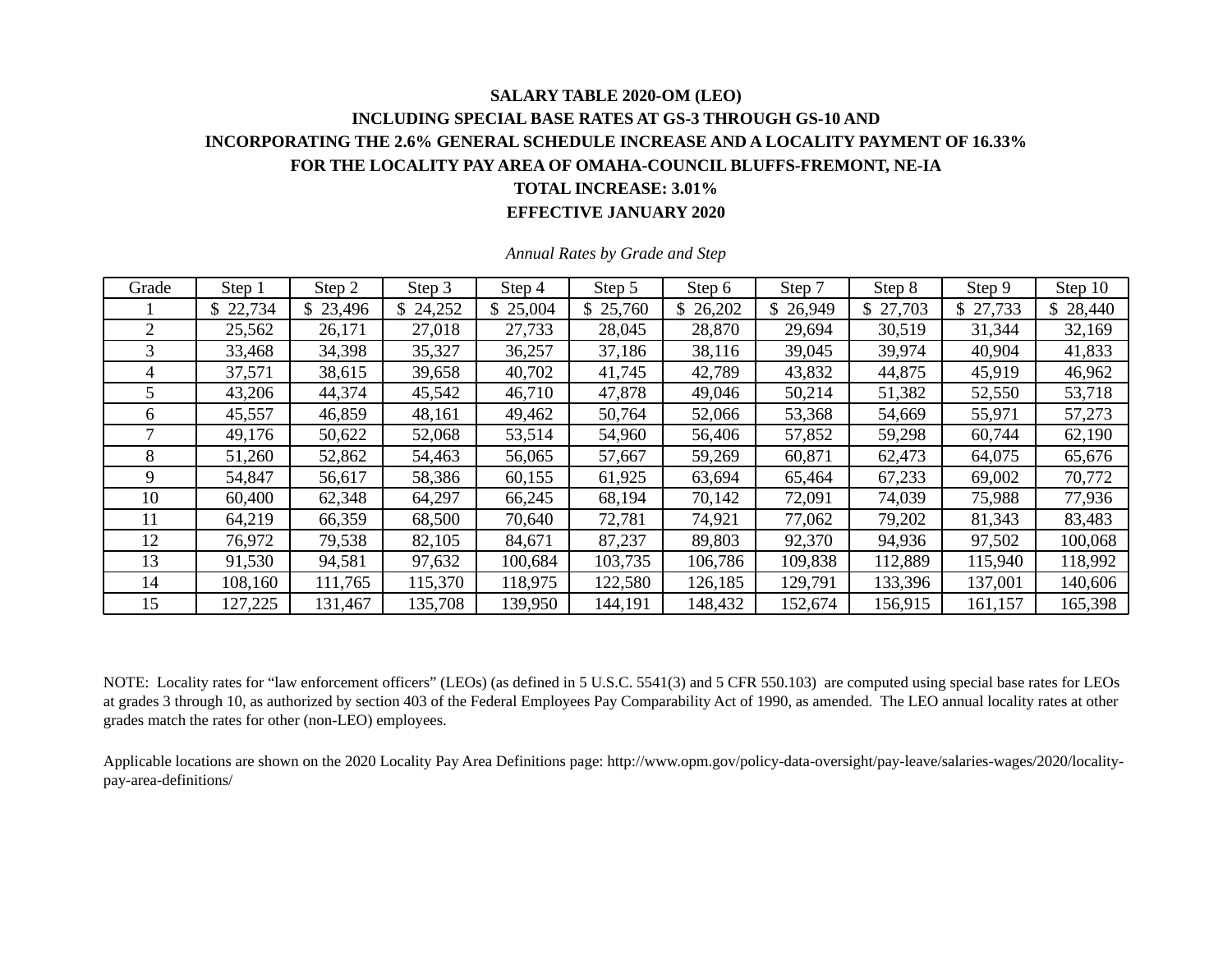## **SALARY TABLE 2020-PB (LEO) INCLUDING SPECIAL BASE RATES AT GS-3 THROUGH GS-10 AND INCORPORATING THE 2.6% GENERAL SCHEDULE INCREASE AND A LOCALITY PAYMENT OF 16.73% FOR THE LOCALITY PAY AREA OF PALM BAY-MELBOURNE-TITUSVILLE, FL TOTAL INCREASE: 2.95%**

**EFFECTIVE JANUARY 2020** 

| Grade | Step 1   | Step 2   | Step 3  | Step 4   | Step 5   | Step 6   | Step 7   | Step 8       | Step 9   | Step 10 |
|-------|----------|----------|---------|----------|----------|----------|----------|--------------|----------|---------|
|       | \$22,813 | \$23,577 | 24,336  | \$25,090 | \$25,849 | \$26,292 | \$27,042 | 27,798<br>\$ | \$27,828 | 28,538  |
| 2     | 25,650   | 26,261   | 27,111  | 27,828   | 28,141   | 28,969   | 29,796   | 30,624       | 31,452   | 32,279  |
| 3     | 33,583   | 34,516   | 35,449  | 36,381   | 37,314   | 38,247   | 39,179   | 40,112       | 41,045   | 41,977  |
| 4     | 37,700   | 38,747   | 39,794  | 40,841   | 41,889   | 42,936   | 43,983   | 45,030       | 46,077   | 47,124  |
| 5     | 43,355   | 44,527   | 45,699  | 46,871   | 48,043   | 49,215   | 50,387   | 51,558       | 52,730   | 53,902  |
| 6     | 45,714   | 47,020   | 48,326  | 49,632   | 50,939   | 52,245   | 53,551   | 54,857       | 56,163   | 57,470  |
|       | 49,345   | 50,796   | 52,247  | 53,698   | 55,149   | 56,600   | 58,051   | 59,502       | 60,953   | 62,404  |
| 8     | 51,436   | 53,043   | 54,651  | 56,258   | 57,865   | 59,473   | 61,080   | 62,688       | 64,295   | 65,902  |
| 9     | 55,036   | 56,811   | 58,587  | 60,362   | 62,138   | 63,913   | 65,689   | 67,464       | 69,240   | 71,015  |
| 10    | 60,607   | 62,563   | 64,518  | 66,473   | 68,428   | 70,384   | 72,339   | 74,294       | 76,249   | 78,204  |
| 11    | 64,440   | 66,587   | 68,735  | 70,883   | 73,031   | 75,179   | 77,327   | 79,474       | 81,622   | 83,770  |
| 12    | 77,237   | 79,812   | 82,387  | 84,962   | 87,537   | 90,112   | 92,687   | 95,262       | 97,837   | 100,412 |
| 13    | 91,844   | 94,906   | 97,968  | 101,030  | 104,092  | 107,153  | 110,215  | 113,277      | 116,339  | 119,401 |
| 14    | 108,532  | 112,150  | 115,767 | 119,384  | 123,002  | 126,619  | 130,237  | 133,854      | 137,472  | 141,089 |
| 15    | 127,663  | 131,919  | 136,175 | 140,431  | 144,687  | 148,943  | 153,199  | 157,455      | 161,711  | 165,967 |

*Annual Rates by Grade and Step* 

NOTE: Locality rates for "law enforcement officers" (LEOs) (as defined in 5 U.S.C. 5541(3) and 5 CFR 550.103) are computed using special base rates for LEOs at grades 3 through 10, as authorized by section 403 of the Federal Employees Pay Comparability Act of 1990, as amended. The LEO annual locality rates at other grades match the rates for other (non-LEO) employees.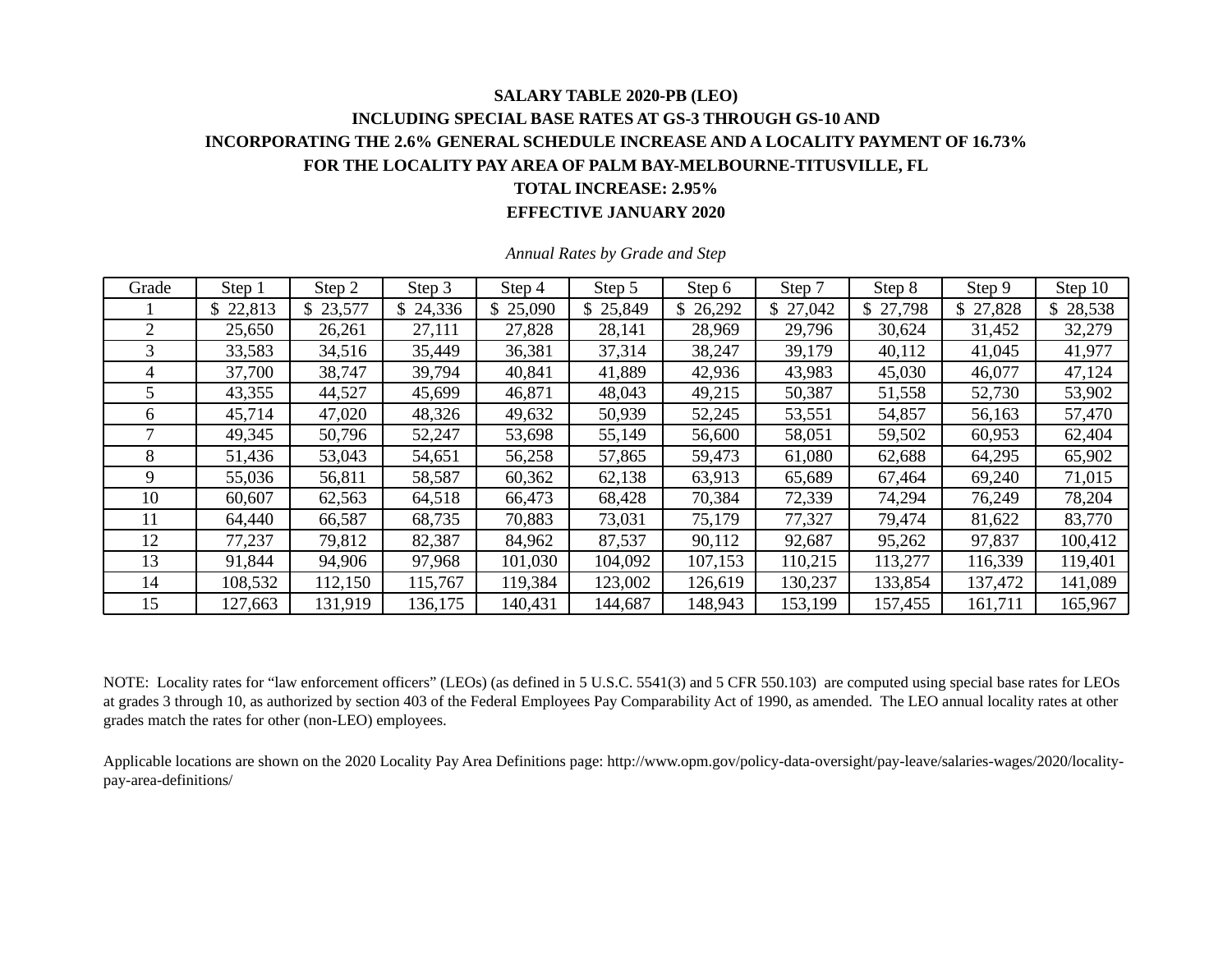### **SALARY TABLE 2020-PHL (LEO) INCLUDING SPECIAL BASE RATES AT GS-3 THROUGH GS-10 AND INCORPORATING THE 2.6% GENERAL SCHEDULE INCREASE AND A LOCALITY PAYMENT OF 26.04% FOR THE LOCALITY PAY AREA OF PHILADELPHIA-READING-CAMDEN, PA-NJ-DE-MD TOTAL INCREASE: 3.21% EFFECTIVE JANUARY 2020**

| Grade | Step 1   | Step 2   | Step 3   | Step 4   | Step 5   | Step 6   | Step 7   | Step 8  | Step 9    | Step 10    |
|-------|----------|----------|----------|----------|----------|----------|----------|---------|-----------|------------|
|       | \$24,632 | \$25,458 | \$26,277 | \$27,091 | \$27,910 | \$28,389 | \$29,198 | 30,015  | \$30,048  | \$30,814   |
| 2     | 27,696   | 28,355   | 29,273   | 30,048   | 30,386   | 31,279   | 32,173   | 33,067  | 33,960    | 34,854     |
| 3     | 36,262   | 37,269   | 38,276   | 39,283   | 40,290   | 41,297   | 42,304   | 43,311  | 44,318    | 45,325     |
| 4     | 40,707   | 41,838   | 42,968   | 44,099   | 45,229   | 46,360   | 47,491   | 48,621  | 49,752    | 50,882     |
|       | 46,813   | 48,078   | 49,343   | 50,609   | 51,874   | 53,140   | 54,405   | 55,671  | 56,936    | 58,201     |
| 6     | 49,360   | 50,770   | 52,181   | 53,591   | 55,001   | 56,412   | 57,822   | 59,232  | 60,643    | 62,053     |
|       | 53,281   | 54,848   | 56,414   | 57,981   | 59,548   | 61,114   | 62,681   | 64,248  | 65,814    | 67,381     |
| 8     | 55,538   | 57,274   | 59,009   | 60,745   | 62,481   | 64,216   | 65,952   | 67,687  | 69,423    | 71,158     |
| 9     | 59,425   | 61,342   | 63,259   | 65,177   | 67,094   | 69,011   | 70,928   | 72,845  | 74,762    | 76,679     |
| 10    | 65,441   | 67,552   | 69,664   | 71,775   | 73,886   | 75,997   | 78,108   | 80,219  | 82,331    | 84,442     |
| 11    | 69,579   | 71,898   | 74,217   | 76,537   | 78,856   | 81,175   | 83,494   | 85,813  | 88,132    | 90,451     |
| 12    | 83,397   | 86,177   | 88,958   | 91,738   | 94,519   | 97,299   | 100,080  | 102,860 | 105,640   | 108,421    |
| 13    | 99,170   | 102,476  | 105,782  | 109,088  | 112,394  | 115,700  | 119,006  | 122,312 | 125,618   | 128,924    |
| 14    | 117,188  | 121,094  | 125,000  | 128,906  | 132,812  | 136,718  | 140,624  | 144,530 | 148,436   | 152,342    |
| 15    | 137,845  | 142,440  | 147,036  | 151,631  | 156,227  | 160,822  | 165,417  | 170,013 | 170,800 * | $170,800*$ |

*Annual Rates by Grade and Step* 

\* Rate limited to the rate for level IV of the Executive Schedule (5 U.S.C. 5304 (g)(1)).

NOTE: Locality rates for "law enforcement officers" (LEOs) (as defined in 5 U.S.C. 5541(3) and 5 CFR 550.103) are computed using special base rates for LEOs at grades 3 through 10, as authorized by section 403 of the Federal Employees Pay Comparability Act of 1990, as amended. The LEO annual locality rates at other grades match the rates for other (non-LEO) employees.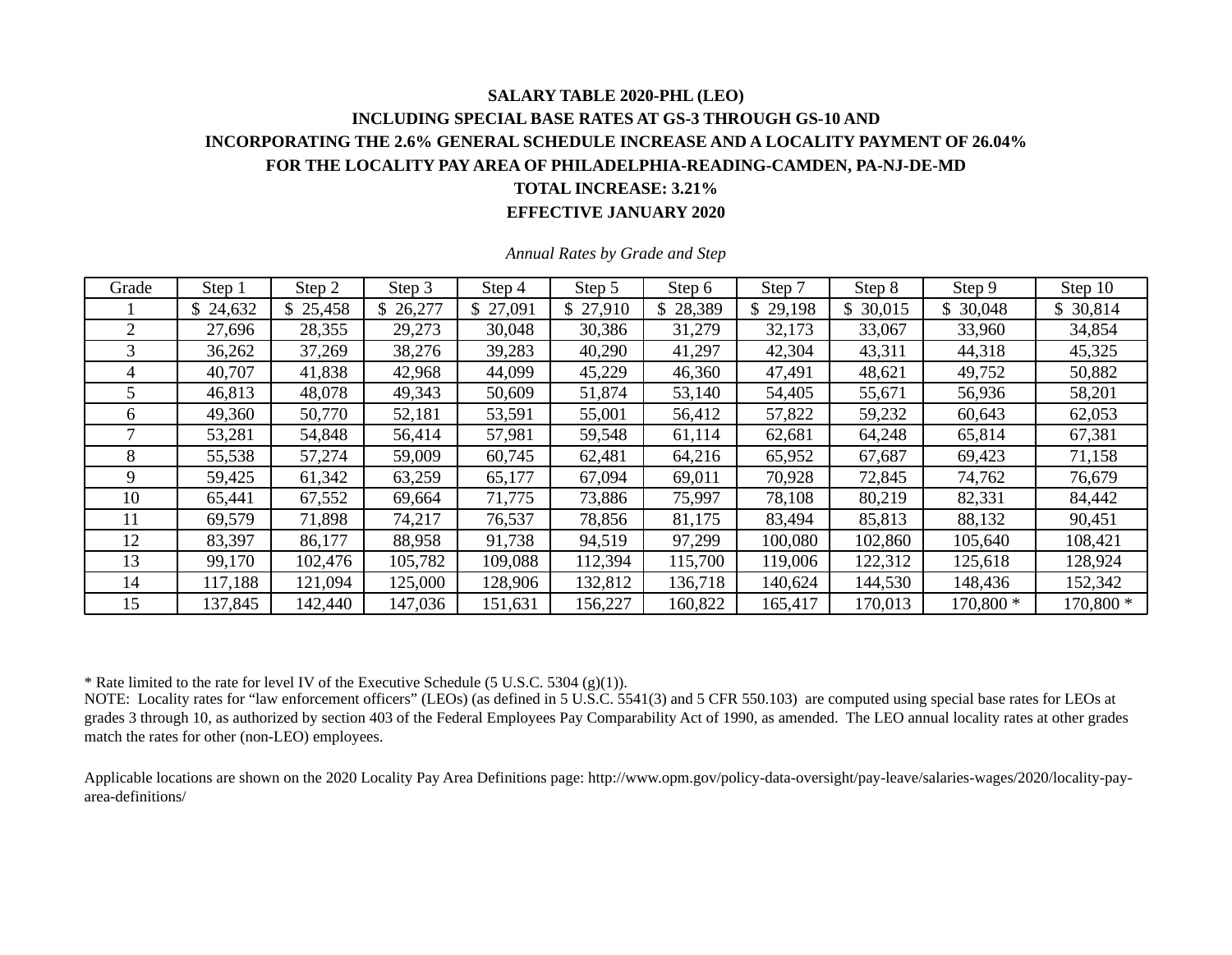# **SALARY TABLE 2020-PX (LEO) INCLUDING SPECIAL BASE RATES AT GS-3 THROUGH GS-10 AND INCORPORATING THE 2.6% GENERAL SCHEDULE INCREASE AND A LOCALITY PAYMENT OF 20.12% FOR THE LOCALITY PAY AREA OF PHOENIX-MESA-SCOTTSDALE, AZ TOTAL INCREASE: 3.05%**

**EFFECTIVE JANUARY 2020** 

| Grade | Step 1   | Step 2   | Step 3  | Step 4   | Step 5   | Step 6   | Step 7   | Step 8       | Step 9   | Step 10  |
|-------|----------|----------|---------|----------|----------|----------|----------|--------------|----------|----------|
|       | \$23,475 | \$24,262 | 25,043  | \$25,819 | \$26,599 | \$27,056 | \$27,827 | \$<br>28,605 | \$28,637 | \$29,367 |
| 2     | 26,395   | 27,023   | 27,898  | 28,637   | 28,959   | 29,810   | 30,662   | 31,513       | 32,365   | 33,217   |
| 3     | 34,559   | 35,518   | 36,478  | 37,438   | 38,398   | 39,357   | 40,317   | 41,277       | 42,237   | 43,196   |
| 4     | 38,795   | 39,873   | 40,950  | 42,028   | 43,105   | 44,183   | 45,260   | 46,337       | 47,415   | 48,492   |
| 5     | 44,614   | 45,820   | 47,026  | 48,232   | 49,438   | 50,644   | 51,850   | 53,056       | 54,262   | 55,468   |
| 6     | 47,041   | 48,386   | 49,730  | 51,074   | 52,418   | 53,762   | 55,106   | 56,450       | 57,795   | 59,139   |
|       | 50,778   | 52,271   | 53,765  | 55,258   | 56,751   | 58,244   | 59,737   | 61,230       | 62,723   | 64,216   |
| 8     | 52,930   | 54,584   | 56,238  | 57,892   | 59,546   | 61,200   | 62,854   | 64,508       | 66,162   | 67,816   |
| 9     | 56,634   | 58,461   | 60,288  | 62,115   | 63,942   | 65,769   | 67,596   | 69,423       | 71,250   | 73,077   |
| 10    | 62,368   | 64,380   | 66,392  | 68,404   | 70,416   | 72,428   | 74,440   | 76,452       | 78,464   | 80,476   |
| 11    | 66,311   | 68,521   | 70,731  | 72,942   | 75,152   | 77,362   | 79,572   | 81,783       | 83,993   | 86,203   |
| 12    | 79,480   | 82,130   | 84,779  | 87,429   | 90,079   | 92,729   | 95,379   | 98,029       | 100,679  | 103,328  |
| 13    | 94,512   | 97,662   | 100,813 | 103,964  | 107,115  | 110,265  | 113,416  | 116,567      | 119,718  | 122,868  |
| 14    | 111,684  | 115,406  | 119,129 | 122,852  | 126,574  | 130,297  | 134,019  | 137,742      | 141,464  | 145,187  |
| 15    | 131,370  | 135,750  | 140,130 | 144,509  | 148,889  | 153,268  | 157,648  | 162,027      | 166,407  | 170,787  |

*Annual Rates by Grade and Step* 

NOTE: Locality rates for "law enforcement officers" (LEOs) (as defined in 5 U.S.C. 5541(3) and 5 CFR 550.103) are computed using special base rates for LEOs at grades 3 through 10, as authorized by section 403 of the Federal Employees Pay Comparability Act of 1990, as amended. The LEO annual locality rates at other grades match the rates for other (non-LEO) employees.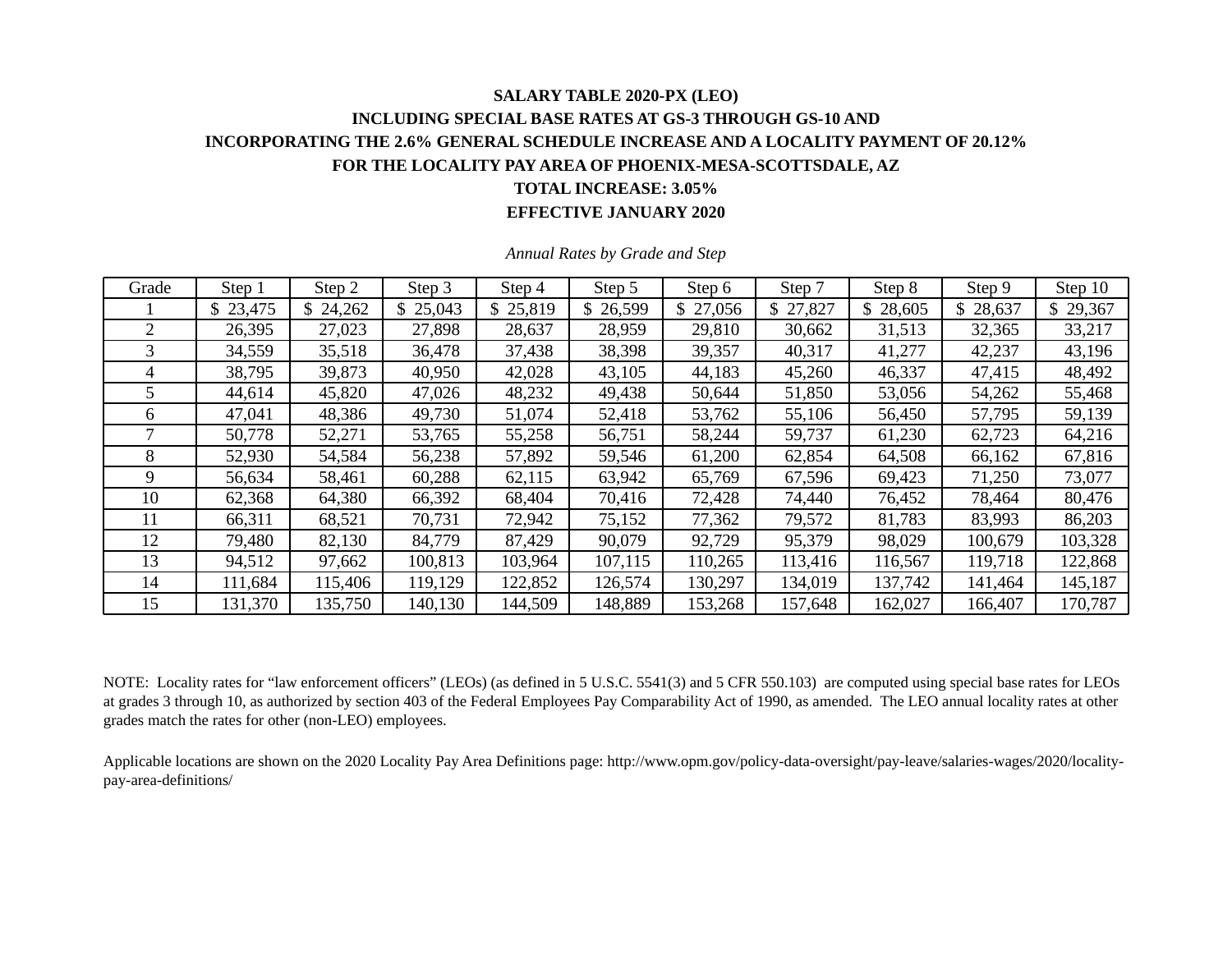### **SALARY TABLE 2020-PIT (LEO) INCLUDING SPECIAL BASE RATES AT GS-3 THROUGH GS-10 AND INCORPORATING THE 2.6% GENERAL SCHEDULE INCREASE AND A LOCALITY PAYMENT OF 19.40% FOR THE LOCALITY PAY AREA OF PITTSBURGH-NEW CASTLE-WEIRTON, PA-OH-WV TOTAL INCREASE: 3.07% EFFECTIVE JANUARY 2020**

| Grade          | Step 1   | Step 2   | Step 3  | Step 4   | Step 5   | Step 6   | Step 7   | Step 8  | Step 9   | Step 10  |
|----------------|----------|----------|---------|----------|----------|----------|----------|---------|----------|----------|
|                | \$23,334 | \$24,116 | 24,893  | \$25,664 | \$26,440 | \$26,894 | \$27,660 | 28,434  | \$28,465 | \$29,191 |
| $\overline{2}$ | 26,237   | 26,861   | 27,731  | 28,465   | 28,785   | 29,631   | 30,478   | 31,325  | 32,171   | 33,018   |
| 3              | 34,351   | 35,305   | 36,259  | 37,213   | 38,167   | 39,121   | 40,075   | 41,029  | 41,983   | 42,937   |
| 4              | 38,563   | 39,634   | 40,705  | 41,776   | 42,847   | 43,918   | 44,989   | 46,060  | 47,131   | 48,202   |
| 5.             | 44,346   | 45,545   | 46,744  | 47,943   | 49,141   | 50,340   | 51,539   | 52,738  | 53,937   | 55,135   |
| 6              | 46,759   | 48,096   | 49,432  | 50,768   | 52,104   | 53,440   | 54,776   | 56,112  | 57,448   | 58,784   |
|                | 50,474   | 51,958   | 53,442  | 54,926   | 56,411   | 57,895   | 59,379   | 60,863  | 62,347   | 63,831   |
| 8              | 52,612   | 54,257   | 55,901  | 57,545   | 59,189   | 60,833   | 62,477   | 64,121  | 65,766   | 67,410   |
| 9              | 56,295   | 58,111   | 59,927  | 61,743   | 63,559   | 65,375   | 67,191   | 69,007  | 70,823   | 72,639   |
| 10             | 61,994   | 63,994   | 65,994  | 67,994   | 69,993   | 71,993   | 73,993   | 75,993  | 77,993   | 79,993   |
| 11             | 65,914   | 68,111   | 70,307  | 72,504   | 74,701   | 76,898   | 79,095   | 81,292  | 83,489   | 85,686   |
| 12             | 79,003   | 81,637   | 84,271  | 86,905   | 89,539   | 92,173   | 94,807   | 97,441  | 100,075  | 102,709  |
| 13             | 93,945   | 97,077   | 100,209 | 103,341  | 106,473  | 109,604  | 112,736  | 115,868 | 119,000  | 122,132  |
| 14             | 111,015  | 114,715  | 118,415 | 122,115  | 125,815  | 129,516  | 133,216  | 136,916 | 140,616  | 144,316  |
| 15             | 130,583  | 134,936  | 139,290 | 143,643  | 147,996  | 152,350  | 156,703  | 161,056 | 165,410  | 169,763  |

*Annual Rates by Grade and Step* 

NOTE: Locality rates for "law enforcement officers" (LEOs) (as defined in 5 U.S.C. 5541(3) and 5 CFR 550.103) are computed using special base rates for LEOs at grades 3 through 10, as authorized by section 403 of the Federal Employees Pay Comparability Act of 1990, as amended. The LEO annual locality rates at other grades match the rates for other (non-LEO) employees.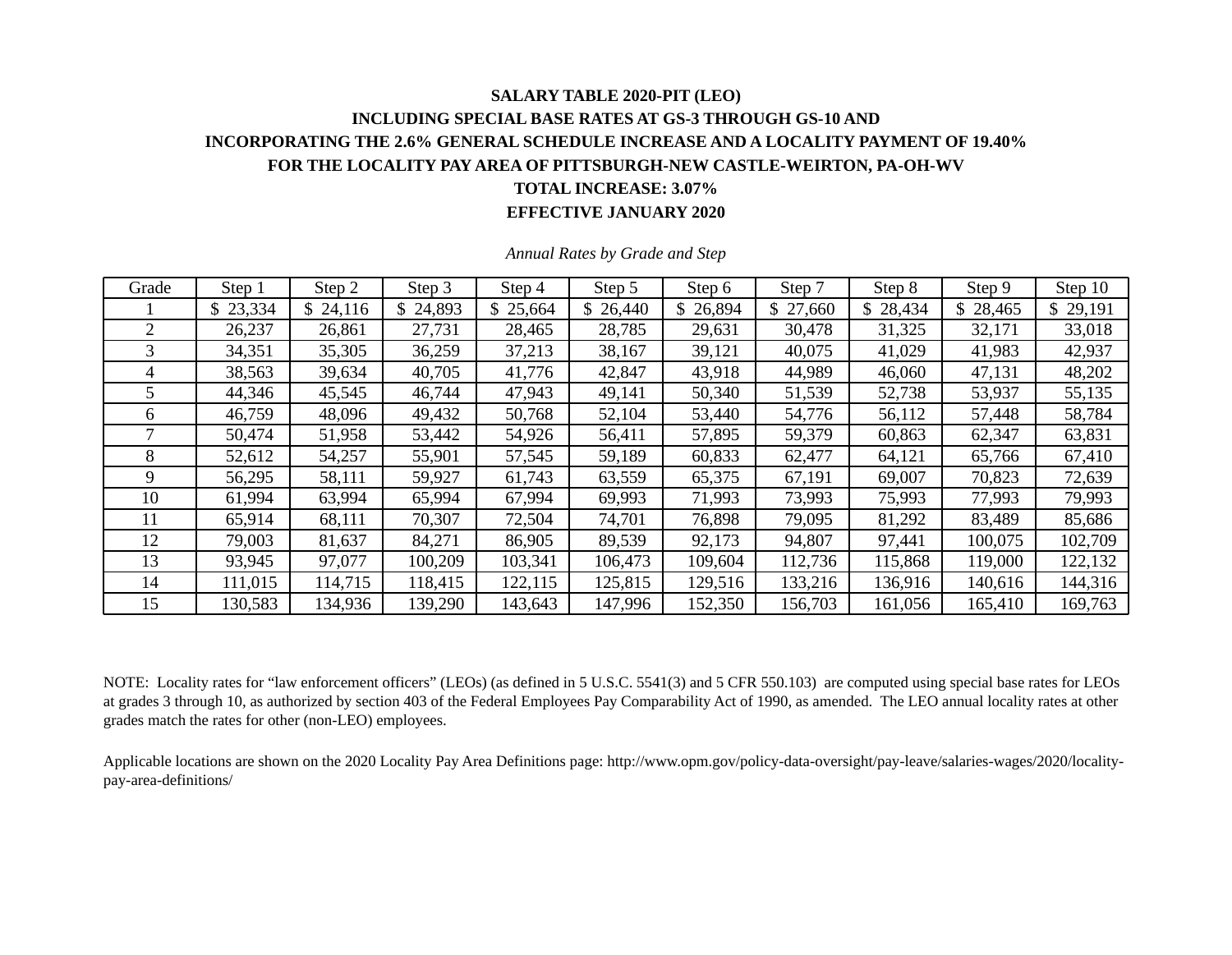# **SALARY TABLE 2020-POR (LEO) INCLUDING SPECIAL BASE RATES AT GS-3 THROUGH GS-10 AND INCORPORATING THE 2.6% GENERAL SCHEDULE INCREASE AND A LOCALITY PAYMENT OF 23.74% FOR THE LOCALITY PAY AREA OF PORTLAND-VANCOUVER-SALEM, OR-WA TOTAL INCREASE: 3.11%**

#### **EFFECTIVE JANUARY 2020**

| Grade        | Step 1   | Step 2   | Step 3   | Step 4   | Step 5   | Step 6    | Step 7   | Step 8       | Step 9    | Step 10   |
|--------------|----------|----------|----------|----------|----------|-----------|----------|--------------|-----------|-----------|
|              | \$24,183 | \$24,993 | \$25,797 | \$26,597 | \$27,401 | \$ 27,871 | \$28,666 | \$<br>29,467 | \$29,500  | \$30,252  |
| 2            | 27,191   | 27,838   | 28,739   | 29,500   | 29,831   | 30,709    | 31,586   | 32,463       | 33,341    | 34,218    |
| 3            | 35,600   | 36,589   | 37,577   | 38,566   | 39,555   | 40,543    | 41,532   | 42,521       | 43,509    | 44,498    |
| 4            | 39,964   | 41,074   | 42,184   | 43,294   | 44,404   | 45,514    | 46,624   | 47,734       | 48,844    | 49,954    |
|              | 45,958   | 47,201   | 48,443   | 49,685   | 50,928   | 52,170    | 53,412   | 54,655       | 55,897    | 57,139    |
| <sub>0</sub> | 48,459   | 49,844   | 51,228   | 52,613   | 53,998   | 55,382    | 56,767   | 58,152       | 59,536    | 60,921    |
|              | 52,309   | 53,847   | 55,385   | 56,923   | 58,461   | 59,999    | 61,537   | 63,075       | 64,613    | 66,151    |
| 8            | 54,525   | 56,229   | 57,933   | 59,636   | 61,340   | 63,044    | 64,748   | 66,452       | 68,156    | 69,860    |
| 9            | 58,341   | 60,223   | 62,105   | 63,987   | 65,869   | 67,751    | 69,633   | 71,516       | 73,398    | 75,280    |
| 10           | 64,247   | 66,320   | 68,392   | 70,465   | 72,538   | 74,610    | 76,683   | 78,756       | 80,828    | 82,901    |
| 11           | 68,309   | 70,586   | 72,863   | 75,140   | 77,417   | 79,694    | 81,970   | 84,247       | 86,524    | 88,801    |
| 12           | 81,875   | 84,605   | 87,334   | 90,064   | 92,794   | 95,524    | 98,253   | 100,983      | 103,713   | 106,442   |
| 13           | 97,360   | 100,606  | 103,851  | 107,097  | 110,343  | 113,588   | 116,834  | 120,080      | 123,325   | 126,571   |
| 14           | 115,050  | 118,884  | 122,719  | 126,554  | 130,389  | 134,223   | 138,058  | 141,893      | 145,727   | 149,562   |
| 15           | 135,329  | 139,841  | 144,353  | 148,864  | 153,376  | 157,887   | 162,399  | 166,910      | 170,800 * | 170,800 * |

*Annual Rates by Grade and Step* 

\* Rate limited to the rate for level IV of the Executive Schedule (5 U.S.C. 5304 (g)(1)).

NOTE: Locality rates for "law enforcement officers" (LEOs) (as defined in 5 U.S.C. 5541(3) and 5 CFR 550.103) are computed using special base rates for LEOs at grades 3 through 10, as authorized by section 403 of the Federal Employees Pay Comparability Act of 1990, as amended. The LEO annual locality rates at other grades match the rates for other (non-LEO) employees.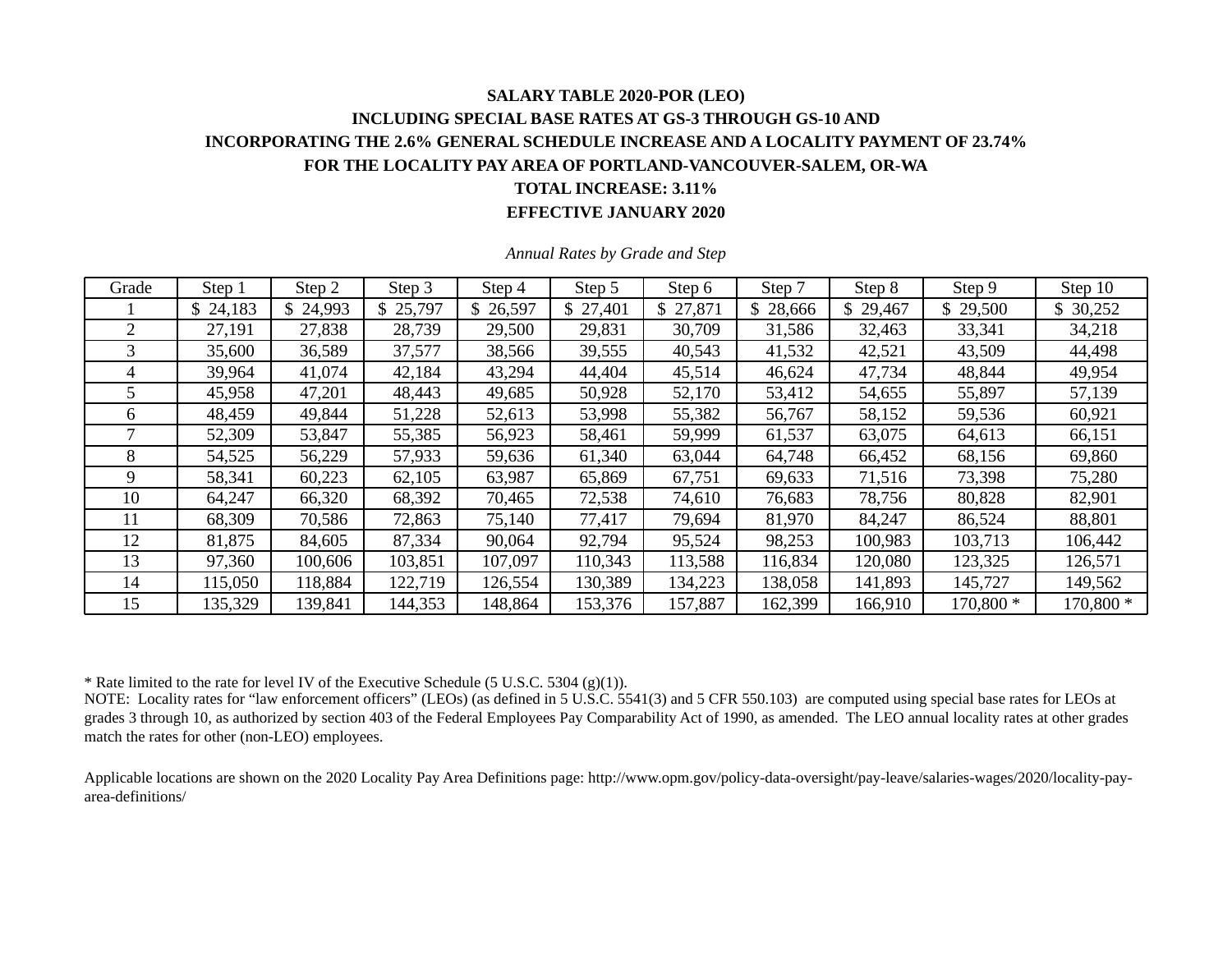# **SALARY TABLE 2020-RA (LEO) INCLUDING SPECIAL BASE RATES AT GS-3 THROUGH GS-10 AND INCORPORATING THE 2.6% GENERAL SCHEDULE INCREASE AND A LOCALITY PAYMENT OF 20.49% FOR THE LOCALITY PAY AREA OF RALEIGH-DURHAM-CHAPEL HILL, NC TOTAL INCREASE: 3.03%**

**EFFECTIVE JANUARY 2020** 

| Grade | Step 1   | Step 2   | Step 3   | Step 4   | Step 5   | Step 6   | Step 7   | Step 8   | Step 9  | Step 10   |
|-------|----------|----------|----------|----------|----------|----------|----------|----------|---------|-----------|
|       | \$23,547 | \$24,337 | \$25,120 | \$25,898 | \$26,681 | \$27,139 | \$27,913 | \$28,693 | 28,725  | \$29,457  |
| 2     | 26,476   | 27,107   | 27,984   | 28,725   | 29,048   | 29,902   | 30,756   | 31,611   | 32,465  | 33,319    |
| 3     | 34,665   | 35,628   | 36,590   | 37,553   | 38,516   | 39,479   | 40,441   | 41,404   | 42,367  | 43,329    |
| 4     | 38,915   | 39,995   | 41,076   | 42,157   | 43,238   | 44,319   | 45,399   | 46,480   | 47,561  | 48,642    |
| 5     | 44,751   | 45,961   | 47,171   | 48,380   | 49,590   | 50,800   | 52,010   | 53,219   | 54,429  | 55,639    |
| 6     | 47,186   | 48,535   | 49,883   | 51,231   | 52,579   | 53,928   | 55,276   | 56,624   | 57,973  | 59,321    |
|       | 50,935   | 52,432   | 53,930   | 55,428   | 56,926   | 58,423   | 59,921   | 61,419   | 62,916  | 64,414    |
| 8     | 53,093   | 54,752   | 56,411   | 58,070   | 59,729   | 61,388   | 63,048   | 64,707   | 66,366  | 68,025    |
| 9     | 56,809   | 58,641   | 60,474   | 62,307   | 64,139   | 65,972   | 67,805   | 69,637   | 71,470  | 73,303    |
| 10    | 62,560   | 64,578   | 66,596   | 68,614   | 70,632   | 72,651   | 74,669   | 76,687   | 78,705  | 80,723    |
| 11    | 66,515   | 68,732   | 70,949   | 73,166   | 75,383   | 77,600   | 79,817   | 82,034   | 84,251  | 86,468    |
| 12    | 79,725   | 82,383   | 85,041   | 87,699   | 90,357   | 93,015   | 95,673   | 98,331   | 100,989 | 103,647   |
| 13    | 94,803   | 97,963   | 101,124  | 104,284  | 107,445  | 110,605  | 113,765  | 116,926  | 120,086 | 123,247   |
| 14    | 112,028  | 115,762  | 119,496  | 123,230  | 126,964  | 130,698  | 134,432  | 138,166  | 141,900 | 145,634   |
| 15    | 131,775  | 136,168  | 140,561  | 144,954  | 149,347  | 153,740  | 158,133  | 162,527  | 166,920 | 170,800 * |

*Annual Rates by Grade and Step* 

\* Rate limited to the rate for level IV of the Executive Schedule (5 U.S.C. 5304 (g)(1)).

NOTE: Locality rates for "law enforcement officers" (LEOs) (as defined in 5 U.S.C. 5541(3) and 5 CFR 550.103) are computed using special base rates for LEOs at grades 3 through 10, as authorized by section 403 of the Federal Employees Pay Comparability Act of 1990, as amended. The LEO annual locality rates at other grades match the rates for other (non-LEO) employees.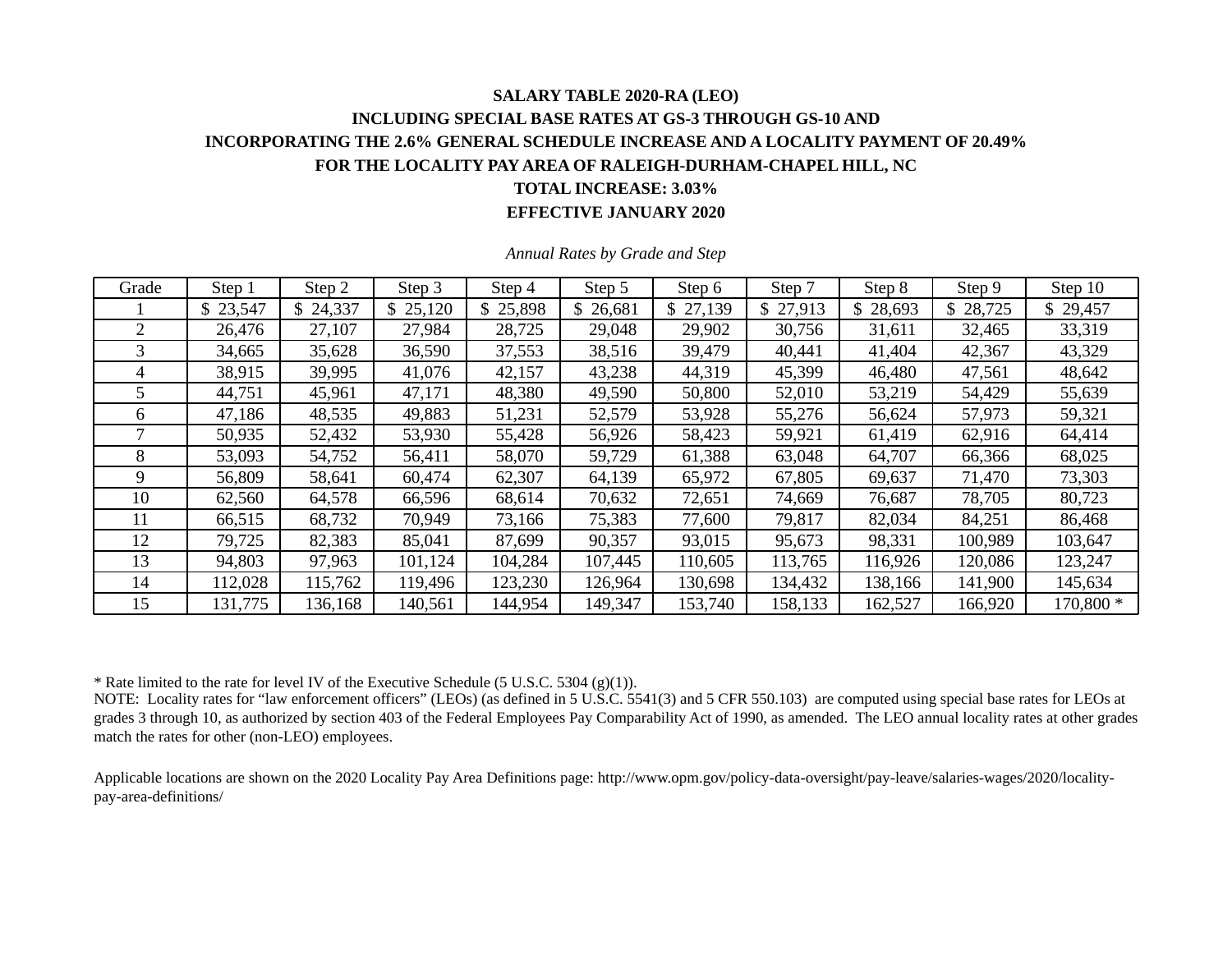## **SALARY TABLE 2020-RCH (LEO) INCLUDING SPECIAL BASE RATES AT GS-3 THROUGH GS-10 AND INCORPORATING THE 2.6% GENERAL SCHEDULE INCREASE AND A LOCALITY PAYMENT OF 19.95% FOR THE LOCALITY PAY AREA OF RICHMOND, VA TOTAL INCREASE: 3.09%**

**EFFECTIVE JANUARY 2020** 

| Grade | Step 1   | Step 2   | Step 3  | Step 4   | Step 5   | Step 6   | Step 7   | Step 8  | Step 9   | Step 10  |
|-------|----------|----------|---------|----------|----------|----------|----------|---------|----------|----------|
|       | \$23,442 | \$24,228 | 25,007  | \$25,782 | \$26,562 | \$27,018 | \$27,788 | 28,565  | \$28,596 | \$29,325 |
| 2     | 26,358   | 26,985   | 27,858  | 28,596   | 28,918   | 29,768   | 30,618   | 31,469  | 32,319   | 33,170   |
| 3     | 34,510   | 35,468   | 36,426  | 37,385   | 38,343   | 39,302   | 40,260   | 41,218  | 42,177   | 43,135   |
| 4     | 38,740   | 39,816   | 40,892  | 41,968   | 43,044   | 44,120   | 45,196   | 46,272  | 47,348   | 48,424   |
| 5     | 44,551   | 45,755   | 46,959  | 48,164   | 49,368   | 50,572   | 51,776   | 52,981  | 54,185   | 55,389   |
| 6     | 46,975   | 48,317   | 49,659  | 51,002   | 52,344   | 53,686   | 55,028   | 56,371  | 57,713   | 59,055   |
|       | 50,706   | 52,197   | 53,688  | 55,179   | 56,670   | 58,161   | 59,652   | 61,143  | 62,634   | 64,125   |
| 8     | 52,855   | 54,506   | 56,158  | 57,810   | 59,462   | 61,113   | 62,765   | 64,417  | 66,068   | 67,720   |
| 9     | 56,554   | 58,378   | 60,203  | 62,027   | 63,852   | 65,676   | 67,501   | 69,325  | 71,150   | 72,974   |
| 10    | 62,279   | 64,288   | 66,298  | 68,307   | 70,316   | 72,325   | 74,334   | 76,343  | 78,353   | 80,362   |
| 11    | 66,217   | 68,424   | 70,631  | 72,838   | 75,046   | 77,253   | 79,460   | 81,667  | 83,874   | 86,081   |
| 12    | 79,367   | 82,013   | 84,660  | 87,306   | 89,952   | 92,598   | 95,244   | 97,890  | 100,536  | 103,182  |
| 13    | 94,378   | 97,524   | 100,670 | 103,817  | 106,963  | 110,109  | 113,256  | 116,402 | 119,548  | 122,694  |
| 14    | 111,526  | 115,243  | 118,960 | 122,678  | 126,395  | 130,112  | 133,829  | 137,547 | 141,264  | 144,981  |
| 15    | 131,185  | 135,558  | 139,931 | 144,305  | 148,678  | 153,051  | 157,425  | 161,798 | 166,172  | 170,545  |

*Annual Rates by Grade and Step* 

NOTE: Locality rates for "law enforcement officers" (LEOs) (as defined in 5 U.S.C. 5541(3) and 5 CFR 550.103) are computed using special base rates for LEOs at grades 3 through 10, as authorized by section 403 of the Federal Employees Pay Comparability Act of 1990, as amended. The LEO annual locality rates at other grades match the rates for other (non-LEO) employees.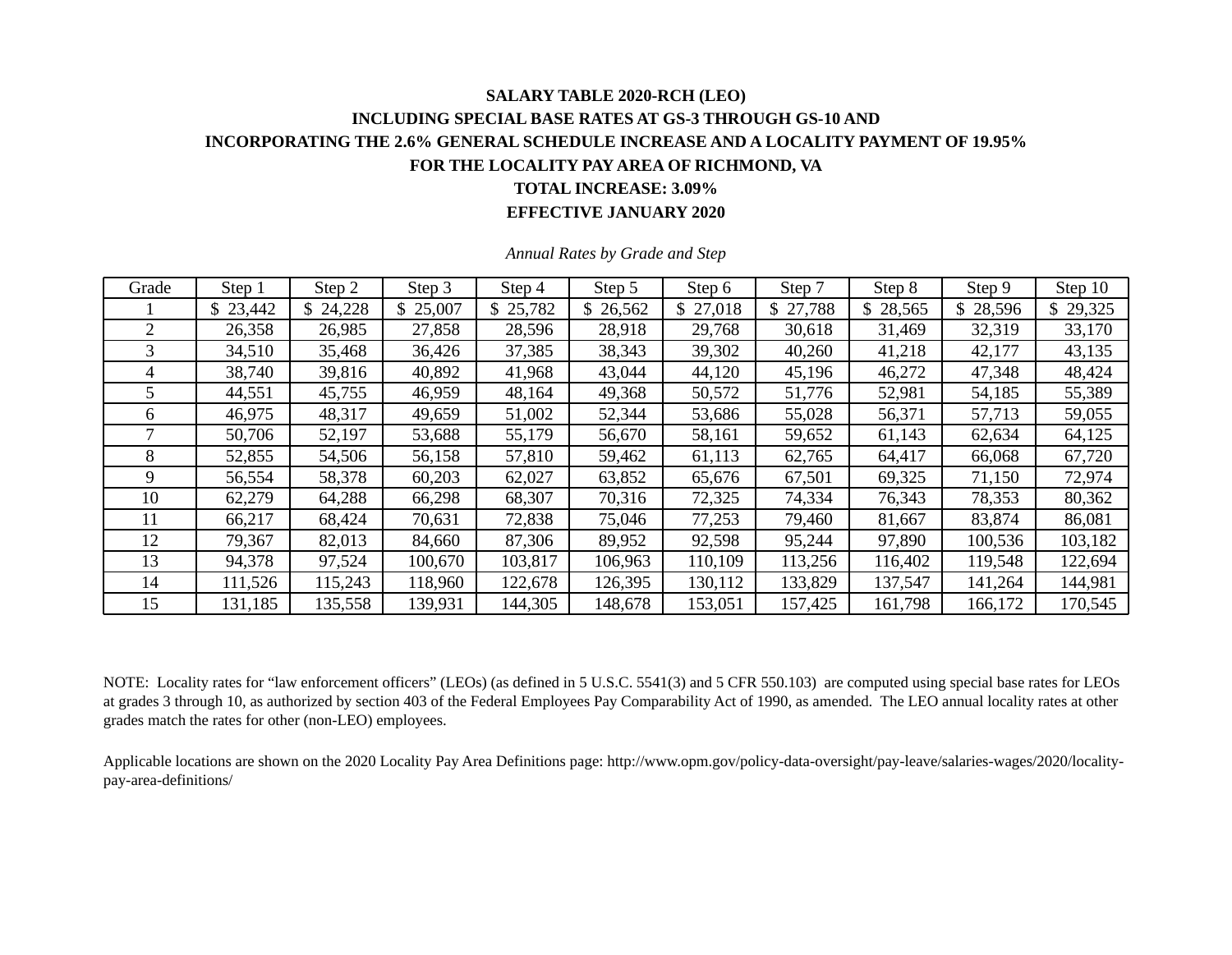### **SALARY TABLE 2020-SAC (LEO) INCLUDING SPECIAL BASE RATES AT GS-3 THROUGH GS-10 AND INCORPORATING THE 2.6% GENERAL SCHEDULE INCREASE AND A LOCALITY PAYMENT OF 26.37% FOR THE LOCALITY PAY AREA OF SACRAMENTO-ROSEVILLE, CA-NV TOTAL INCREASE: 3.24% EFFECTIVE JANUARY 2020**

| Grade | Step 1  | Step 2   | Step 3   | Step 4   | Step 5   | Step 6   | Step 7   | Step 8       | Step 9    | Step 10   |
|-------|---------|----------|----------|----------|----------|----------|----------|--------------|-----------|-----------|
|       | 24,696  | \$25,524 | \$26,346 | \$27,162 | \$27,983 | \$28,464 | \$29,275 | \$<br>30,094 | \$30,127  | \$ 30,895 |
| 2     | 27,769  | 28,429   | 29,349   | 30,127   | 30,465   | 31,361   | 32,257   | 33,153       | 34,049    | 34,945    |
| 3     | 36,357  | 37,366   | 38,376   | 39,386   | 40,395   | 41,405   | 42,415   | 43,425       | 44,434    | 45,444    |
| 4     | 40,814  | 41,947   | 43,081   | 44,214   | 45,348   | 46,481   | 47,615   | 48,748       | 49,882    | 51,016    |
|       | 46,935  | 48,204   | 49,473   | 50,741   | 52,010   | 53,279   | 54,548   | 55,816       | 57,085    | 58,354    |
| 6     | 49,489  | 50,903   | 52,317   | 53,731   | 55,145   | 56,559   | 57,974   | 59,388       | 60,802    | 62,216    |
|       | 53,420  | 54,991   | 56,562   | 58,133   | 59,704   | 61,274   | 62,845   | 64,416       | 65,987    | 67,557    |
| 8     | 55,684  | 57,424   | 59,164   | 60,904   | 62,644   | 64,384   | 66,124   | 67,864       | 69,605    | 71,345    |
| 9     | 59,581  | 61,503   | 63,425   | 65,347   | 67,269   | 69,191   | 71,113   | 73,036       | 74,958    | 76,880    |
| 10    | 65,613  | 67,729   | 69,846   | 71,963   | 74,079   | 76,196   | 78,313   | 80,429       | 82,546    | 84,663    |
| 11    | 69,761  | 72,087   | 74,412   | 76,737   | 79,062   | 81,387   | 83,713   | 86,038       | 88,363    | 90,688    |
| 12    | 83,615  | 86,403   | 89,191   | 91,978   | 94,766   | 97,554   | 100,342  | 103,129      | 105,917   | 108,705   |
| 13    | 99,429  | 102,744  | 106,059  | 109,373  | 112,688  | 116,003  | 119,317  | 122,632      | 125,947   | 129,261   |
| 14    | 117,495 | 121,411  | 125,327  | 129,244  | 133,160  | 137,076  | 140,992  | 144,908      | 148,825   | 152,741   |
| 15    | 138,206 | 142,813  | 147,421  | 152,028  | 156,636  | 161,243  | 165,851  | 170,458      | 170,800 * | 170,800 * |

*Annual Rates by Grade and Step* 

\* Rate limited to the rate for level IV of the Executive Schedule (5 U.S.C. 5304 (g)(1)).

NOTE: Locality rates for "law enforcement officers" (LEOs) (as defined in 5 U.S.C. 5541(3) and 5 CFR 550.103) are computed using special base rates for LEOs at grades 3 through 10, as authorized by section 403 of the Federal Employees Pay Comparability Act of 1990, as amended. The LEO annual locality rates at other grades match the rates for other (non-LEO) employees.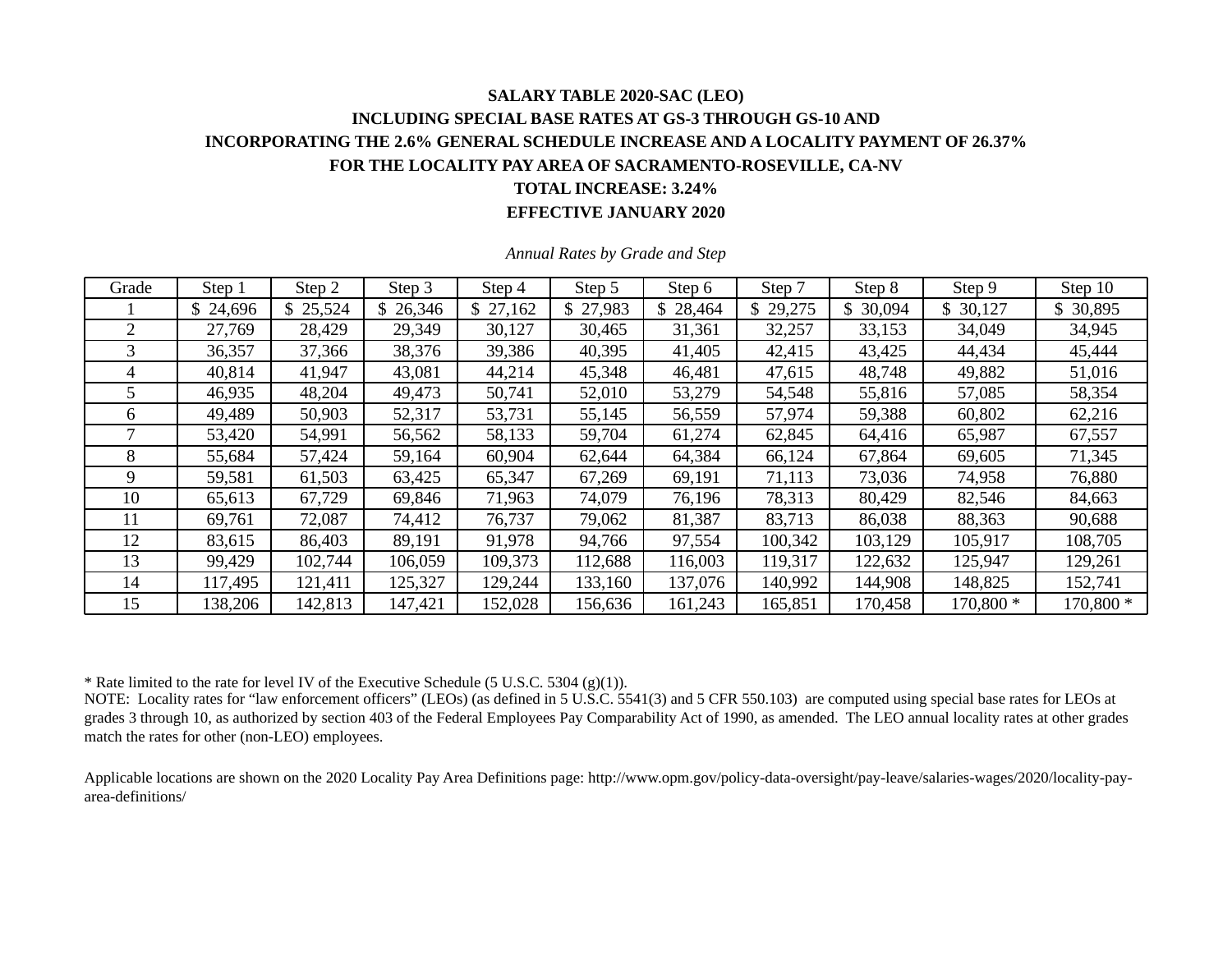### **SALARY TABLE 2020-SO (LEO) INCLUDING SPECIAL BASE RATES AT GS-3 THROUGH GS-10 AND INCORPORATING THE 2.6% GENERAL SCHEDULE INCREASE AND A LOCALITY PAYMENT OF 16.77% FOR THE LOCALITY PAY AREA OF SAN ANTONIO-NEW BRAUNFELS-PEARSALL, TX TOTAL INCREASE: 3.22% EFFECTIVE JANUARY 2020**

| Grade | Step 1   | Step 2   | Step 3  | Step 4   | Step 5   | Step 6   | Step 7   | Step 8       | Step 9   | Step 10  |
|-------|----------|----------|---------|----------|----------|----------|----------|--------------|----------|----------|
|       | \$22,820 | \$23,585 | 24,344  | \$25,099 | \$25,858 | \$26,301 | \$27,051 | 27,808<br>\$ | \$27,838 | \$28,548 |
| 2     | 25,659   | 26,270   | 27,120  | 27,838   | 28,151   | 28,979   | 29,807   | 30,635       | 31,463   | 32,290   |
| 3     | 33,595   | 34,528   | 35,461  | 36,394   | 37,327   | 38,260   | 39,193   | 40,126       | 41,059   | 41,992   |
| 4     | 37,713   | 38,761   | 39,808  | 40,855   | 41,903   | 42,950   | 43,998   | 45,045       | 46,093   | 47,140   |
|       | 43,370   | 44,542   | 45,714  | 46,887   | 48,059   | 49,231   | 50,404   | 51,576       | 52,749   | 53,921   |
| 6     | 45,729   | 47,036   | 48,343  | 49,649   | 50,956   | 52,263   | 53,569   | 54,876       | 56,183   | 57,489   |
|       | 49,362   | 50,814   | 52,265  | 53,717   | 55,168   | 56,619   | 58,071   | 59,522       | 60,974   | 62,425   |
| 8     | 51,454   | 53,061   | 54,669  | 56,277   | 57,885   | 59,493   | 61,101   | 62,709       | 64,317   | 65,925   |
| 9     | 55,055   | 56,831   | 58,607  | 60,383   | 62,159   | 63,935   | 65,711   | 67,487       | 69,263   | 71,039   |
| 10    | 60,628   | 62,584   | 64,540  | 66,496   | 68,452   | 70,408   | 72,364   | 74,319       | 76,275   | 78,231   |
| 11    | 64,462   | 66,610   | 68,759  | 70,907   | 73,056   | 75,205   | 77,353   | 79,502       | 81,650   | 83,799   |
| 12    | 77,263   | 79,839   | 82,415  | 84,991   | 87,567   | 90,143   | 92,719   | 95,295       | 97,871   | 100,447  |
| 13    | 91,876   | 94,939   | 98,002  | 101,064  | 104,127  | 107,190  | 110,253  | 113,316      | 116,379  | 119,442  |
| 14    | 108,569  | 112,188  | 115,807 | 119,425  | 123,044  | 126,663  | 130,281  | 133,900      | 137,519  | 141,138  |
| 15    | 127,707  | 131,964  | 136,222 | 140,479  | 144,736  | 148,994  | 153,251  | 157,509      | 161,766  | 166,024  |

*Annual Rates by Grade and Step* 

NOTE: Locality rates for "law enforcement officers" (LEOs) (as defined in 5 U.S.C. 5541(3) and 5 CFR 550.103) are computed using special base rates for LEOs at grades 3 through 10, as authorized by section 403 of the Federal Employees Pay Comparability Act of 1990, as amended. The LEO annual locality rates at other grades match the rates for other (non-LEO) employees.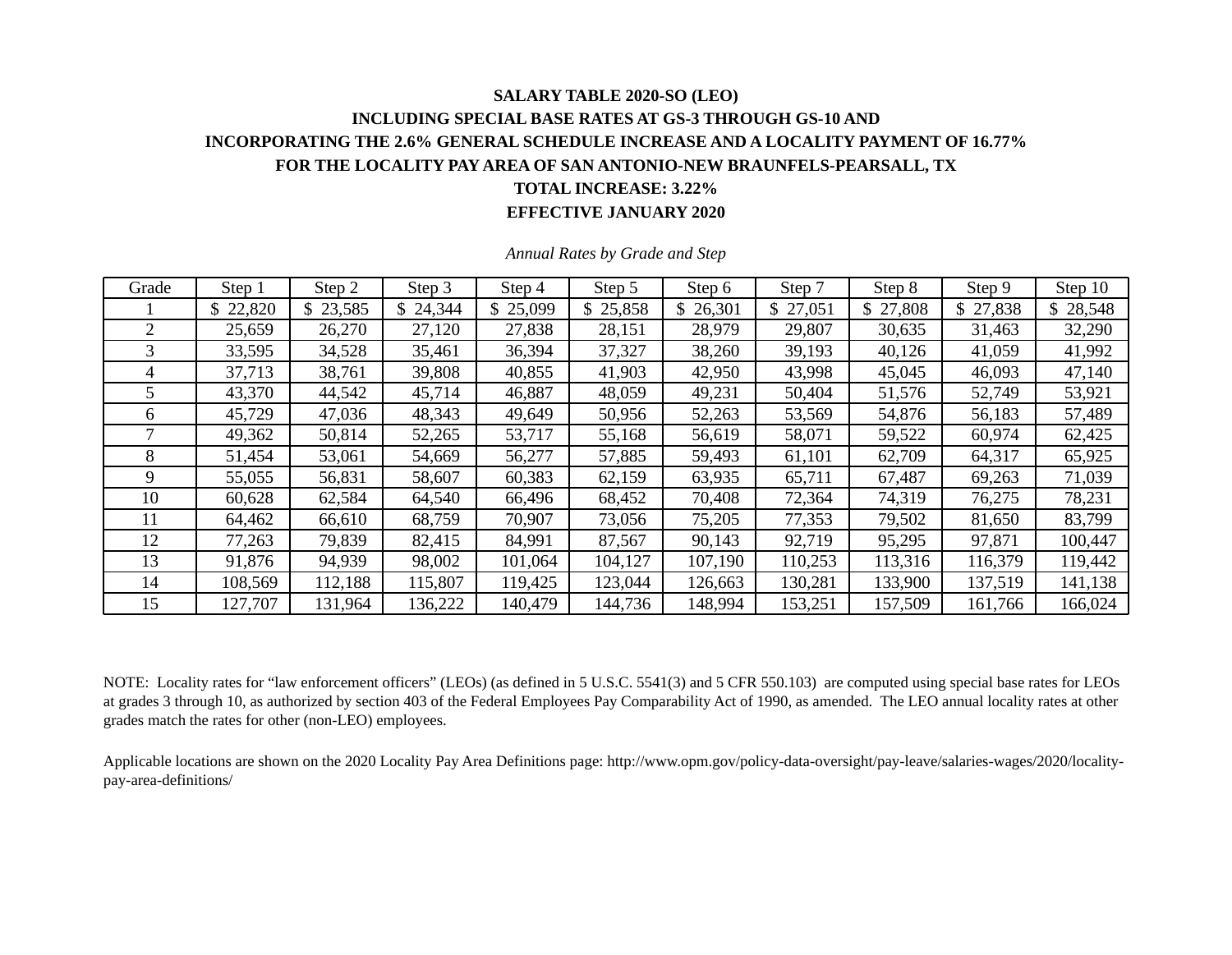### **SALARY TABLE 2020-SD (LEO) INCLUDING SPECIAL BASE RATES AT GS-3 THROUGH GS-10 AND INCORPORATING THE 2.6% GENERAL SCHEDULE INCREASE AND A LOCALITY PAYMENT OF 29.77% FOR THE LOCALITY PAY AREA OF SAN DIEGO-CARLSBAD, CA TOTAL INCREASE: 3.37% EFFECTIVE JANUARY 2020**

| Grade | Step 1   | Step 2  | Step 3   | Step 4   | Step 5   | Step 6  | Step 7   | Step 8    | Step 9    | Step 10   |
|-------|----------|---------|----------|----------|----------|---------|----------|-----------|-----------|-----------|
|       | \$25,361 | 26,211  | \$27,054 | \$27,893 | \$28,736 | 29,229  | \$30,063 | \$30,903  | \$ 30,937 | \$31,726  |
| 2     | 28,516   | 29,194  | 30,139   | 30,937   | 31,285   | 32,205  | 33,125   | 34,045    | 34,965    | 35,885    |
| 3     | 37,335   | 38,372  | 39,409   | 40,445   | 41,482   | 42,519  | 43,556   | 44,593    | 45,630    | 46,667    |
| 4     | 41,912   | 43,076  | 44,240   | 45,404   | 46,568   | 47,732  | 48,896   | 50,060    | 51,224    | 52,388    |
|       | 48,198   | 49,501  | 50,804   | 52,107   | 53,409   | 54,712  | 56,015   | 57,318    | 58,621    | 59,924    |
| 6     | 50,821   | 52,273  | 53,725   | 55,177   | 56,629   | 58,081  | 59,533   | 60,985    | 62,438    | 63,890    |
|       | 54,858   | 56,471  | 58,084   | 59,697   | 61,310   | 62,923  | 64,536   | 66,149    | 67,762    | 69,375    |
| 8     | 57,182   | 58,969  | 60,756   | 62,543   | 64,330   | 66,117  | 67,903   | 69,690    | 71,477    | 73,264    |
| 9     | 61,184   | 63,158  | 65,132   | 67,105   | 69,079   | 71,053  | 73,027   | 75,001    | 76,974    | 78,948    |
| 10    | 67,378   | 69,552  | 71,725   | 73,899   | 76,072   | 78,246  | 80,420   | 82,593    | 84,767    | 86,941    |
| 11    | 71,638   | 74,026  | 76,414   | 78,802   | 81,189   | 83,577  | 85,965   | 88,353    | 90,740    | 93,128    |
| 12    | 85,865   | 88,728  | 91,590   | 94,453   | 97,316   | 100,179 | 103,041  | 105,904   | 108,767   | 111,629   |
| 13    | 102,104  | 105,508 | 108,912  | 112,316  | 115,720  | 119,124 | 122,528  | 125,931   | 129,335   | 132,739   |
| 14    | 120,656  | 124,678 | 128,699  | 132,721  | 136,743  | 140,764 | 144,786  | 148,807   | 152,829   | 156,850   |
| 15    | 141,924  | 146,656 | 151,387  | 156,119  | 160,850  | 165,581 | 170,313  | 170,800 * | 170,800 * | 170,800 * |

*Annual Rates by Grade and Step* 

\* Rate limited to the rate for level IV of the Executive Schedule (5 U.S.C. 5304 (g)(1)).

NOTE: Locality rates for "law enforcement officers" (LEOs) (as defined in 5 U.S.C.  $5541(3)$  and 5 CFR 550.103) are computed using special base rates for LEOs at grades 3 through 10, as authorized by section 403 of the Federal Employees Pay Comparability Act of 1990, as amended. The LEO annual locality rates at other grades match the rates for other (non-LEO) employees.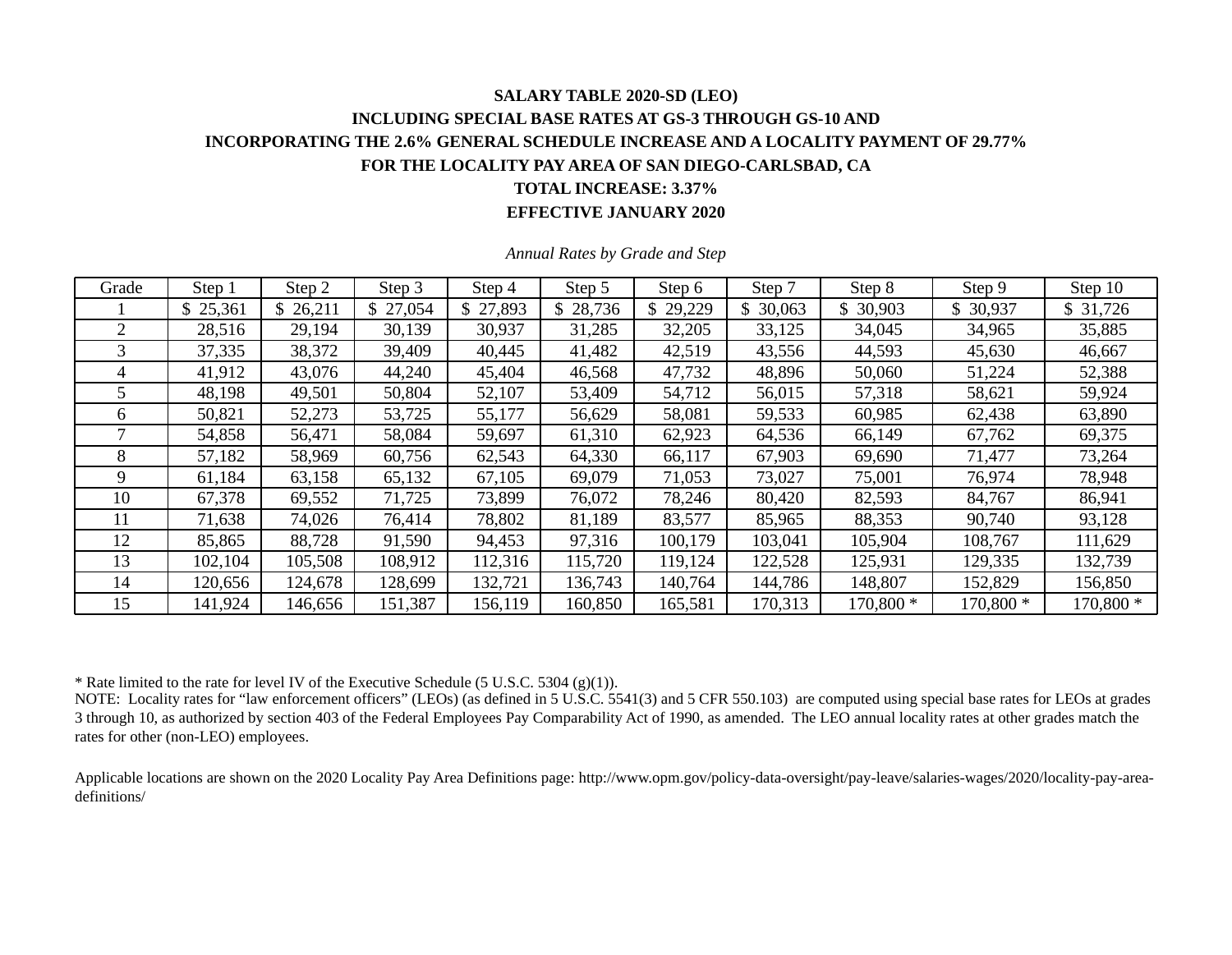### **SALARY TABLE 2020-SF (LEO) INCLUDING SPECIAL BASE RATES AT GS-3 THROUGH GS-10 AND INCORPORATING THE 2.6% GENERAL SCHEDULE INCREASE AND A LOCALITY PAYMENT OF 41.44% FOR THE LOCALITY PAY AREA OF SAN JOSE-SAN FRANCISCO-OAKLAND, CA TOTAL INCREASE: 3.40% EFFECTIVE JANUARY 2020**

| Grade | Step 1    | Step 2   | Step 3   | Step 4    | Step 5    | Step 6    | Step 7     | Step 8    | Step 9     | Step 10    |
|-------|-----------|----------|----------|-----------|-----------|-----------|------------|-----------|------------|------------|
|       | \$ 27,642 | \$28,568 | \$29,487 | \$ 30,401 | \$31,320  | \$ 31,858 | \$32,766   | \$ 33,683 | \$33,719   | \$ 34,579  |
| 2     | 31,080    | 31,820   | 32,849   | 33,719    | 34,098    | 35,101    | 36,104     | 37,107    | 38,110     | 39,112     |
|       | 40,692    | 41,822   | 42,952   | 44,083    | 45,213    | 46,343    | 47,473     | 48,603    | 49,733     | 50,863     |
| 4     | 45,681    | 46,950   | 48,218   | 49,487    | 50,756    | 52,024    | 53,293     | 54,562    | 55,831     | 57,099     |
|       | 52,532    | 53,952   | 55,372   | 56,792    | 58,212    | 59,633    | 61,053     | 62,473    | 63,893     | 65,313     |
| 6     | 55,391    | 56,973   | 58,556   | 60,139    | 61,722    | 63,304    | 64,887     | 66,470    | 68,052     | 69,635     |
|       | 59,791    | 61,549   | 63,307   | 65,065    | 66,823    | 68,581    | 70,340     | 72,098    | 73,856     | 75,614     |
| 8     | 62,324    | 64,272   | 66,219   | 68,167    | 70,115    | 72,062    | 74,010     | 75,958    | 77,905     | 79,853     |
| 9     | 66,686    | 68,837   | 70,989   | 73,140    | 75,291    | 77,443    | 79,594     | 81,745    | 83,897     | 86,048     |
| 10    | 73,437    | 75,806   | 78,175   | 80,544    | 82,914    | 85,283    | 87,652     | 90,021    | 92,390     | 94,759     |
|       | 78,081    | 80,683   | 83,286   | 85,888    | 88,491    | 91,093    | 93,696     | 96,298    | 98,901     | 101,503    |
| 12    | 93,587    | 96,707   | 99,827   | 102,947   | 106,067   | 109,187   | 112,308    | 115,428   | 118,548    | 121,668    |
| 13    | 111,286   | 114,996  | 118,706  | 122,416   | 126,126   | 129,836   | 133,546    | 137,256   | 140,966    | 144,676    |
| 14    | 131,507   | 135,890  | 140,273  | 144,656   | 149,040   | 153,423   | 157,806    | 162,189   | 166,572    | $170,800*$ |
| 15    | 154,687   | 159,844  | 165,001  | 170,158   | 170,800 * | 170,800 * | $170,800*$ | 170,800 * | $170,800*$ | $170,800*$ |

*Annual Rates by Grade and Step* 

\* Rate limited to the rate for level IV of the Executive Schedule (5 U.S.C. 5304 (g)(1)).

NOTE: Locality rates for "law enforcement officers" (LEOs) (as defined in 5 U.S.C. 5541(3) and 5 CFR 550.103) are computed using special base rates for LEOs at grades 3 through 10, as authorized by section 403 of the Federal Employees Pay Comparability Act of 1990, as amended. The LEO annual locality rates at other grades match the rates for other (non-LEO) employees.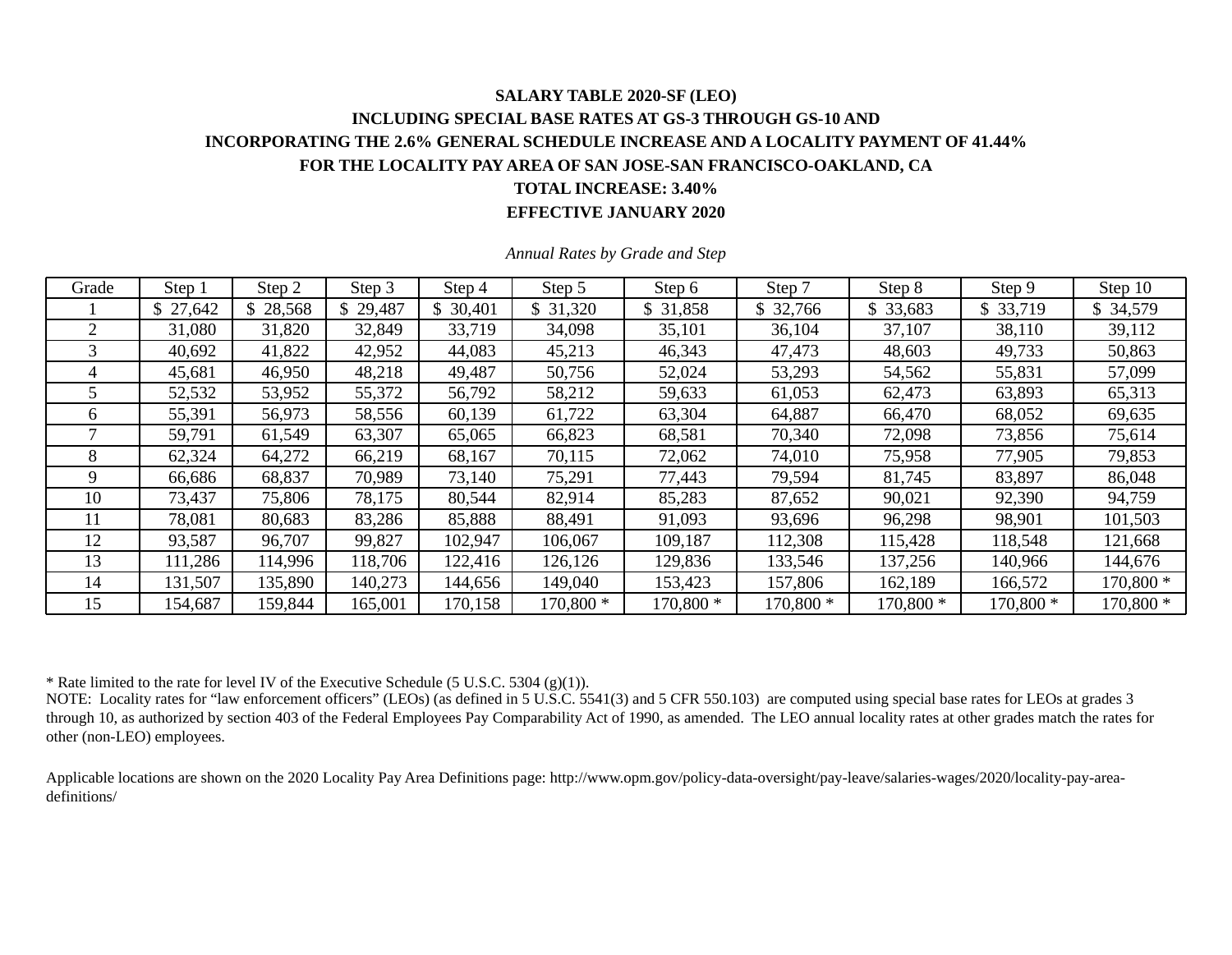### **SALARY TABLE 2020-SEA (LEO) INCLUDING SPECIAL BASE RATES AT GS-3 THROUGH GS-10 AND INCORPORATING THE 2.6% GENERAL SCHEDULE INCREASE AND A LOCALITY PAYMENT OF 27.02% FOR THE LOCALITY PAY AREA OF SEATTLE-TACOMA, WA TOTAL INCREASE: 3.40% EFFECTIVE JANUARY 2020**

| Grade | Step 1   | Step 2   | Step 3   | Step 4   | Step 5   | Step 6   | Step 7   | Step 8    | Step 9    | Step 10   |
|-------|----------|----------|----------|----------|----------|----------|----------|-----------|-----------|-----------|
|       | \$24,824 | \$25,655 | \$26,481 | \$27,302 | \$28,127 | \$28,610 | \$29,425 | 30,249    | \$30,282  | \$31,054  |
| 2     | 27,911   | 28,576   | 29,500   | 30,282   | 30,622   | 31,523   | 32,423   | 33,324    | 34,224    | 35,125    |
| 3     | 36,544   | 37,559   | 38,573   | 39,588   | 40,603   | 41,618   | 42,633   | 43,648    | 44,663    | 45,678    |
|       | 41,024   | 42,163   | 43,302   | 44,442   | 45,581   | 46,720   | 47,860   | 48,999    | 50,139    | 51,278    |
|       | 47,176   | 48,452   | 49,727   | 51,002   | 52,278   | 53,553   | 54,828   | 56,103    | 57,379    | 58,654    |
| 6     | 49,744   | 51,165   | 52,586   | 54,008   | 55,429   | 56,850   | 58,272   | 59,693    | 61,114    | 62,536    |
|       | 53,695   | 55,274   | 56,853   | 58,432   | 60,011   | 61,589   | 63,168   | 64,747    | 66,326    | 67,905    |
| 8     | 55,970   | 57,719   | 59,468   | 61,217   | 62,966   | 64,715   | 66,464   | 68,214    | 69,963    | 71,712    |
| 9     | 59,887   | 61,819   | 63,751   | 65,683   | 67,615   | 69,547   | 71,479   | 73,411    | 75,343    | 77,275    |
| 10    | 65,950   | 68,078   | 70,205   | 72,333   | 74,460   | 76,588   | 78,716   | 80,843    | 82,971    | 85,098    |
| 11    | 70,120   | 72,457   | 74,794   | 77,132   | 79,469   | 81,806   | 84,143   | 86,480    | 88,817    | 91,155    |
| 12    | 84,045   | 86,847   | 89,649   | 92,452   | 95,254   | 98,056   | 100,858  | 103,660   | 106,462   | 109,264   |
| 13    | 99,941   | 103,272  | 106,604  | 109,936  | 113,268  | 116,599  | 119,931  | 123,263   | 126,594   | 129,926   |
| 14    | 118,099  | 122,036  | 125,972  | 129,908  | 133,845  | 137,781  | 141,717  | 145,654   | 149,590   | 153,527   |
| 15    | 138,917  | 143,548  | 148,179  | 152,810  | 157,441  | 162,072  | 166,704  | 170,800 * | 170,800 * | 170,800 * |

*Annual Rates by Grade and Step* 

\* Rate limited to the rate for level IV of the Executive Schedule (5 U.S.C. 5304 (g)(1)).

NOTE: Locality rates for "law enforcement officers" (LEOs) (as defined in 5 U.S.C.  $5541(3)$  and 5 CFR 550.103) are computed using special base rates for LEOs at grades 3 through 10, as authorized by section 403 of the Federal Employees Pay Comparability Act of 1990, as amended. The LEO annual locality rates at other grades match the rates for other (non-LEO) employees.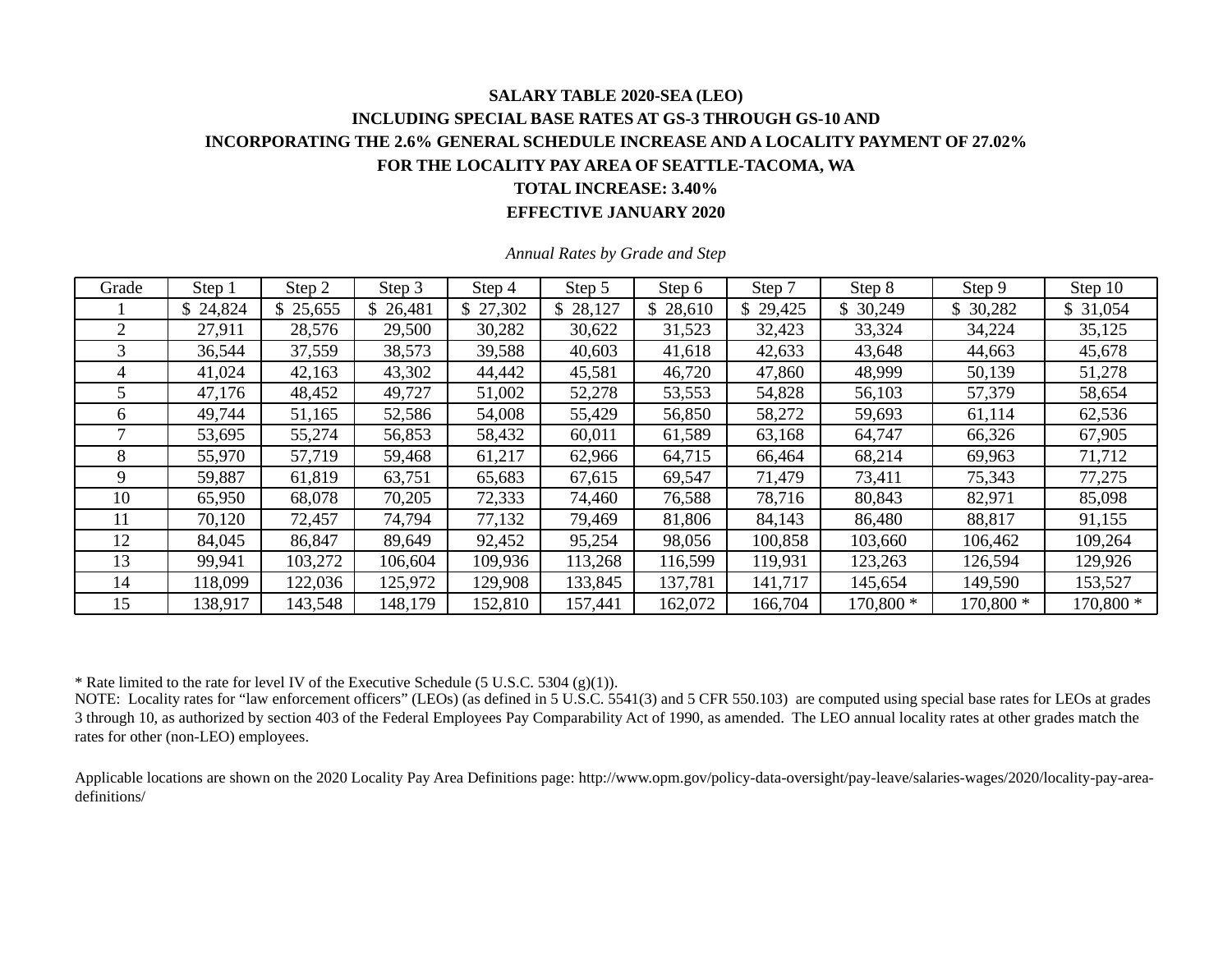### **SALARY TABLE 2020-SL (LEO) INCLUDING SPECIAL BASE RATES AT GS-3 THROUGH GS-10 AND INCORPORATING THE 2.6% GENERAL SCHEDULE INCREASE AND A LOCALITY PAYMENT OF 17.65% FOR THE LOCALITY PAY AREA OF ST. LOUIS-ST. CHARLES-FARMINGTON, MO-IL TOTAL INCREASE: 3.13% EFFECTIVE JANUARY 2020**

| Grade | Step 1   | Step 2   | Step 3   | Step 4   | Step 5   | Step 6   | Step 7   | Step 8  | Step 9   | Step 10  |
|-------|----------|----------|----------|----------|----------|----------|----------|---------|----------|----------|
|       | \$22,992 | \$23,763 | \$24,528 | \$25,288 | \$26,052 | \$26,499 | \$27,255 | 28,017  | \$28,048 | \$28,763 |
| 2     | 25,852   | 26,468   | 27,324   | 28,048   | 28,363   | 29,197   | 30,031   | 30,865  | 31,700   | 32,534   |
| 3     | 33,848   | 34,788   | 35,728   | 36,668   | 37,608   | 38,548   | 39,488   | 40,428  | 41,368   | 42,308   |
| 4     | 37,997   | 39,053   | 40,108   | 41,163   | 42,219   | 43,274   | 44,329   | 45,385  | 46,440   | 47,495   |
|       | 43,696   | 44,878   | 46,059   | 47,240   | 48,421   | 49,602   | 50,784   | 51,965  | 53,146   | 54,327   |
| 6     | 46,074   | 47,391   | 48,707   | 50,024   | 51,340   | 52,657   | 53,973   | 55,290  | 56,606   | 57,923   |
|       | 49,734   | 51,197   | 52,659   | 54,121   | 55,584   | 57,046   | 58,509   | 59,971  | 61,433   | 62,896   |
| 8     | 51,841   | 53,461   | 55,081   | 56,701   | 58,321   | 59,941   | 61,562   | 63,182  | 64,802   | 66,422   |
| 9     | 55,470   | 57,259   | 59,049   | 60,838   | 62,627   | 64,417   | 66,206   | 67,996  | 69,785   | 71,575   |
| 10    | 61,085   | 63,056   | 65,026   | 66,997   | 68,968   | 70,938   | 72,909   | 74,880  | 76,850   | 78,821   |
| 11    | 64,948   | 67,112   | 69,277   | 71,442   | 73,607   | 75,771   | 77,936   | 80,101  | 82,266   | 84,430   |
| 12    | 77,845   | 80,441   | 83,036   | 85,632   | 88,227   | 90,822   | 93,418   | 96,013  | 98,608   | 101,204  |
| 13    | 92,568   | 95,654   | 98,740   | 101,826  | 104,912  | 107,998  | 111,084  | 114,170 | 117,256  | 120,342  |
| 14    | 109,387  | 113,033  | 116,679  | 120,325  | 123,971  | 127,617  | 131,263  | 134,909 | 138,555  | 142,201  |
| 15    | 128,669  | 132,959  | 137,248  | 141,538  | 145,827  | 150,117  | 154,406  | 158,696 | 162,985  | 167,275  |

*Annual Rates by Grade and Step* 

NOTE: Locality rates for "law enforcement officers" (LEOs) (as defined in 5 U.S.C. 5541(3) and 5 CFR 550.103) are computed using special base rates for LEOs at grades 3 through 10, as authorized by section 403 of the Federal Employees Pay Comparability Act of 1990, as amended. The LEO annual locality rates at other grades match the rates for other (non-LEO) employees.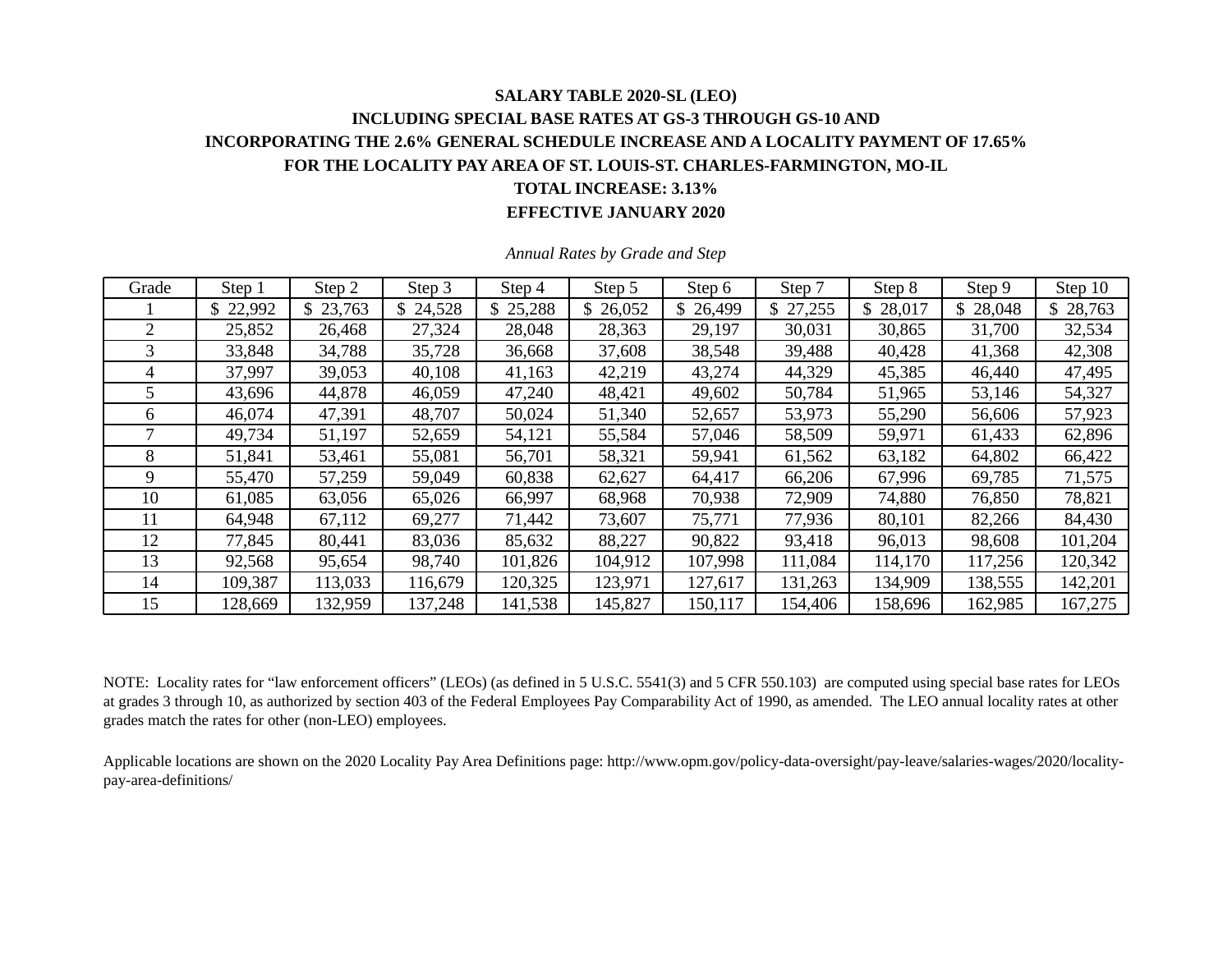### **SALARY TABLE 2020-TU (LEO) INCLUDING SPECIAL BASE RATES AT GS-3 THROUGH GS-10 AND INCORPORATING THE 2.6% GENERAL SCHEDULE INCREASE AND A LOCALITY PAYMENT OF 17.19% FOR THE LOCALITY PAY AREA OF TUCSON-NOGALES, AZ TOTAL INCREASE: 3.05% EFFECTIVE JANUARY 2020**

| Grade | Step 1   | Step 2   | Step 3  | Step 4   | Step 5   | Step 6  | Step 7   | Step 8        | Step 9   | Step 10  |
|-------|----------|----------|---------|----------|----------|---------|----------|---------------|----------|----------|
|       | \$22,902 | \$23,670 | 24,432  | \$25,189 | \$25,951 | 26,396  | \$27,148 | \$.<br>27,908 | \$27,938 | \$28,651 |
| 2     | 25,751   | 26,364   | 27,217  | 27,938   | 28,252   | 29,083  | 29,914   | 30,745        | 31,576   | 32,407   |
| 3     | 33,716   | 34,652   | 35,588  | 36,525   | 37,461   | 38,397  | 39,334   | 40,270        | 41,206   | 42,143   |
| 4     | 37,849   | 38,900   | 39,951  | 41,002   | 42,054   | 43,105  | 44,156   | 45,207        | 46,258   | 47,310   |
|       | 43,526   | 44,702   | 45,879  | 47,055   | 48,232   | 49,408  | 50,585   | 51,762        | 52,938   | 54,115   |
| 6     | 45,894   | 47,205   | 48,517  | 49,828   | 51,139   | 52,451  | 53,762   | 55,073        | 56,385   | 57,696   |
|       | 49,540   | 50,996   | 52,453  | 53,910   | 55,366   | 56,823  | 58,280   | 59,736        | 61,193   | 62,650   |
| 8     | 51,639   | 53,252   | 54,866  | 56,480   | 58,093   | 59,707  | 61,321   | 62,935        | 64,548   | 66,162   |
| 9     | 55,253   | 57,035   | 58,818  | 60,600   | 62,383   | 64,165  | 65,948   | 67,730        | 69,512   | 71,295   |
| 10    | 60,846   | 62,809   | 64,772  | 66,735   | 68,698   | 70,661  | 72,624   | 74,587        | 76,550   | 78,513   |
| 11    | 64,694   | 66,850   | 69,006  | 71,162   | 73,319   | 75,475  | 77,631   | 79,788        | 81,944   | 84,100   |
| 12    | 77,541   | 80,126   | 82,712  | 85,297   | 87,882   | 90,467  | 93,052   | 95,638        | 98,223   | 100,808  |
| 13    | 92,206   | 95,280   | 98,354  | 101,428  | 104,502  | 107,576 | 110,650  | 113,724       | 116,797  | 119,871  |
| 14    | 108,960  | 112,591  | 116,223 | 119,855  | 123,487  | 127,118 | 130,750  | 134,382       | 138,013  | 141,645  |
| 15    | 128,166  | 32,439   | 136,712 | 140,984  | 145,257  | 149,530 | 153,802  | 158,075       | 162,348  | 166,621  |

*Annual Rates by Grade and Step* 

NOTE: Locality rates for "law enforcement officers" (LEOs) (as defined in 5 U.S.C. 5541(3) and 5 CFR 550.103) are computed using special base rates for LEOs at grades 3 through 10, as authorized by section 403 of the Federal Employees Pay Comparability Act of 1990, as amended. The LEO annual locality rates at other grades match the rates for other (non-LEO) employees.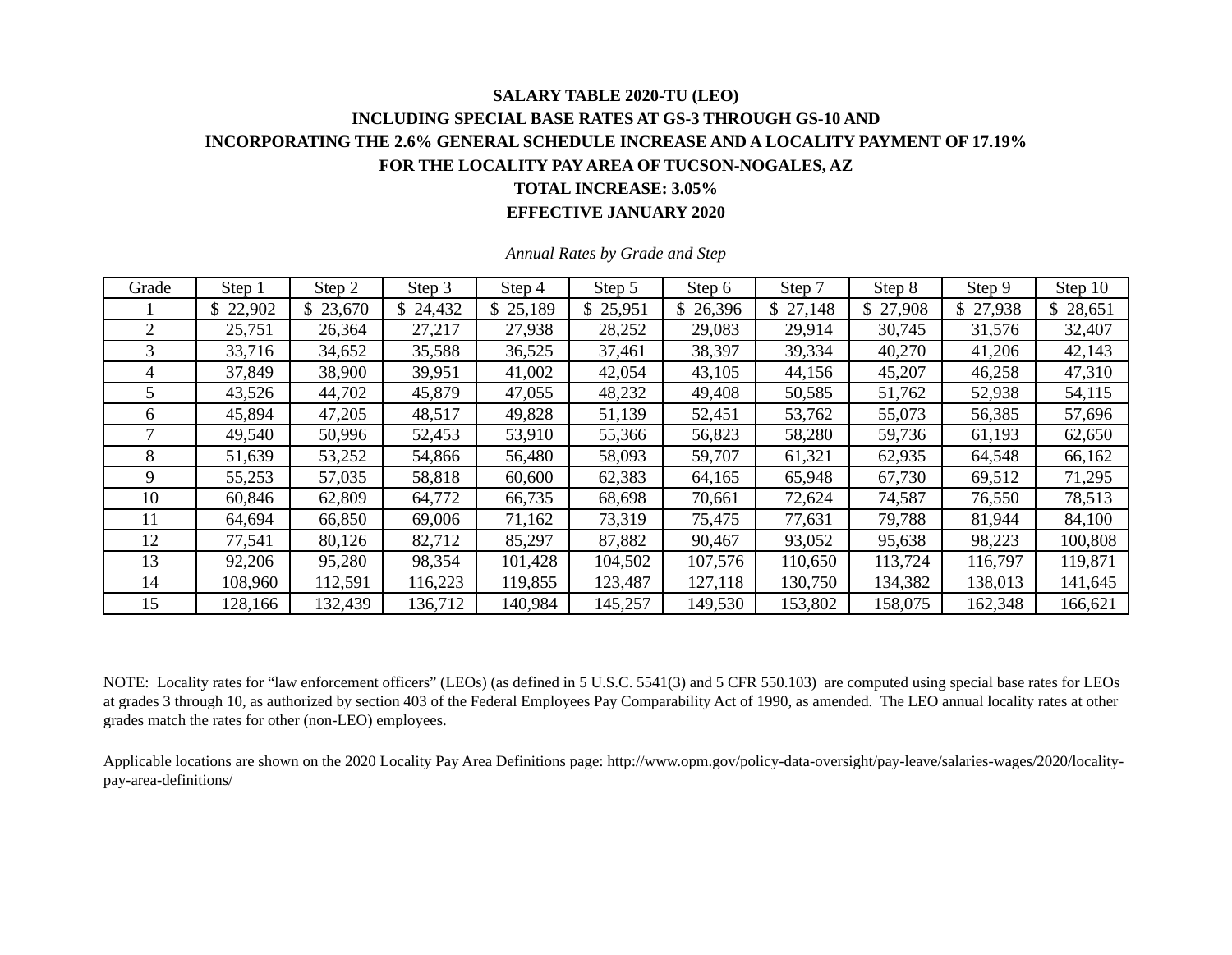# **SALARY TABLE 2020-VB (LEO) INCLUDING SPECIAL BASE RATES AT GS-3 THROUGH GS-10 AND INCORPORATING THE 2.6% GENERAL SCHEDULE INCREASE AND A LOCALITY PAYMENT OF 16.51% FOR THE LOCALITY PAY AREA OF VIRGINIA BEACH-NORFOLK, VA-NC TOTAL INCREASE: 3.13%**

#### **EFFECTIVE JANUARY 2020**

| Grade | Step 1   | Step 2   | Step 3  | Step 4   | Step 5   | Step 6   | Step 7   | Step 8  | Step 9   | Step 10  |
|-------|----------|----------|---------|----------|----------|----------|----------|---------|----------|----------|
|       | \$22,770 | \$23,533 | 24,290  | \$25,043 | \$25,800 | \$26,243 | \$26,991 | 27,746  | \$27,776 | \$28,484 |
| 2     | 25,602   | 26,211   | 27,059  | 27,776   | 28,088   | 28,914   | 29,740   | 30,566  | 31,392   | 32,219   |
| 3     | 33,520   | 34,451   | 35,382  | 36,313   | 37,244   | 38,175   | 39,105   | 40,036  | 40,967   | 41,898   |
| 4     | 37,629   | 38,674   | 39,719  | 40,765   | 41,810   | 42,855   | 43,900   | 44,945  | 45,990   | 47,035   |
| 5     | 43,273   | 44,443   | 45,612  | 46,782   | 47,952   | 49,122   | 50,292   | 51,461  | 52,631   | 53,801   |
| 6     | 45,628   | 46,931   | 48,235  | 49,539   | 50,843   | 52,146   | 53,450   | 54,754  | 56,058   | 57,361   |
|       | 49,252   | 50,700   | 52,149  | 53,597   | 55,045   | 56,493   | 57,942   | 59,390  | 60,838   | 62,286   |
| 8     | 51,339   | 52,943   | 54,548  | 56,152   | 57,756   | 59,361   | 60,965   | 62,569  | 64,174   | 65,778   |
| 9     | 54,932   | 56,704   | 58,476  | 60,248   | 62,021   | 63,793   | 65,565   | 67,337  | 69,109   | 70,881   |
| 10    | 60,493   | 62,445   | 64,396  | 66,348   | 68,299   | 70,251   | 72,202   | 74,154  | 76,105   | 78,057   |
| 11    | 64,318   | 66,462   | 68,606  | 70,750   | 72,893   | 75,037   | 77,181   | 79,325  | 81,468   | 83,612   |
| 12    | 77,091   | 79,661   | 82,232  | 84,802   | 87,372   | 89,942   | 92,512   | 95,083  | 97,653   | 100,223  |
| 13    | 91,671   | 94,727   | 97,783  | 100,839  | 103,895  | 106,952  | 110,008  | 113,064 | 116,120  | 119,176  |
| 14    | 108,328  | 111,938  | 115,549 | 119,159  | 122,770  | 126,381  | 129,991  | 133,602 | 137,213  | 140,823  |
| 15    | 127,422  | 131,670  | 135,918 | 140,166  | 144,414  | 148,662  | 152,910  | 157,158 | 161,406  | 165,654  |

*Annual Rates by Grade and Step* 

NOTE: Locality rates for "law enforcement officers" (LEOs) (as defined in 5 U.S.C. 5541(3) and 5 CFR 550.103) are computed using special base rates for LEOs at grades 3 through 10, as authorized by section 403 of the Federal Employees Pay Comparability Act of 1990, as amended. The LEO annual locality rates at other grades match the rates for other (non-LEO) employees.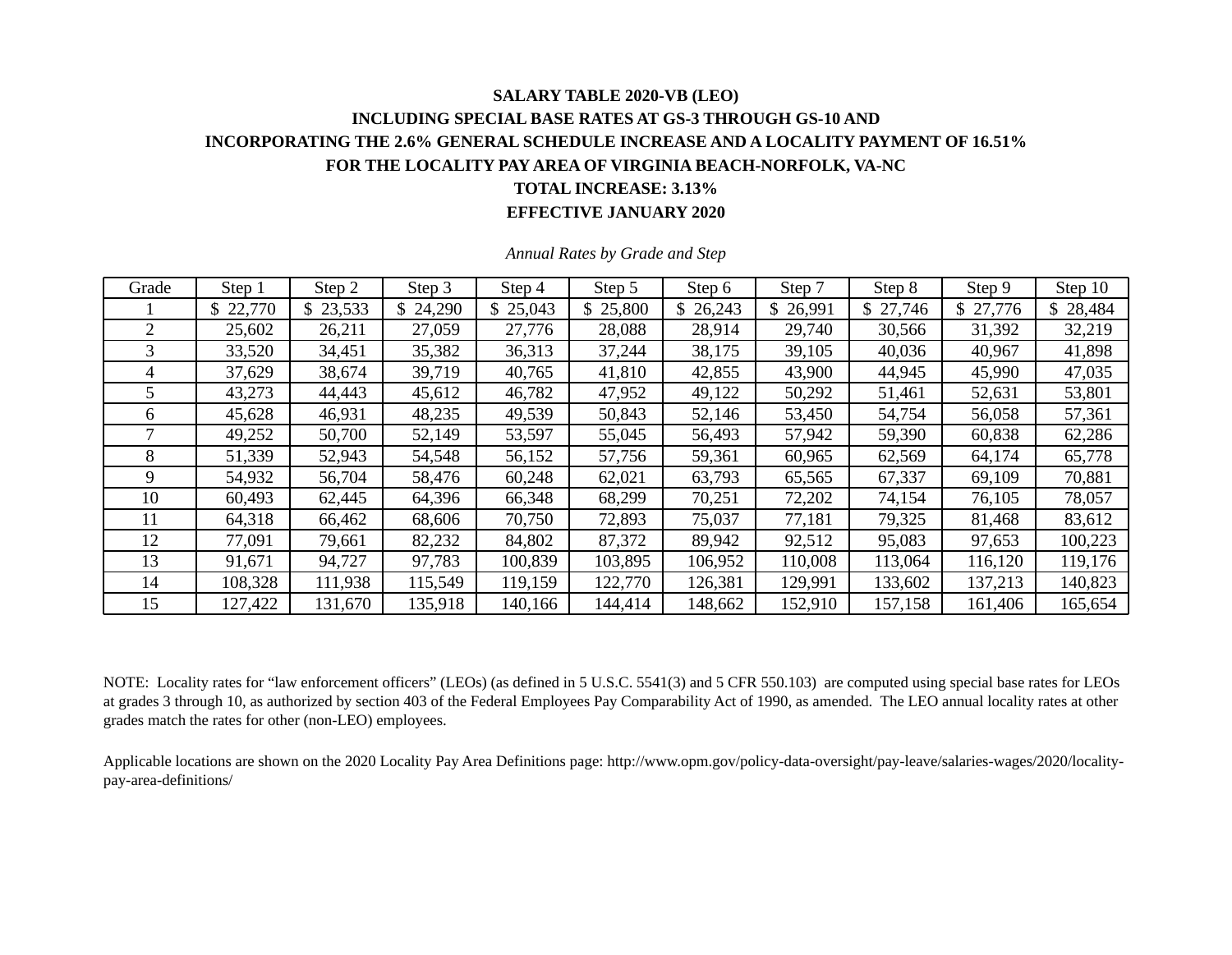### **SALARY TABLE 2020-DCB (LEO) INCLUDING SPECIAL BASE RATES AT GS-3 THROUGH GS-10 AND INCORPORATING THE 2.6% GENERAL SCHEDULE INCREASE AND A LOCALITY PAYMENT OF 30.48% FOR THE LOCALITY PAY AREA OF WASHINGTON-BALTIMORE-ARLINGTON, DC-MD-VA-WV-PA TOTAL INCREASE: 3.52% EFFECTIVE JANUARY 2020**

| Grade | Step 1   | Step 2  | Step 3   | Step 4   | Step 5   | Step 6   | Step 7    | Step 8    | Step 9    | Step 10   |
|-------|----------|---------|----------|----------|----------|----------|-----------|-----------|-----------|-----------|
|       | \$25,500 | 26,354  | \$27,202 | \$28,045 | \$28,893 | \$29,389 | 30,227    | \$31,073  | \$31,106  | \$31,900  |
|       | 28,672   | 29,354  | 30,304   | 31,106   | 31,456   | 32,381   | 33,306    | 34,231    | 35,157    | 36,082    |
|       | 37,539   | 38,582  | 39,624   | 40,667   | 41,709   | 42,752   | 43,794    | 44,837    | 45,879    | 46,922    |
| 4     | 42,141   | 43,312  | 44,482   | 45,652   | 46,823   | 47,993   | 49,164    | 50,334    | 51,504    | 52,675    |
|       | 48,462   | 49,772  | 51,082   | 52,392   | 53,702   | 55,012   | 56,322    | 57,632    | 58,942    | 60,252    |
| 6     | 51,099   | 52,559  | 54,019   | 55,479   | 56,939   | 58,399   | 59,859    | 61,319    | 62,779    | 64,239    |
|       | 55,158   | 56,780  | 58,402   | 60,023   | 61,645   | 63,267   | 64,889    | 66,511    | 68,133    | 69,755    |
| 8     | 57,495   | 59,291  | 61,088   | 62,885   | 64,682   | 66,478   | 68,275    | 70,072    | 71,868    | 73,665    |
| 9     | 61,519   | 63,503  | 65,488   | 67,473   | 69,457   | 71,442   | 73,426    | 75,411    | 77,396    | 79,380    |
| 10    | 67,747   | 69,932  | 72,118   | 74,303   | 76,489   | 78,674   | 80,860    | 83,045    | 85,231    | 87,416    |
|       | 72,030   | 74,431  | 76,832   | 79,233   | 81,634   | 84,034   | 86,435    | 88,836    | 91,237    | 93,638    |
| 12    | 86,335   | 89,213  | 92,091   | 94,970   | 97,848   | 100,727  | 103,605   | 106,483   | 109,362   | 112,240   |
| 13    | 102,663  | 106,085 | 109,508  | 112,930  | 116,353  | 119,775  | 123,198   | 126,620   | 130,043   | 133,465   |
| 14    | 121,316  | 125,360 | 129,404  | 133,447  | 137,491  | 141,534  | 145,578   | 149,621   | 153,665   | 157,709   |
| 15    | 142,701  | 147,458 | 152,215  | 156,973  | 161,730  | 166,487  | 170,800 * | 170,800 * | 170,800 * | 170,800 * |

*Annual Rates by Grade and Step* 

\* Rate limited to the rate for level IV of the Executive Schedule (5 U.S.C. 5304 (g)(1)).

NOTE: Locality rates for "law enforcement officers" (LEOs) (as defined in 5 U.S.C. 5541(3) and 5 CFR 550.103) are computed using special base rates for LEOs at grades 3 through 10, as authorized by section 403 of the Federal Employees Pay Comparability Act of 1990, as amended. The LEO annual locality rates at other grades match the rates for other (non-LEO) employees.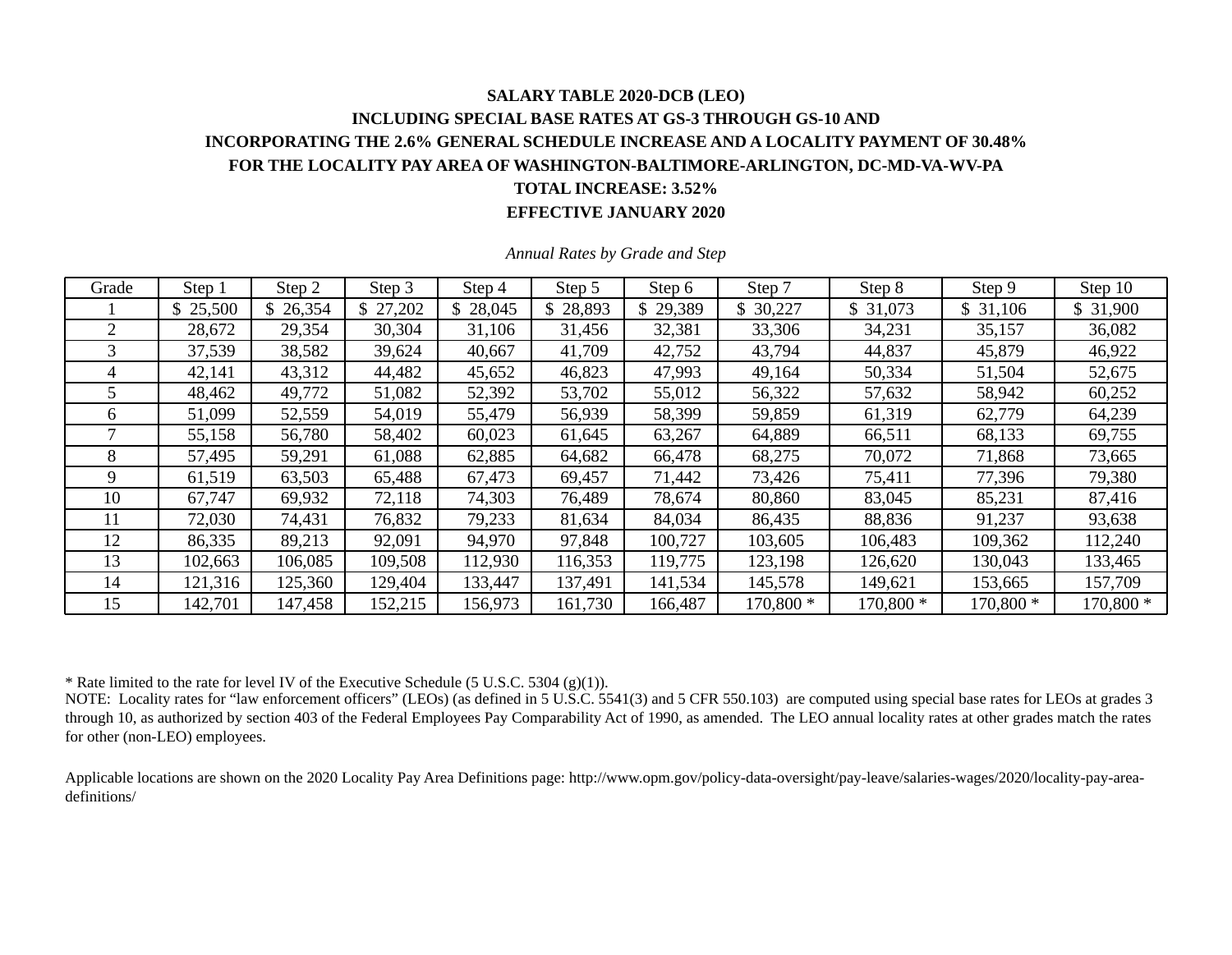## **SALARY TABLE 2020-RUS (LEO) INCLUDING SPECIAL BASE RATES AT GS-3 THROUGH GS-10 AND INCORPORATING THE 2.6% GENERAL SCHEDULE INCREASE AND A LOCALITY PAYMENT OF 15.95% FOR THE LOCALITY PAY AREA OF REST OF U.S. TOTAL INCREASE: 2.85%**

**EFFECTIVE JANUARY 2020** 

| Grade | Step 1   | Step 2   | Step 3   | Step 4   | Step 5   | Step 6   | Step 7   | Step 8   | Step 9   | Step 10      |
|-------|----------|----------|----------|----------|----------|----------|----------|----------|----------|--------------|
|       | \$22,660 | \$23,420 | \$24,173 | \$24,922 | \$25,676 | \$26,117 | \$26,861 | \$27,612 | \$27,642 | 28,347<br>\$ |
| 2     | 25,479   | 26,085   | 26,929   | 27,642   | 27,953   | 28,775   | 29,597   | 30,419   | 31,242   | 32,064       |
| 3     | 33,359   | 34,285   | 35,212   | 36,138   | 37,065   | 37,991   | 38,917   | 39,844   | 40,770   | 41,697       |
| 4     | 37,448   | 38,488   | 39,529   | 40,569   | 41,609   | 42,649   | 43,689   | 44,729   | 45,769   | 46,809       |
|       | 43,065   | 44,229   | 45,393   | 46,557   | 47,722   | 48,886   | 50,050   | 51,214   | 52,378   | 53,542       |
| 6     | 45,408   | 46,706   | 48,003   | 49,301   | 50,598   | 51,896   | 53,193   | 54,491   | 55,788   | 57,086       |
|       | 49,016   | 50,457   | 51,898   | 53,339   | 54,781   | 56,222   | 57,663   | 59,104   | 60,546   | 61,987       |
| 8     | 51,092   | 52,689   | 54,285   | 55,882   | 57,479   | 59,075   | 60,672   | 62,269   | 63,865   | 65,462       |
| 9     | 54,668   | 56,432   | 58,195   | 59,959   | 61,723   | 63,486   | 65,250   | 67,013   | 68,777   | 70,541       |
| 10    | 60,202   | 62,145   | 64,087   | 66,029   | 67,971   | 69,913   | 71,855   | 73,798   | 75,740   | 77,682       |
| 11    | 64,009   | 66,143   | 68,276   | 70,409   | 72,543   | 74,676   | 76,810   | 78,943   | 81,077   | 83,210       |
| 12    | 76,721   | 79,278   | 81,836   | 84,394   | 86,952   | 89,510   | 92,068   | 94,626   | 97,183   | 99,741       |
| 13    | 91,231   | 94,272   | 97,313   | 100,355  | 103,396  | 106,437  | 109,479  | 112,520  | 115,562  | 118,603      |
| 14    | 107,807  | 111,400  | 114,993  | 118,587  | 122,180  | 125,773  | 129,367  | 132,960  | 136,553  | 140,146      |
| 15    | 126,810  | 131,037  | 135,265  | 139,492  | 143,720  | 147,948  | 152,175  | 156,403  | 160,630  | 164,858      |

*Annual Rates by Grade and Step* 

NOTE: Locality rates for "law enforcement officers" (LEOs) (as defined in 5 U.S.C. 5541(3) and 5 CFR 550.103) are computed using special base rates for LEOs at grades 3 through 10, as authorized by section 403 of the Federal Employees Pay Comparability Act of 1990, as amended. The LEO annual locality rates at other grades match the rates for other (non-LEO) employees.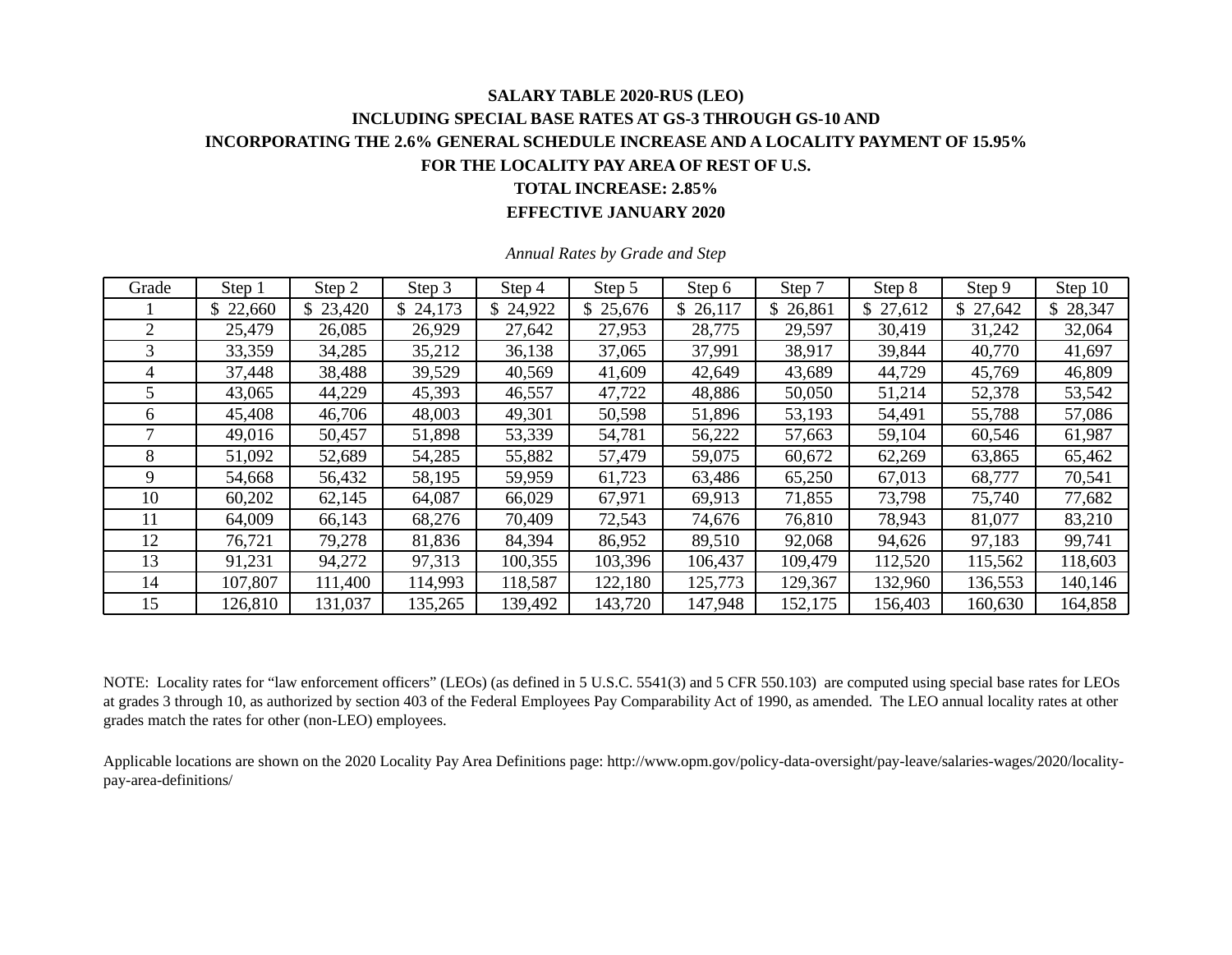#### **SALARY TABLE 2020-AK (LEO) INCLUDING SPECIAL BASE RATES AT GS-3 THROUGH GS-10 AND INCORPORATING THE 2.6% GENERAL SCHEDULE INCREASE AND A LOCALITY PAYMENT OF 29.67% STATE OF ALASKA TOTAL INCREASE: 3.22%**

**EFFECTIVE JANUARY 2020** 

| Grade        | Step 1   | Step 2   | Step 3   | Step 4   | Step 5   | Step 6       | Step 7    | Step 8    | Step 9    | Step 10    |
|--------------|----------|----------|----------|----------|----------|--------------|-----------|-----------|-----------|------------|
|              | \$25,341 | \$26,191 | \$27,034 | \$27,871 | \$28,714 | 29,207<br>\$ | \$ 30,039 | \$30,880  | \$30,913  | \$31,702   |
|              | 28,494   | 29,172   | 30,116   | 30,913   | 31,261   | 32,180       | 33,100    | 34,019    | 34,938    | 35,858     |
| 3            | 37,306   | 38,342   | 39,378   | 40,414   | 41,450   | 42,486       | 43,522    | 44,559    | 45,595    | 46,631     |
| 4            | 41,880   | 43,043   | 44,206   | 45,369   | 46,532   | 47,695       | 48,858    | 50,021    | 51,185    | 52,348     |
|              | 48,161   | 49,463   | 50,765   | 52,066   | 53,368   | 54,670       | 55,972    | 57,274    | 58,576    | 59,878     |
| <sub>0</sub> | 50,781   | 52,232   | 53,683   | 55,134   | 56,585   | 58,036       | 59,487    | 60,938    | 62,389    | 63,840     |
|              | 54,815   | 56,427   | 58,039   | 59,651   | 61,263   | 62,874       | 64,486    | 66,098    | 67,710    | 69,322     |
| 8            | 57,138   | 58,923   | 60,709   | 62,494   | 64,280   | 66,066       | 67,851    | 69,637    | 71,422    | 73,208     |
| 9            | 61,137   | 63,109   | 65,081   | 67,054   | 69,026   | 70,998       | 72,970    | 74,943    | 76,915    | 78,887     |
| 10           | 67,326   | 69,498   | 71,670   | 73,842   | 76,014   | 78,186       | 80,358    | 82,530    | 84,702    | 86,874     |
| 11           | 71,583   | 73,969   | 76,355   | 78,741   | 81,127   | 83,513       | 85,899    | 88,285    | 90,670    | 93,056     |
| 12           | 85,799   | 88,659   | 91,520   | 94,380   | 97,241   | 100,101      | 102,962   | 105,822   | 108,683   | 111,543    |
| 13           | 102,026  | 105,427  | 108,828  | 112,229  | 115,631  | 119,032      | 122,433   | 125,834   | 129,236   | 132,637    |
| 14           | 120,563  | 124,582  | 128,600  | 132,619  | 136,637  | 140,656      | 144,674   | 148,693   | 152,711   | 156,730    |
| 15           | 141,815  | 146,543  | 151,270  | 155,998  | 160,726  | 165,454      | 170,182   | 170,800 * | 170,800 * | $170,800*$ |

*Annual Rates by Grade and Step* 

\* Rate limited to the rate for level IV of the Executive Schedule (5 U.S.C. 5304 (g)(1)).

NOTE: Locality rates for "law enforcement officers" (LEOs) (as defined in 5 U.S.C. 5541(3) and 5 CFR 550.103) are computed using special base rates for LEOs at grades 3 through 10, as authorized by section 403 of the Federal Employees Pay Comparability Act of 1990, as amended. The LEO annual locality rates at other grades match the rates for other (non-LEO) employees.